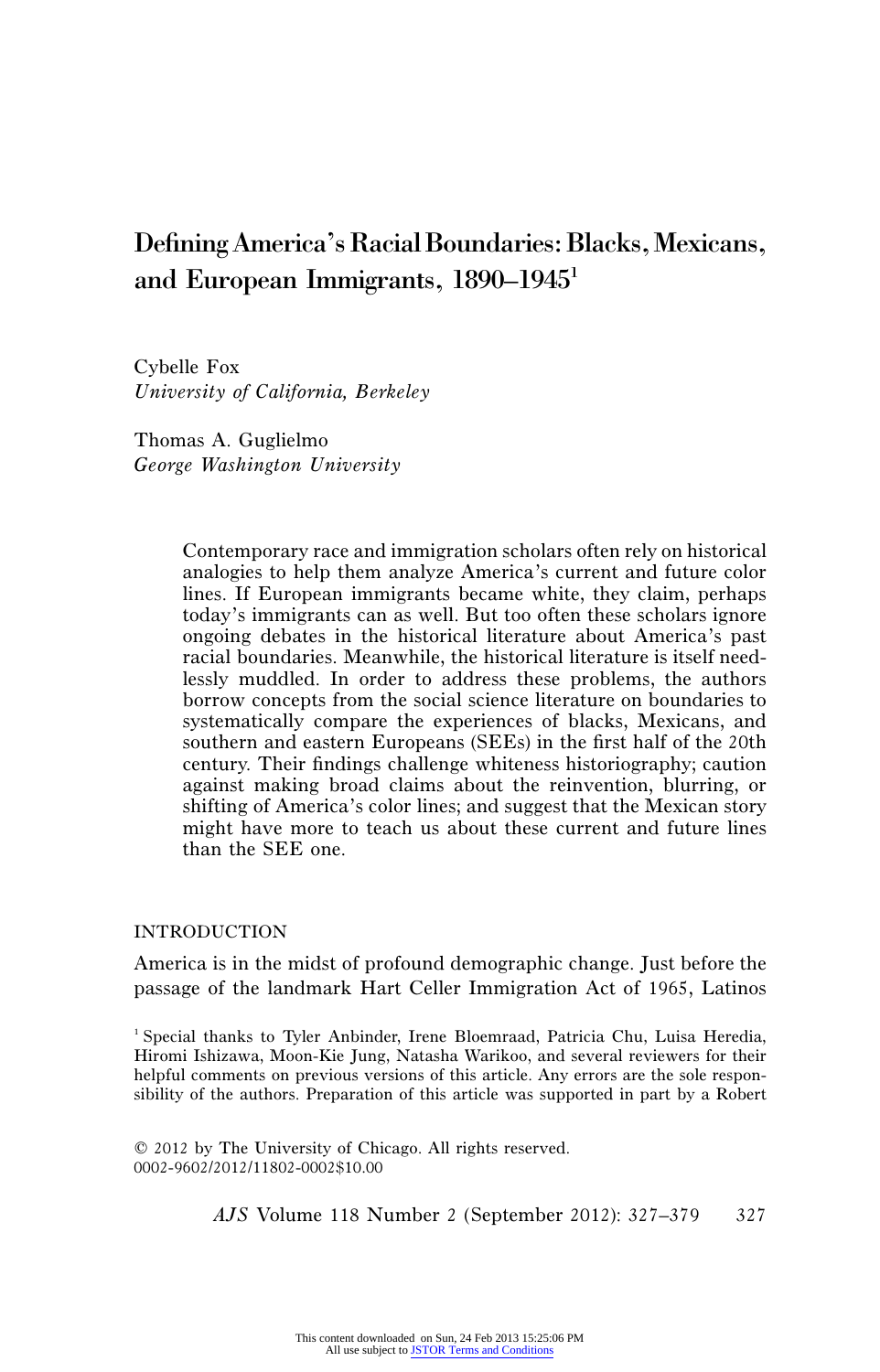and Asians combined made up scarcely more than 2% of the U.S. population. By the year 2010 their percentage had increased more than tenfold (Humes, Jones, and Ramirez 2011); by 2050, demographers predict that, together, they will represent nearly 40% of the nation (Passel and Cohn 2008). In order to make sense of the significance of these demographic trends for racial and ethnic boundaries in America, many social scientists have drawn on history as a guide. Citing the work of David Roediger (2005) and others, these scholars note that it was not until the mid-20th century that the boundaries of whiteness expanded or "blurred" to include southern and eastern European immigrants (SEEs), suggesting that the same could happen—and indeed is happening—to Latinos and Asians today (Warren and Twine 1997; Alba and Nee 2003; Yancey 2003; Perlmann 2005; Lee and Bean 2007; Alba 2009; Frank, Akresh, and Lu 2010).<sup>2</sup>

Yet there are several problems with this analogy (Bonilla-Silva 2010, pp. 195–96). First, it ignores the fact that there are ongoing debates about the racial status of SEEs and the nature and location of America's past racial boundaries. Some scholars argue that SEEs were once nonwhite, at least in certain times and places (Roediger 1994, p. 184; Brodkin 2000), or somewhere in between white and nonwhite—transitory occupants of a hard-to-define, murky middle (Orsi 1992; Barrett and Roediger 1997; Hirsch 2004; Roediger 2005). But another group of scholars places all European immigrants squarely within a monolithic white racial category (Takaki 1979, 2000; Klinkner and Smith 1999; Norrell 2005), while still others depict an early 20th-century American racial order with many white races set against many nonwhite ones. This perspective acknowledges the existence of significant racial boundaries among whites while still placing SEEs firmly within the white category (Jacobson 1998; Arnesen 2001; T. Guglielmo 2003, 2010; Gross 2008; Painter 2010).

The vast majority of sociologists, however, appear unaware of these ongoing debates (Yancey 2003; Alba 2005, p. 23; Massey 2007, pp. 113– 15; Wimmer 2008*b*, p. 979; see Alba [2009, pp. 47–51] for one exception). This is particularly problematic given that the implications of viewing SEEs in the early 20th century as "white," "nonwhite," "inferior white races," or somewhere "in between" whites and nonwhites are important, not simply for an accurate view of the historical record but also for our understanding of contemporary and future racial boundaries. If SEEs were once nonwhite or in between but are now firmly considered white,

Wood Johnson postdoctoral fellowship in health policy and by the Berkeley Department of Sociology. Direct correspondence to Cybelle Fox, University of California, Department of Sociology, 410 Barrows Hall, Berkeley, California 94720-1980. E-mail: [cfox@berkeley.edu](mailto:cfox@berkeley.edu)

<sup>2</sup> For an alternative view of the future of the American racial order, see especially Bonilla-Silva (2004).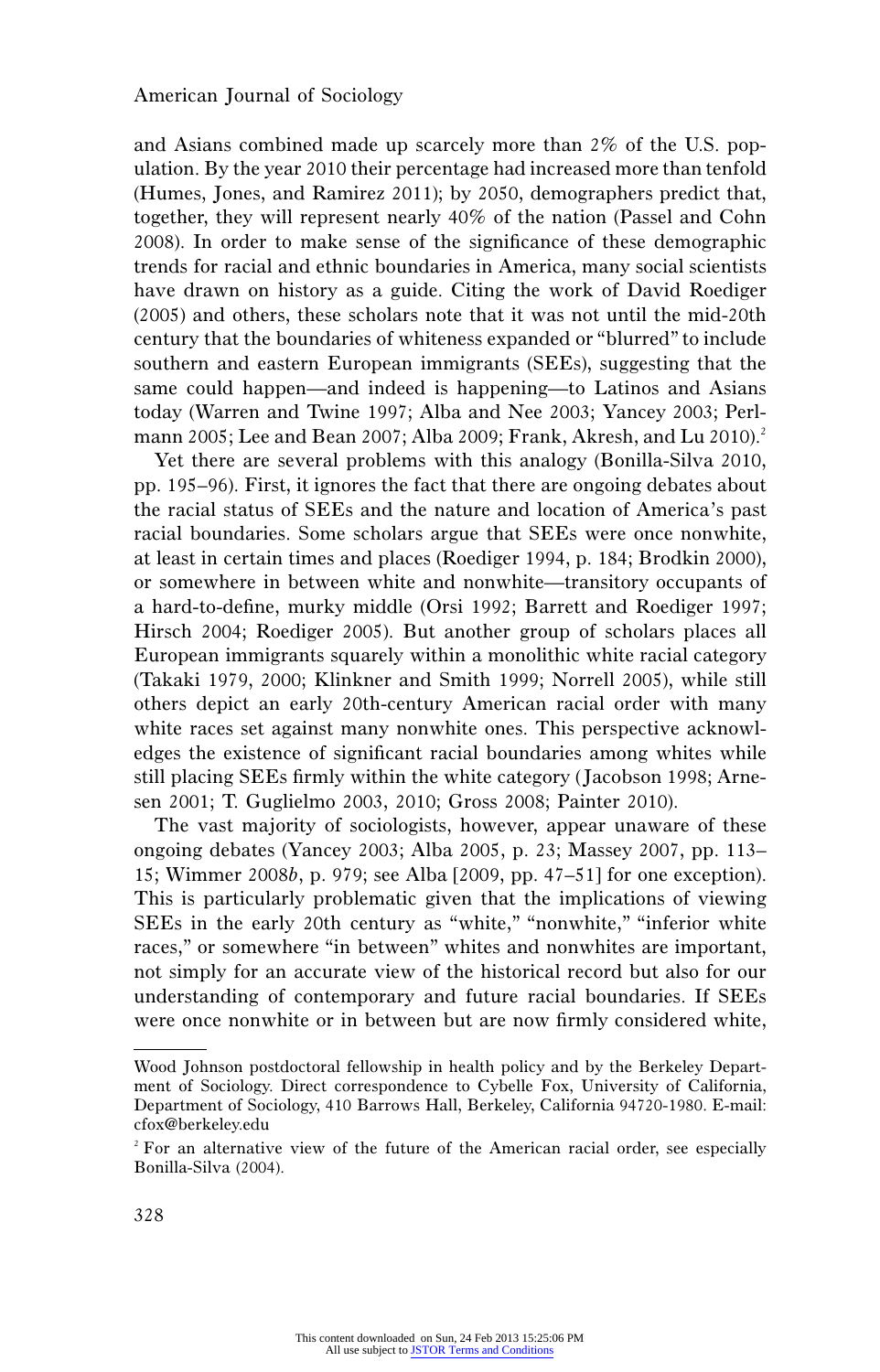then it might make sense to think that the boundaries of whiteness could expand again to include other previously nonwhite categories. If, on the other hand, Americans largely accepted SEEs as white—even a "racially inferior" subset of whites—then what shifted may not have been the boundaries of whiteness but something else entirely. In that case, we may need to reevaluate both the suitability of the SEE analogy for today's immigrants and the claims of some social scientists about the contemporary reinvention, shifting, or blurring of America's color lines.

Second, even if social scientists paid greater attention to the nuances of this historical scholarship, the scholarship itself is needlessly muddled. While we agree with Roediger that "messiness" characterizes the early 20th-century racial order (2005, p. 37), we also believe that advancing debates in this scholarship requires more precise, systematic, and theoretical analysis. This is especially important given that the debate within the whiteness literature is not so much about specific historical details (where there is actually a surprising amount of agreement) but rather about how to interpret their racial meanings, significance, or generalizability (Arnesen 2001).

Finally, while many sociologists rely on the SEE analogy to predict the future of American color lines, few consider that the Mexican analogy may be just as apt, perhaps more so. But here, again, confusion and debates reign. As with SEEs, many scholars have described Mexicans' racial status in the early 20th century as "in between" (T. Guglielmo 2006; Benton-Cohen 2011), "off-white" (Gómez 2007), or "partly colored" (Foley 2004*a*, p. 127) or have emphasized the highly contingent (Montejano 1987) and ambiguous (Glenn 2002) nature of their racial categorization. Others argue that Mexicans "straddle[d] the color line" (Foley 2004*b*, p. 254), for while they may have been "white by treaty," they were usually nonwhite "in practice" (Gross 2008, pp. 254, 281). By one reading of the literature, then, it seems possible that both Mexicans and SEEs might best be described as in between white and nonwhite in the early 20th century. Yet few scholars make such an argument explicitly. Roediger (2005, p. 154), who helped popularize the idea that SEEs were not quite white, places Mexicans squarely within the nonwhite or "people of color" category (on Mexicans as unequivocally nonwhite in this period, see also Massey [2007, pp. 117–18]). Similarly, Perlmann, Alba, and others, who suggest that the SEE analogy is particularly useful for thinking about the racial status of Mexicans today, refrain from comparing Mexicans and SEEs at the same historical moment since they concede that Mexicans' past racial status was so much lower (Alba and Nee 2003; Perlmann 2005, p. 9; Alba 2009, pp. 31–32).

The purpose of this article is to address and remedy these historiographical and theoretical problems. To do so—to help us think more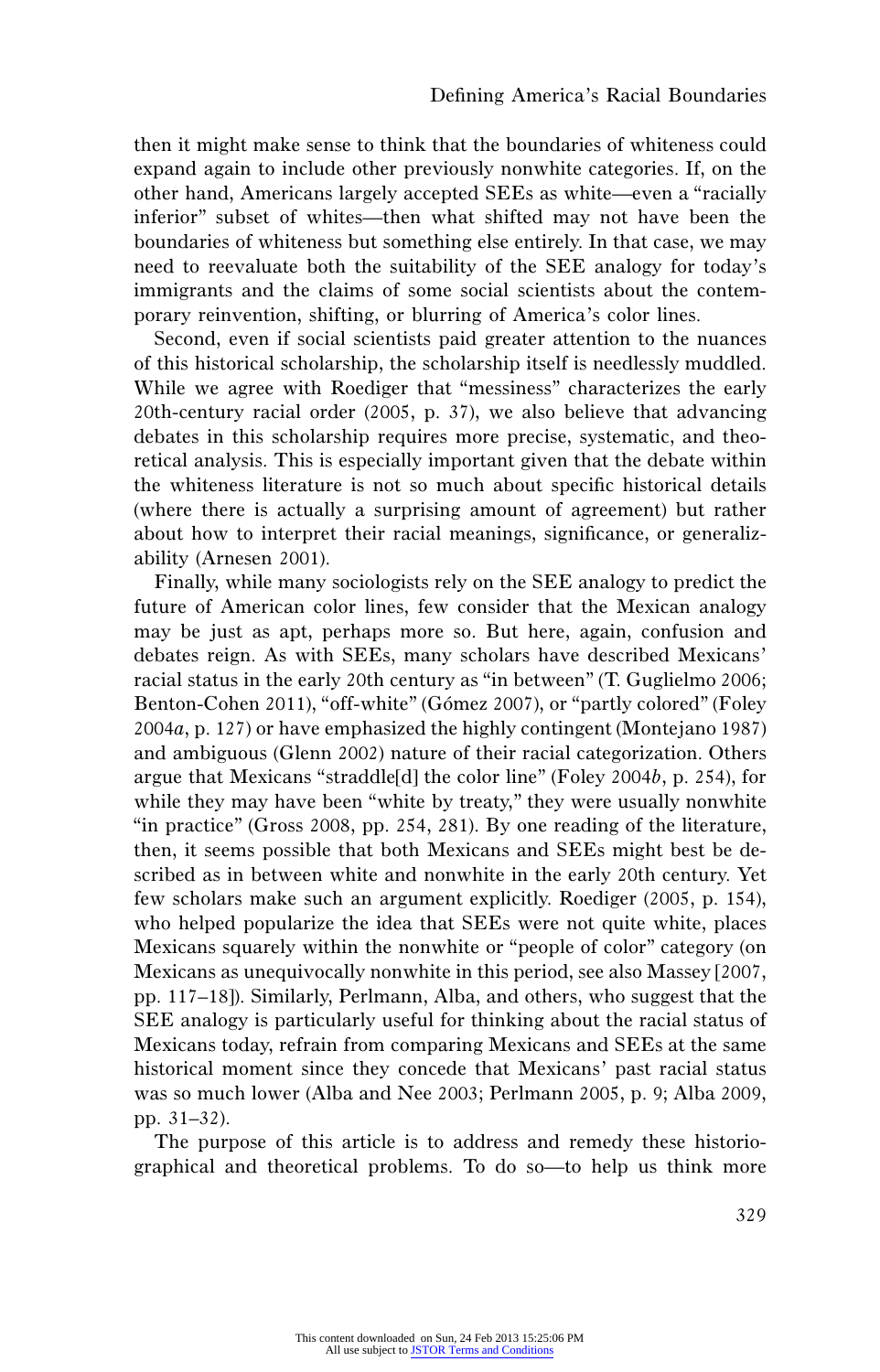precisely and systematically about the nature, location, and social significance of America's past racial boundaries—we draw on the rich social science literature on boundary properties and processes (Barth 1969; Zolberg and Long 1999; Lamont and Molnár 2002; Alba 2005, 2009; Loveman and Muniz 2007; Wimmer 2008*a*, 2008*b*).3 We focus specifically on the boundaries that defined the black, SEE, and Mexican racial categories during the late 19th and first half of the 20th centuries, a period when a new racial structure came into being and before challenges from various freedom struggles changed it in fundamental ways. We include blacks in our analysis for two primary reasons. First, the existence of a powerful racial boundary separating blacks from whites in the period 1890–1945 is well known and uncontested and has been extensively documented. It can therefore serve as an anchor with which to compare the other two categories and the experiences of their members. Second, while many scholars of the contemporary period find it fruitful to compare the experiences of Mexicans "now" with SEEs "then" (Foner 2005; Perlmann 2005), others believe that the black analogy is more apt. According to this perspective, Mexicans are an "internally colonized" group, subject to persistent discrimination and socioeconomic stagnation, and are racialized as nonwhite (Portes and Rumbaut 2001).<sup>4</sup>

Surprisingly, there have been no detailed national studies that compare the racial boundaries containing (and defining) blacks, Mexicans, and SEEs during the same historical period. Much of the comparative race scholarship focuses on only two of the categories in question: blacks and SEEs (Philpott 1978; Lieberson 1980), Mexicans and blacks (Takaki 1979; Almaguer 1994; Foley 1997, 2010; Glenn 2002), or Mexicans and SEEs (Peck 2000; Hattam 2007; Benton-Cohen 2009). We believe that a systematic comparison across these three categories will help us to make better sense of the nature, location, and significance of racial boundaries.

Before we preview our conclusions, we discuss the theoretical concepts we borrow from the boundary literature, and we detail the type of data used to inform our analyses.

<sup>&</sup>lt;sup>3</sup> By "racial" we mean the mode of dividing human beings by "some notion of stock or collective heredity of traits" or blood (Anthias and Yuval-Davis 1992, p. 2) and by some visible, physical characteristics—eyes, hair, skin color, and so forth—selectively chosen (see also Cornell and Hartmann 1998). For the period under question, race could denote a dizzying array of large and small categories: from Negro and white to Nordic and Mediterranean; from Celtic and Hebrew to southern Italian and Sicilian. <sup>4</sup> Owing to space constraints, we are unable to compare across more categories, which during this period might include Chinese, Japanese, Filipino, and Native American groups, among others.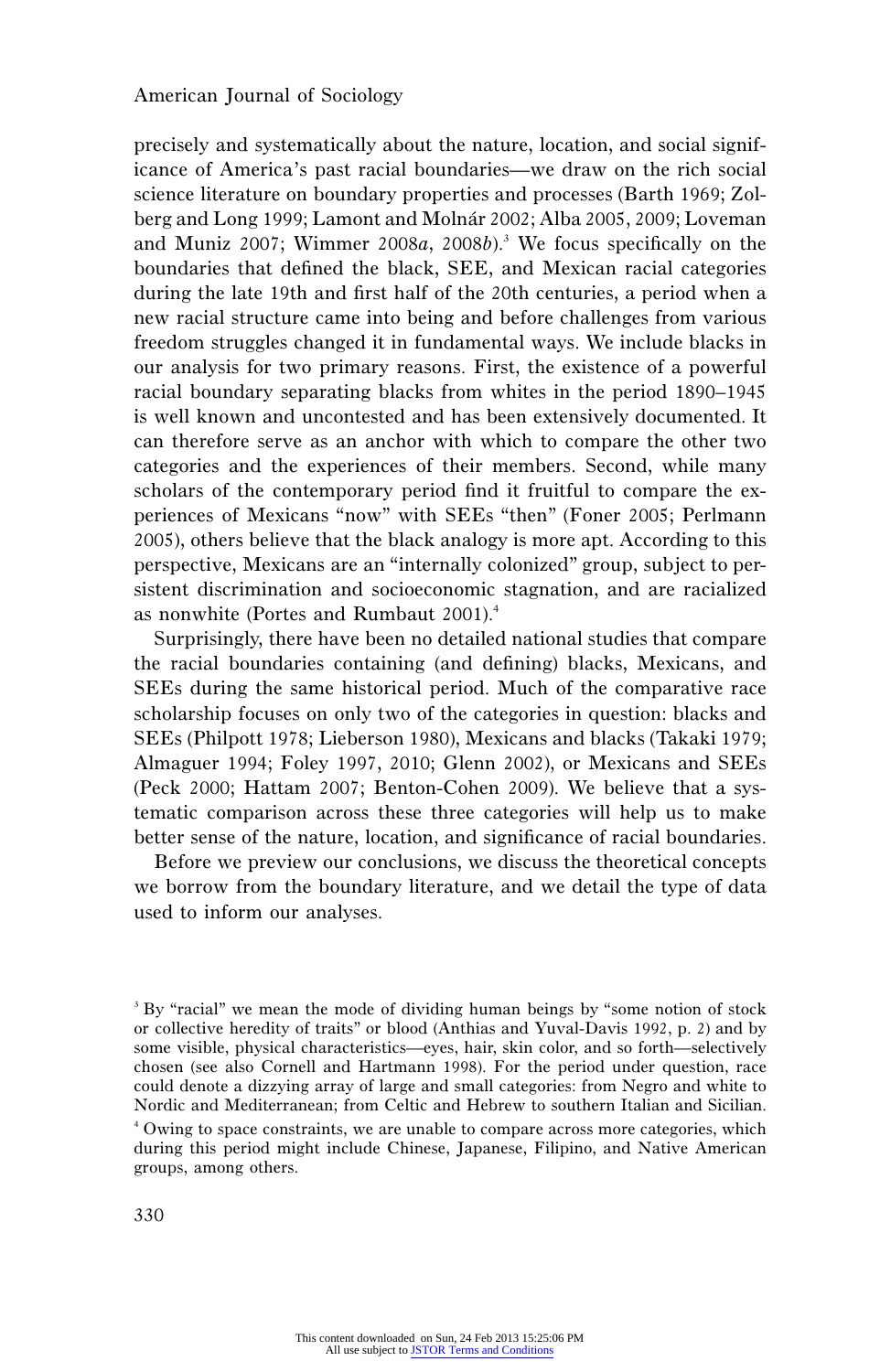| Blurry<br><b>Boundaries</b><br>No Boundaries |
|----------------------------------------------|
|                                              |
| Not widely<br>Not recognized                 |
| Not institutionalized<br>Not widely          |
|                                              |
| Less significant<br>Not significant          |
| Less significant<br>Not significant          |
| NΑ                                           |
|                                              |

TABLE 1 Boundary Properties in Theory

NOTE.—Boundary properties can also vary across space and time.

#### BOUNDARY PROPERTIES AND PROCESSES

Boundary scholars often distinguish between bright and blurred boundaries (Zolberg and Long 1999; Alba 2005). Bright boundaries (much like "social boundaries" in Lamont and Molnár's [2002] formulation) are widely recognized,<sup>5</sup> widely institutionalized,<sup>6</sup> and monumentally significant in terms of both the life chances of and social distance between actors on different sides of the divide (see table 1). As a result, "The distinction involved is unambiguous, so that individuals know at all times which side of the boundary they are on" (Alba 2005, p. 22). Blurred boundaries are less recognized, less institutionalized, and not as closely correlated with life chances and social distance. When boundaries are blurred, individuals may be seen as "simultaneously members of the groups on both sides of the boundary or that sometimes they appear to be members of one and at other times members of the other" (p. 25).

To investigate the properties of past racial boundaries, we rely on a mix of primary and secondary sources, including original analyses of the 1930 census using the Integrated Public Use Microdata Series (IPUMS; Ruggles et al. 2008). In order to determine the extent to which a boundary was recognized and institutionalized, we look at how a wide range of state and nonstate institutions—the U.S. census, state and federal courts, federal and state laws, political parties, businesses, and so on—categorized individuals. But we also look at how these institutional categorizations squared with the views of race scientists and the "common" man or woman, including census enumerators, school administrators, realtors, union officials, employers, and others. In both cases, sometimes we have direct evidence—documented in government records, letters, articles, interviews, and so forth—of how these individuals and institutions drew

<sup>5</sup> We mean "recognize" in the dual sense of knowing (as in recognizing a person) and accepting and honoring (as in recognizing a treaty or law).

 $6$  By "institutionalize," we refer to the extent to which the state and other institutions not simply individuals—create and maintain boundaries.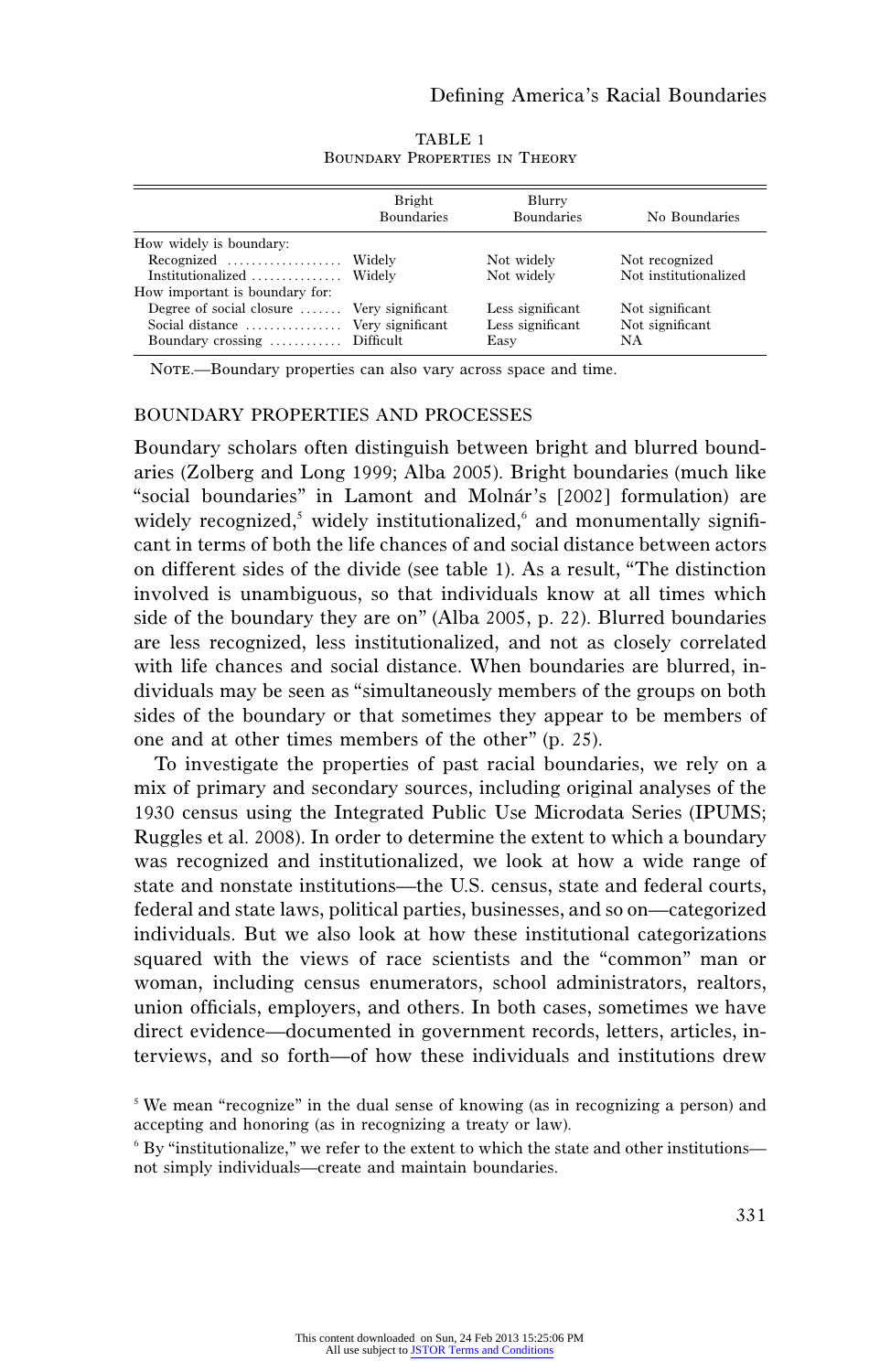various racial boundaries. But we can also infer this information by looking at how individuals and institutions treated category members when, say, whiteness was at issue. When the law said "whites only" on the bus, in the movie theater, or at the school, did these individuals and institutions exclude blacks, SEEs, or Mexicans from the racially preferential treatment? Or did they grant them the privileges of whiteness?

To help us further assess the brightness or blurriness of various boundaries, we look at the consequences or significance of category membership. To do so, we focus on the degree of social closure and social distance. By degree of social closure, we mean the extent to which boundaries are associated with actors' life chances, including the accessibility of material and symbolic resources (Wimmer 2008b, pp. 980,  $1001-2$ ).<sup>7</sup> By social distance, we mean, following Shibutani and Kwan, a subjective state of "nearness felt to certain individuals" (as quoted in Alba and Nee [2003, p. 31]). This is not necessarily the same as physical distance or frequency of contacts. Indeed, individuals separated by a bright racial boundary may have sustained and even intimate contact with one another, but the nature of those interactions typically entails some form of hierarchy. To capture the degree of social closure, we determine the extent to which individual or institutional categorization as nonwhite shaped one's access to public accommodations, housing, schools, jobs, marriage partners, and other material and symbolic resources. To capture social distance, we consider attitudes, customs, policies, and laws regarding friendships, marriage, and residential proximity across boundaries as well rates of intermarriage.

Boundaries are not just statically bright or blurred; they may brighten or blur over time, too (Loveman and Muniz 2007; Wimmer 2008*b*, p. 989). Boundaries may also shift. According to Alba, "Boundary shifting involves the relocation of a boundary so that populations once situated on one side are now included on the other: former outsiders are thereby transformed into insiders" (2005, p. 23). But boundary shifting does not entail just expansion; it may also entail contraction. When boundaries contract, insiders may be transformed into outsiders (Wimmer 2008*b*, pp. 987–88). Temporal stability, or the extent to which boundaries persist or change over time, is therefore another important consideration.

While boundaries themselves can brighten, blur, expand, or contract, individuals can also cross racial boundaries, moving from one category to another "without any real change" in the boundary itself (Alba 2005, p. 23). With boundary crossing, individuals are "judged to have acquired

<sup>7</sup> The term "social closure" typically refers to the process by which one group of actors restricts another from access to material and symbolic resources. Here we use "degree of social closure" to refer to the outcome of this process.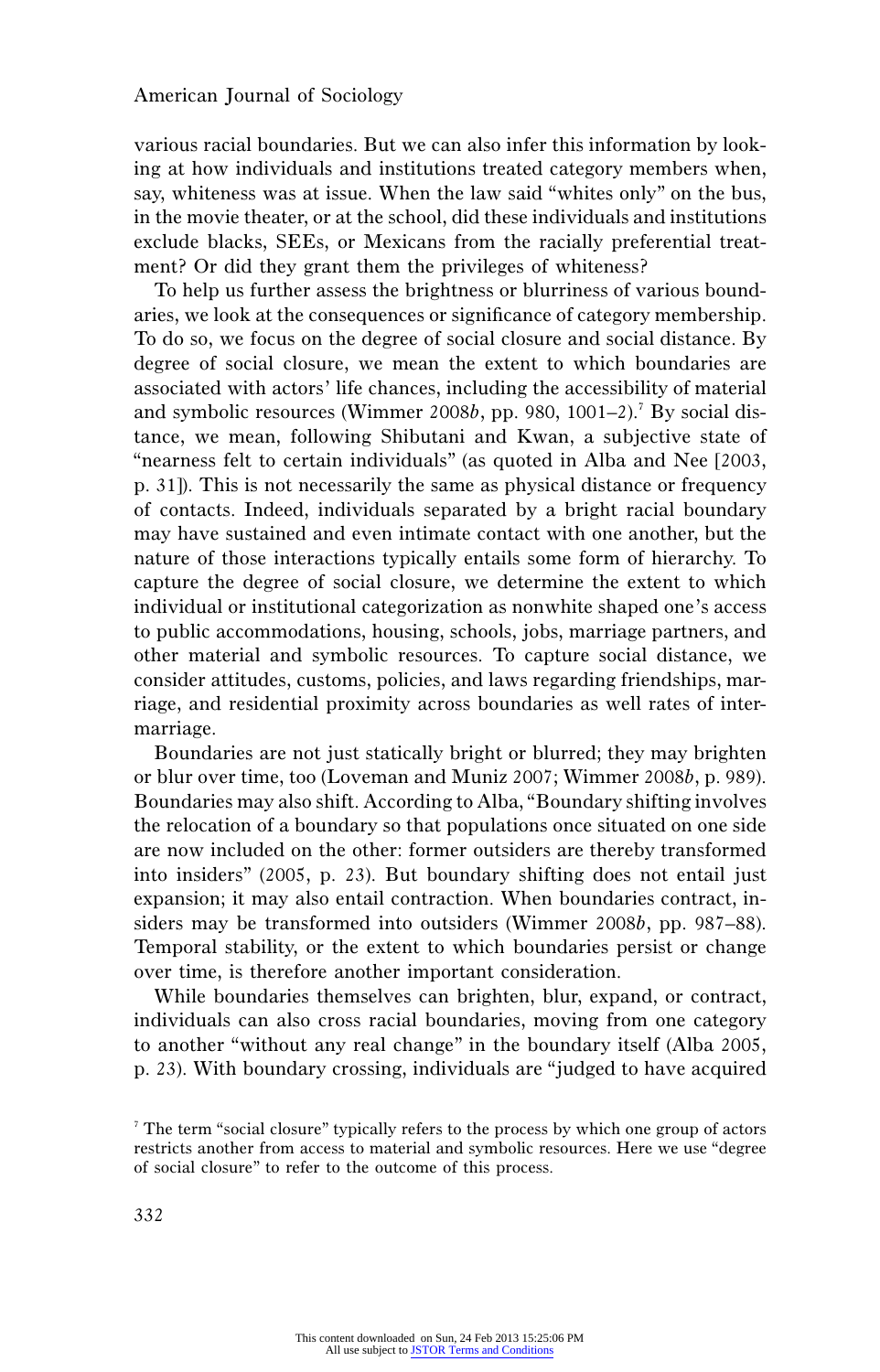the characteristics that meet the criteria for membership in a different category" (Loveman and Muniz 2007, p. 917). Depending on the nature of the boundary in question, these characteristics might include money, education, language, accent, name, religion, residence, place of birth, citizenship, or other factors or behaviors.

Finally, we consider spatial scale (Neely and Samura 2011). Boundary scholars have clearly documented that boundaries that are bright in some countries might be blurred or nonexistent in others (e.g., Zolberg and Long 1999; Bail 2008) such that "one and the same person may be considered white in the Dominican Republic or Puerto Rico, . . . 'colored' in Jamaica, Martinique and Curação . . . [and] may be called a 'Negro' in Georgia" (Hoetink [1967] as quoted in Wimmer [2008*b*, p. 979]). But even within countries, boundaries might be brighter in some regions, states, cities, neighborhoods, or workplaces. Similarly, individuals may fall on one side of a racial boundary in one space or institutional context and on the other side in another.

The spatial scale of boundaries will be particularly important for our analysis because of the profound regional segregation that existed in the first few decades of the 20th century. In 1930, nearly 70% of blacks still lived in the South, 88% of SEEs lived in the Northeast and Midwest, and 87% of Mexicans lived in the Southwest (author calculation, IPUMS). Nevertheless, many comparative race studies of this period focus only on a single location (Philpott 1978; Almaguer 1994) such as Chicago's factories (Cohen 1990), the mines and communities of Cochise County, Arizona (Benton-Cohen 2009), or the cotton plantations of central Texas (Foley 1997). There are certainly virtues to this approach. It allows scholars to "hold constant" the local racial, political, or labor market context and examine the "independent" influence of race. Local studies are also particularly good at capturing on-the-ground complexities and nuances. Still, there are limitations, especially for this historical period. Life in Chicago, Cochise County, or central Texas was not typical of life where most of these groups lived. Indeed, the brightness or blurriness of various racial boundaries across these three regions at times differed significantly. Therefore, a study of racial categories and boundaries in any one city risks yielding a highly distorted perspective of the overall groups' experiences. In this article, we try to balance the desire for a larger national story for this period, with attention to regional (and local) specificity. Therefore, we compare the experiences of blacks in the South to Mexicans in the Southwest to SEEs in the Northeast and Midwest. But we also pay attention to how Americans viewed and treated the members of each category outside their region of concentration.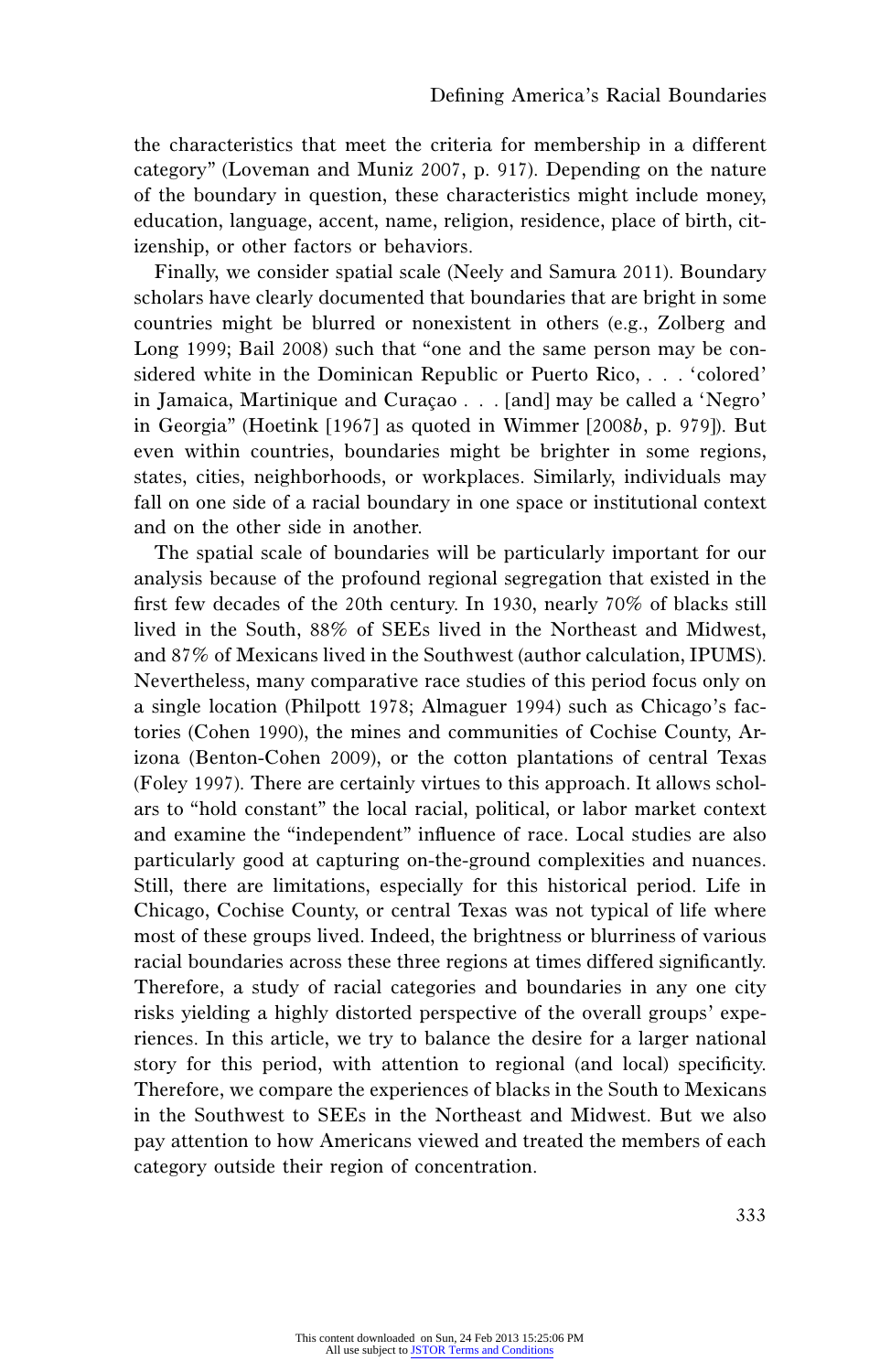#### OUR ARGUMENT

We make three sets of arguments about the boundaries containing (and defining) blacks, SEEs, and Mexicans. First, a bright boundary—that is, one that was widely recognized and institutionalized and monumentally significant for both life chances and social distance—separated blacks from whites (and, at times, blacks from nonblacks). Some important regional and slight temporal variations notwithstanding, this boundary was national in scope, persisted over time, and permitted very little blurring or crossing (see table 2).

Second, no boundary separated SEEs from whites; SEEs were not widely recognized as nonwhite, nor was such a boundary institutionalized. In fact, where white was a meaningful category, SEEs were virtually always included within it. To be sure, a fairly bright boundary separated SEEs from northern and western Europeans (NWEs) for a time. This boundary was based on religion, national origin, citizenship status, and even intra-European racial categories. It was not, however, based on whiteness or nonwhiteness. One way to think about this is that race and color were not perfect synonyms in the first half of the 20th century: one could be considered both white (color) and racially inferior to other whites (race; T. Guglielmo 2003, pp. 8–9). Instead of a white racial boundary shifting to include SEEs, then, we argue instead that the SEE-NWE boundary blurred significantly over time. Exactly how and when this blurring took place is a subject we leave for others to discuss. The crucial point we emphasize, however, is that the SEE story suggests the remarkable stability of the white-nonwhite boundary, not, as is sometimes assumed, its fluidity.

Third, the virtually uncontested nature of SEE whiteness becomes clearest when compared to the infinitely more complex and fraught history of Mexicans' racial categorization. A boundary separating Mexicans from whites was usually widely recognized and significant for life chances and social distance, but it was also inconsistently institutionalized. Moreover, whether Mexicans, as a category, fell on the white or on the nonwhite

|                                            | Black-White | <b>SEE-White</b> | Mexican-White                      |
|--------------------------------------------|-------------|------------------|------------------------------------|
| How widely is boundary:                    |             |                  |                                    |
| Recognized  Widely                         |             | Not widely       | Widely                             |
| Institutionalized  Widely                  |             | Not at all       | Sometimes widely,<br>sometimes not |
| How important is boundary for:             |             |                  |                                    |
| Degree of social closure  Very significant |             | Not significant  | Significant                        |
| Social distance  Very significant          |             | Not significant  | Significant                        |
| Boundary crossing  Difficult               |             | NA               | Possible                           |

TABLE 2 Boundary Properties in Practice, 1890–1945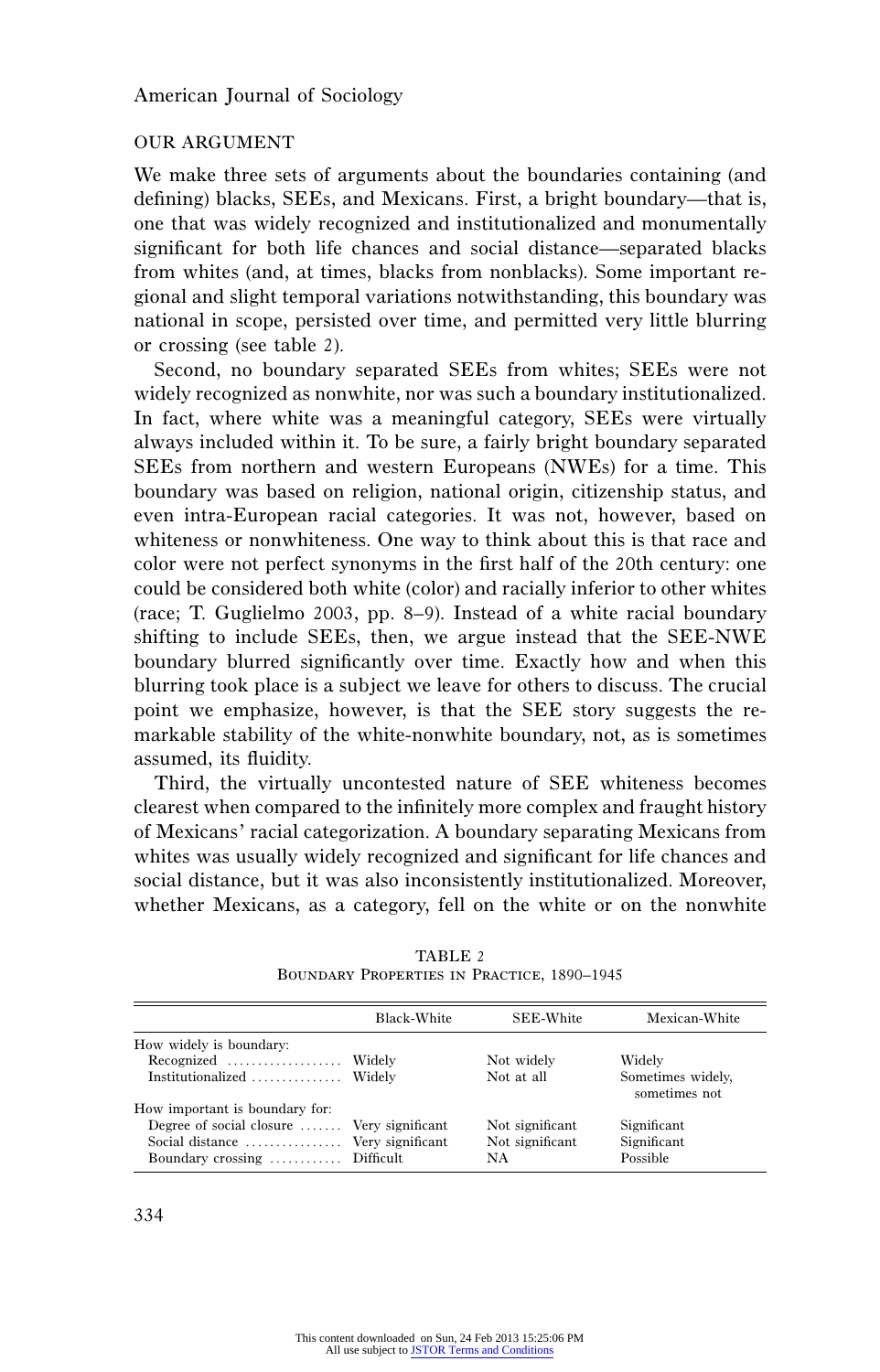side of the racial divide could vary by location, time period, or the institutional field in question. Therefore, Mexicans might be considered white in one town and not in another, white in Santa Barbara in 1880 but not in the same city in 1920, white for the purposes of naturalization law but not for the school board, or white for the 1920 census but not for the 1930 one. Finally, whether an individual of Mexican descent was considered white or nonwhite could also vary by an individual's generational status, skin color, or class.

The Mexican-white boundary, then, shares properties of both bright and blurry boundaries. We stress, however, that to say that the boundary was blurred in some respects does not necessarily imply an "intermediate" stage on the way to whiteness or assimilation into the "mainstream," as Alba seems to suggest (2005, p. 25). The white racial boundary at times expanded to include Mexicans, then contracted to exclude them. For Mexicans, their often simultaneous categorization as white and nonwhite perhaps best described as a form of bright-boundary straddling—was a rather stable feature of their experience. What is more, we argue that a blurred racial boundary was used, paradoxically, to facilitate boundary brightening at times.

We begin our analysis with a discussion of the bright boundaries separating whites from blacks, the quintessential example for the period under question. We then consider the SEE and Mexican cases.

# THE BRIGHT BOUNDARIES BETWEEN BLACKS AND WHITES

The existence of a black-white boundary has long been widely recognized and institutionalized (Morgan 1975; Smith 1997). Ever since the first census in 1790, for example, the federal government has counted by race. Initially distinguishing "free whites" from "other free persons" and "slaves," the census introduced the term "colored" in 1820 and thereafter has always included categories for "colored," "black," "Negro," and at times "mulatto," "quadroon," and "octoroon," too (Hochschild and Powell 2008). Nevertheless, the degree to which these boundaries influenced life chances and social distance has varied over time and across space. Exceptionally bright throughout the United States by the mid-19th century, these boundaries blurred some after the end of slavery and the passage of the Thirteenth, Fourteenth, and Fifteenth Amendments. During Reconstruction, the degree of social closure and the extent of social distance between blacks and whites diminished somewhat. In the South, where the great majority of African-Americans lived, few neighborhoods were segregated, and blacks voted in large numbers and held elected and appointed office in some places. While they generally attended separate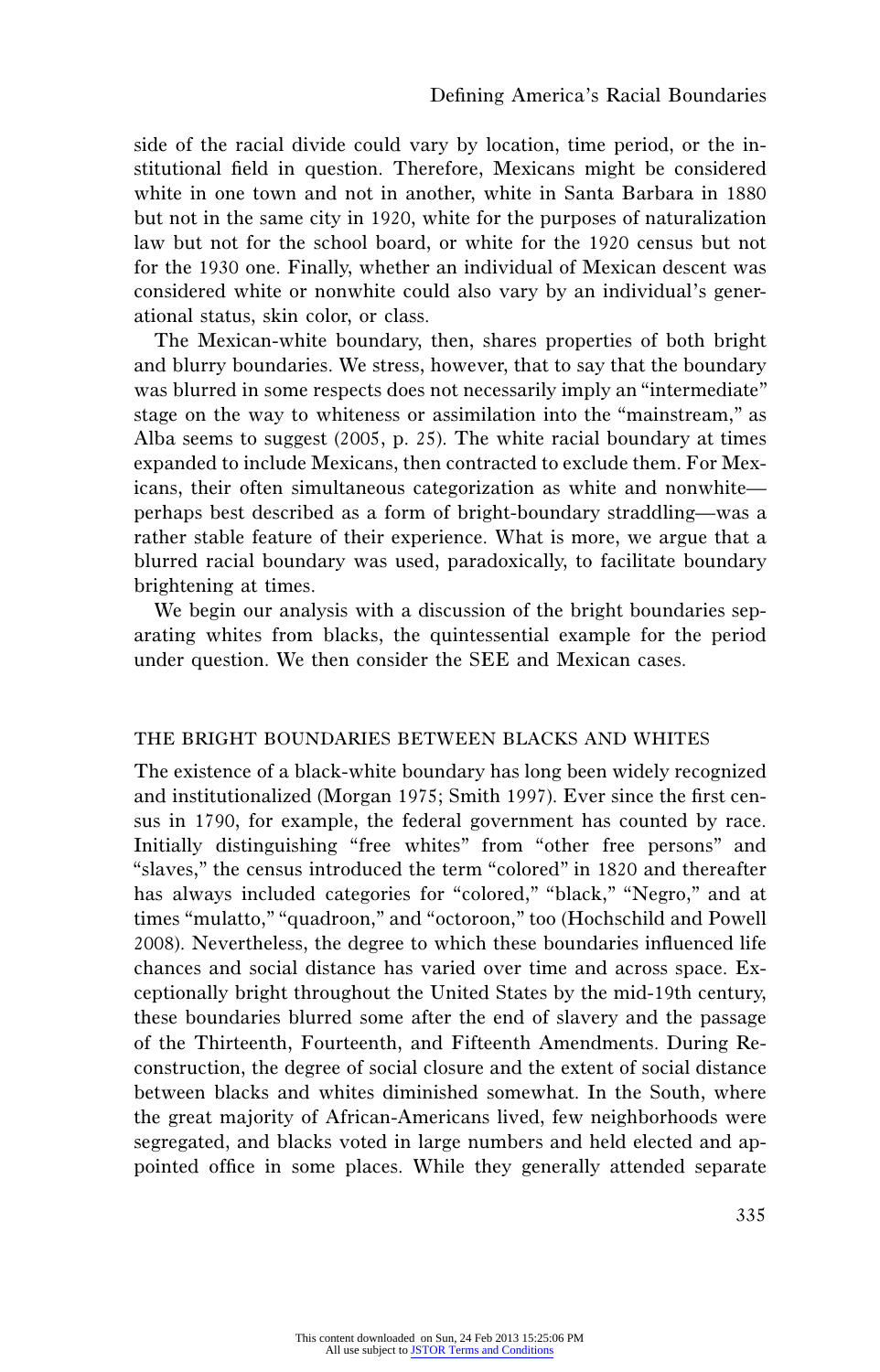schools and churches, were cared for in separate hospitals, and fought in segregated army units, some intermingling took place in public accommodations. And throughout the North and the West and even in some southern states outside the Black Belt, there was "no generally accepted code of racial mores" nor any "general demand of the white populace that the Negro be disfranchised and white supremacy be made the law of the land" (Woodward 1955, p. 328).

Around the 1890s, however, black-white boundaries began to brighten again, as they became more widely institutionalized and monumentally significant for both life chances and social distance. The development was national—and international (Lake and Reynolds 2008)—in scope and had myriad causes, including whites' fears of and resentment toward blacks' political and socioeconomic advances; white planters' and other elites' use of race to divide and exploit an increasingly disaffected and mobilized working class; a fast urbanizing world where social relations between anonymous individuals held, in the view of many whites, frightfully egalitarian prospects; even white men's use of racial domination and violence against blacks (and others) to soothe anxieties concerning shifting gender norms (Woodward 1955; Cell 1982; Bederman 1995; Gilmore 1996; Hale 1998; Blackmon 2008).

These brightening racial boundaries' most memorable manifestation was Jim Crow segregation, which, while varying from place to place, deeply shaped social interactions in public and sometimes even private life from cradle to grave. In the North and the West, countless restaurants and bars, parks and pools, colleges and schools, nursing homes and hospitals, amusement parks, and, in time, movie theaters excluded black patrons or offered them separate and invariably unequal accommodations. In a few rare cases in the North and the West, this segregation was the law (Murray 1951, p. 14; Sugrue 2008). But it was in the South, of course, where this world of separation and subordination found fullest expression. Here, whether by law or practice, one found everything from segregated hospitals and orphanages, schools and churches, restaurants and hotels, trains and streetcars, lavatories and phone booths, swimming pools and bowling alleys, even separate textbooks in school and separate bibles on which to swear in court. Where blacks and whites were allowed into the same institutions or businesses, they were required to sit in separate sections, or whites were served first (Woodward 1955, pp. 101–2; Dittmer 1977, pp. 16–22; McMillen 1990, pp. 8–11; Litwack 1998, pp. 231–36). The federal state famously sanctioned these laws in 1896, when the Supreme Court upheld the principle of "separate but equal" in *Plessy v. Ferguson*.

Bright racial boundaries also mediated friendships, sex, cohabitation, and marriage. In North Carolina and Virginia, members of interracial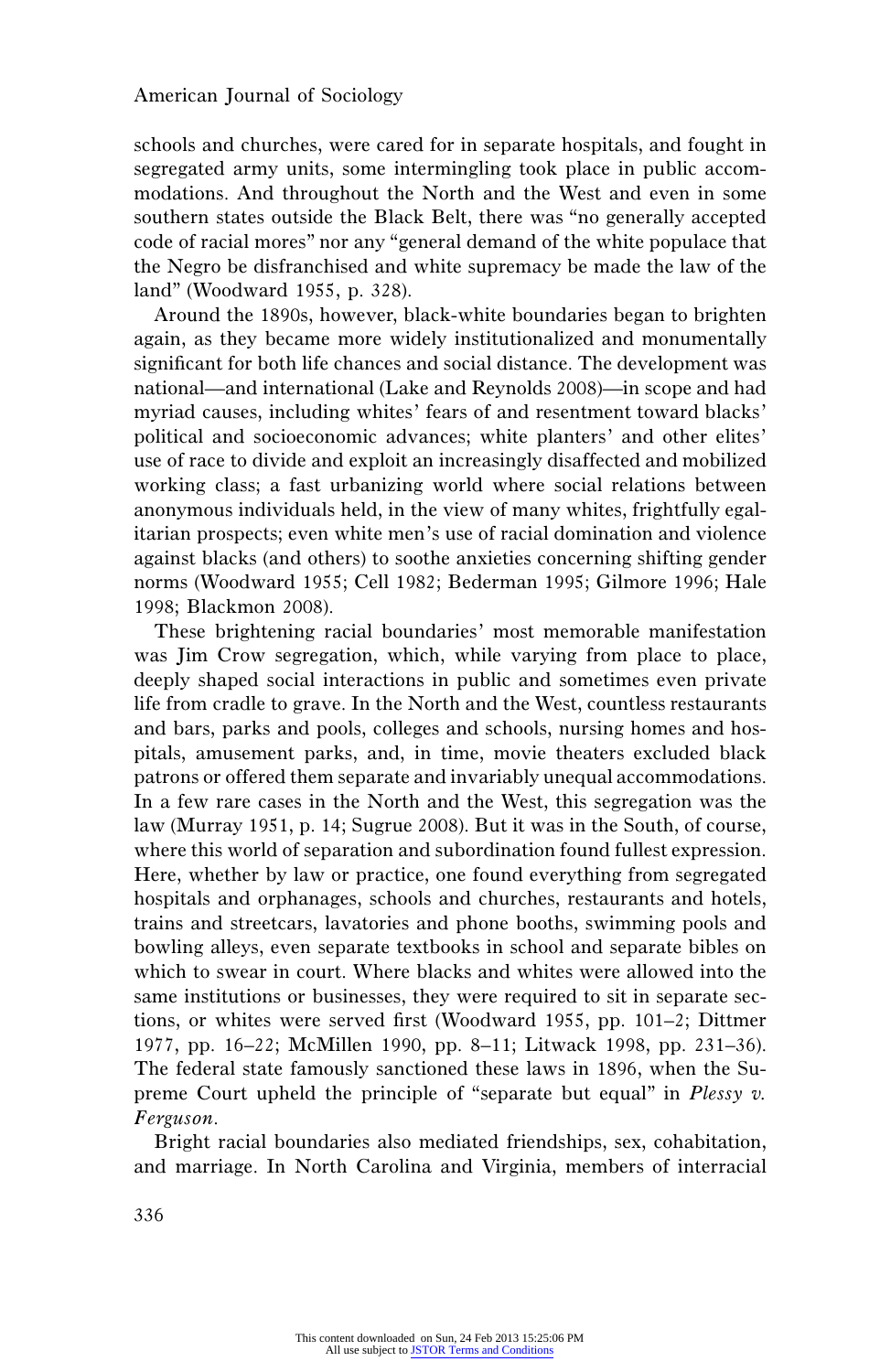fraternal organizations were barred from addressing each other as "brother." A Birmingham ordinance made it "unlawful for a Negro and a white person to play [dominoes or checkers] together or in company with each other" (Woodward 1955, pp. 100, 118; Smith 2002, pp. 100– 102). Black men who slept with white women risked being castrated or lynched. But whites tolerated sex between white men and black women; rape in such circumstances was seldom if ever prosecuted (Jones 1985, pp. 149–50; McMillen 1990, pp. 15–18; McGuire 2010). Marriage was another matter altogether. By 1900, all of the states south of the Mason-Dixon line, along with 14 others, had miscegenation laws barring blacks and whites from marrying (Hollinger 2003; Pascoe 2009). In Mississippi, it was even illegal to advocate for social equality or endorse intermarriage in print (McMillen 1990, pp. 8–9).

In the South, in addition to formal laws and ordinances, an entire set of unwritten rules of etiquette also reinforced social distance and subordination in the everyday. They dictated that blacks were to enter a white home through the back door and to step aside when whites approached them on a sidewalk. They prescribed how blacks were expected to dress and the days of the week they could shop for their clothes. They determined the level of eye contact they were to have with whites, the terms of address they were expected to employ with whites or could expect from whites, as well as the tone of their voice (McMillen 1990, pp. 9–10, 23–25; Litwack 1998, pp. 238–336).

Violations of these formal and informal, written and unwritten boundaries were met with insults and humiliation, fines, jail time, threats to life and limb, banishment, sexual assaults on women, and brutal violence. Lynching was the ultimate punishment. Between 1889 and 1931, nearly 3,000 blacks were lynched in the South; and dozens of brutal pogroms, which were aimed at blacks and resulted in the death of hundreds, broke out in numerous northern and southern cities and towns in the first two decades of the 20th century (Tuttle 1970). While not the only victims of lynching and mob violence, blacks were the target in the vast majority of cases. Moreover, many white perpetrators of violence walked free: white police officers did little to protect the victims; white eyewitnesses declined to testify against the mobs; white juries refused to convict; and the federal government, until World War II, when domestic racism had international repercussions, seldom took action (Myrdal 1944, pp. 552–53, 560–62; Tolnay, Beck, and Massey 1988; McMillen 1990, pp. 28–32, 205; Brundage 1993; Litwack 1998, pp. 238, 242, 254, 284–85; Hahn 2003, p. 426).

Boundary crossing was extremely difficult as Jim Crow laws and customs made no distinctions between blacks. Young and old, educated or illiterate, desperately poor or comfortably middle-class, all blacks were expected to obey these racial boundaries. In fact, Jim Crow stemmed, in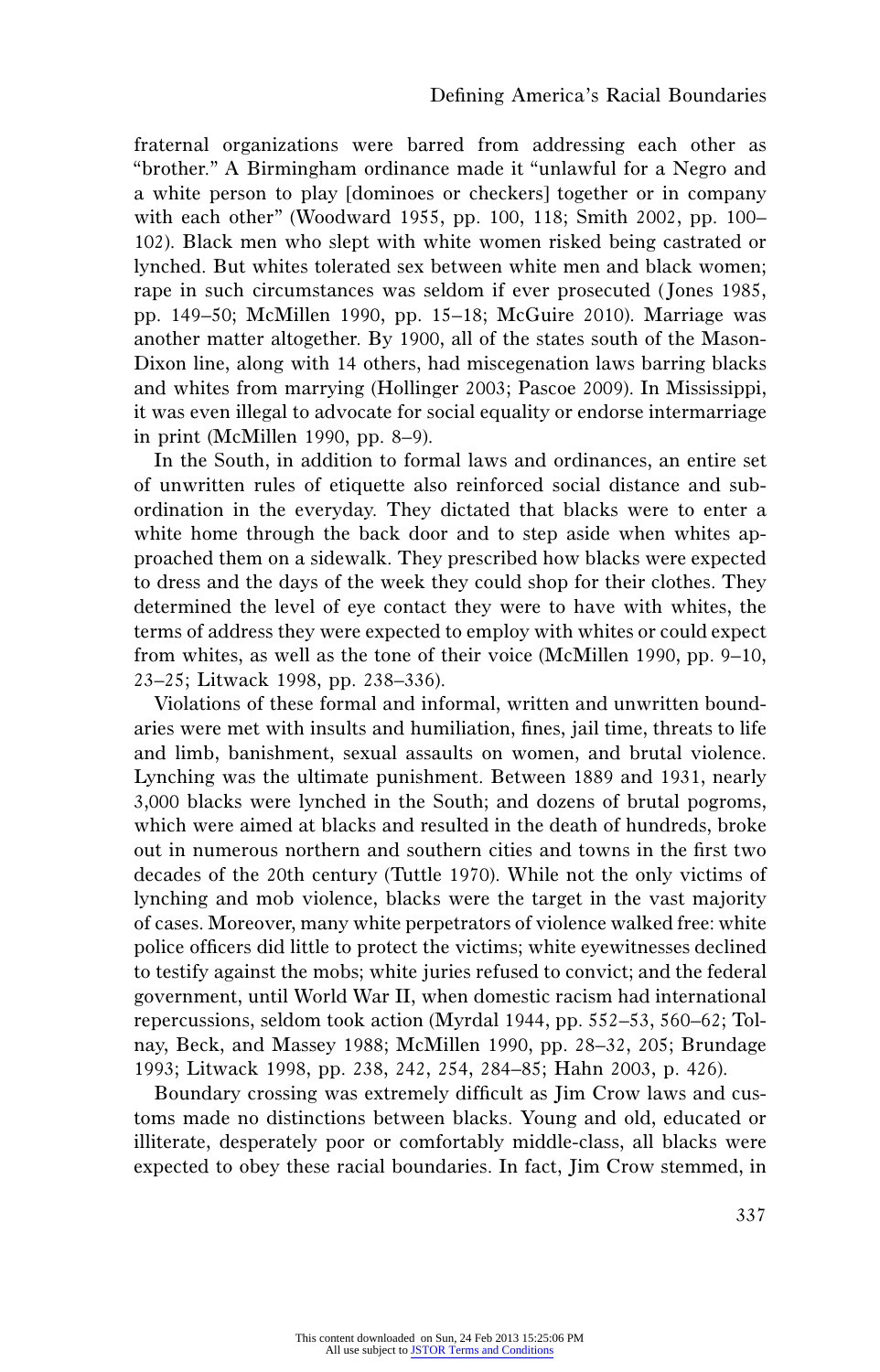part, from whites' concerns that a new generation of blacks—sometimes referred to as the "new Negroes" born after slavery—were guilty of too much striving, being too "uppity," and demanding social equality with whites (Myrdal 1944, p. 580; Woodward 1955, p. 107; Gilmore 1996, pp. xx, 23, 118; Hale 1998, p. 137; Litwack 1998, pp. 230, 238; Glenn 2002, p. 142). As such, it was often the more educated or successful blacks, especially those who appeared to whites to vaunt their status, who bore the brunt of the most virulent aggression (Litwack 1998, pp. 238–39).

Though Jim Crow laws and customs made no socioeconomic distinctions among blacks, there were questions during this period about exactly who qualified as Negro, colored, or white. *Plessy v. Ferguson* left that question to the states to decide, but they often offered inconsistent answers—if they offered answers at all. Some state Jim Crow laws, for example, gave one definition for some laws, like intermarriage, but another or no definition at all for other purposes, like admittance to schools. Nevertheless, between 1900 and 1930, some states moved toward a formal one-drop rule, as did the federal government. In 1930, the U.S. Census Bureau stopped distinguishing between "mulattos" and "blacks," instructing its enumerators that "a person of mixed white and Negro blood should be returned as a Negro, no matter how small the percentage of Negro blood" (Finkleman 1993, p. 955; Nobles 2000, pp. 61–72; Zackondik 2001, pp. 442–43; Smith 2002, p. 84). Similarly, World War II–era draft officials at times used the one-drop rule to determine whether men should be inducted and placed in segregated military units as blacks or whites.<sup>8</sup>

While Jim Crow laws and customs have received the most attention in historical memory, they were only one dimension of these brightening racial boundaries. Whites also drew the color line at work and in unions throughout the country. In many parts of the South, sharecropping, convict leasing, and vagrancy laws trapped blacks into highly exploitative work arrangements only marginally better than those under slavery (Blackmon 2008). Elsewhere, employers simply refused to hire black workers or hired them last and fired them first, placed them in the leastskilled jobs, and paid them the worst wages (Woodward 1955, pp. 98, 115; Cohen 1990; McMillen 1990, pp. 155–66; Litwack 1998, pp. 133, 142–43; Sugrue 2008). Until the Great Depression, when African-American workers and their allies on the left successfully pushed some unions and locals of both the American Federation of Labor (AFL) and especially the newly formed Congress of Industrial Organizations (CIO) to open their doors to them, a nearly impermeable color line suffused the labor movement, effectively barring blacks from countless jobs (Woodward

<sup>8</sup> Hershey to Neal, April 29, 1941, file 220, box 427, Records of the Selective Service System, RG 147, National Archives, College Park, Md.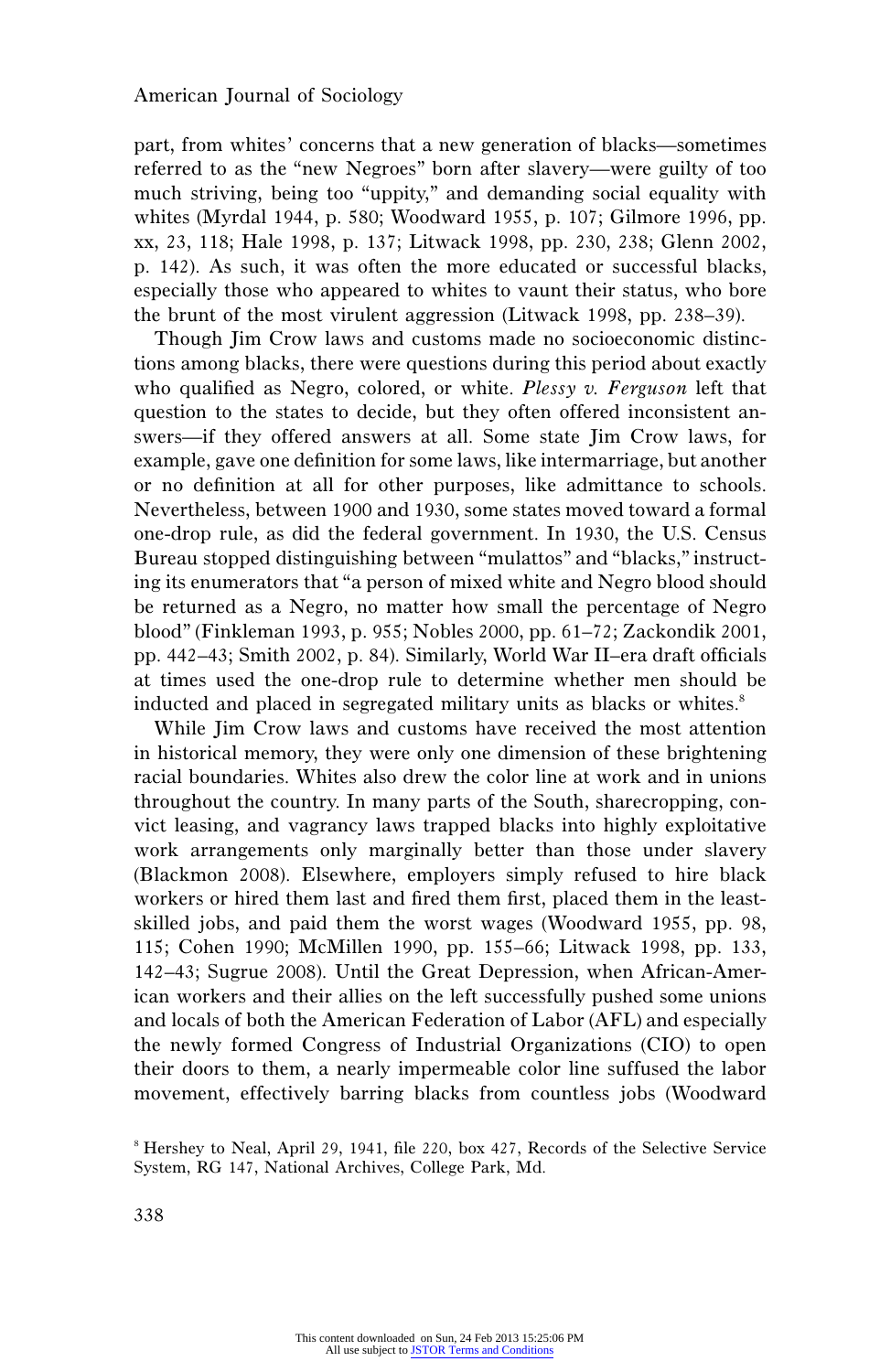1955, p. 98; Bernstein 1960, pp. 84, 107–8; Lieberson 1980, p. 339; Jones 1985, p. 147; Göbel 1988; McMillen 1990, pp. 164–65; Litwack 1998, pp. 142, 166–67; Nelson 2001; Lichtenstein 2002, pp. 72–87).

New instruments of residential segregation emerged during this period as well. In some regions, particularly the Midwest, "sundown towns" sprouted up, where white residents "drove blacks out by force, enacted ordinances to prohibit black occupancy . . . and sometimes posted signs . . . warning blacks of the dire consequences of staying around after sunset" (Sugrue 2008, p. 202; Loewen 2005; Jaspin 2007). By the 1910s and 1920s, as growing numbers of blacks began migrating from the rural South to cities across the country, racially restrictive zoning laws were passed in more than a dozen cities and towns throughout the South and in border cities such as Indianapolis and Baltimore (Hirsch 1993). When the Supreme Court struck these measures down in 1917 (*Buchanan v. Warley*), whites either disregarded the decision (Brown-Nagin 2011, p. 60) or devised other exclusionary methods. Starting in the 1920s, realtors, local "improvement" organizations, and white residents used restrictive covenants to confine African-Americans to the least desirable and most underserved neighborhoods (Woodward 1955, pp. 100–101; Philpott 1978; McMillen 1990, p. 13; Massey and Denton 1993, pp. 36, 41–42). In time, the federal government helped enormously in this endeavor. By the 1930s and 1940s, federally funded housing projects often insisted on or acquiesced to local demands for black-white segregation. A great deal more far-reaching and devastating, however, were the policies of the Federal Housing Administration, the Home Owners' Loan Corporation, and later the Veterans Administration, all of which over the course of several decades denied black homeowners or would-be homeowners hundreds of millions of dollars in federally backed home loans and mortgages, excluding blacks from sweeping swaths of postwar suburbia (Jackson 1985; Katznelson 2005; Freund 2007).

By the early 20th century, though bright black-white boundaries were national in scope, their singular brightness in the South came in part from the unique political context there, especially the wholesale exclusion of blacks from electoral politics. Almost every Southern state by 1910 had adopted some combination of cumulative poll taxes, residency tests, registration requirements, literacy tests, direct primaries open to white voters only, and "grandfather," "understanding," or "character" clauses, all aimed at eliminating blacks from electoral politics. According to eminent political scientist V. O. Key, the more blacks in a state, the more stringent were the suffrage qualifications (Key 1949, pp. 537–40; see also Myrdal 1944, pp. 479–86; Woodward 1955, pp. 83–84; Kousser 1974; Kantrowitz 2000; Keyssar 2000, pp. 111–13; Perman 2001; Hahn 2003, pp. 440–46). The effect of suffrage restrictions, which the federal government did little to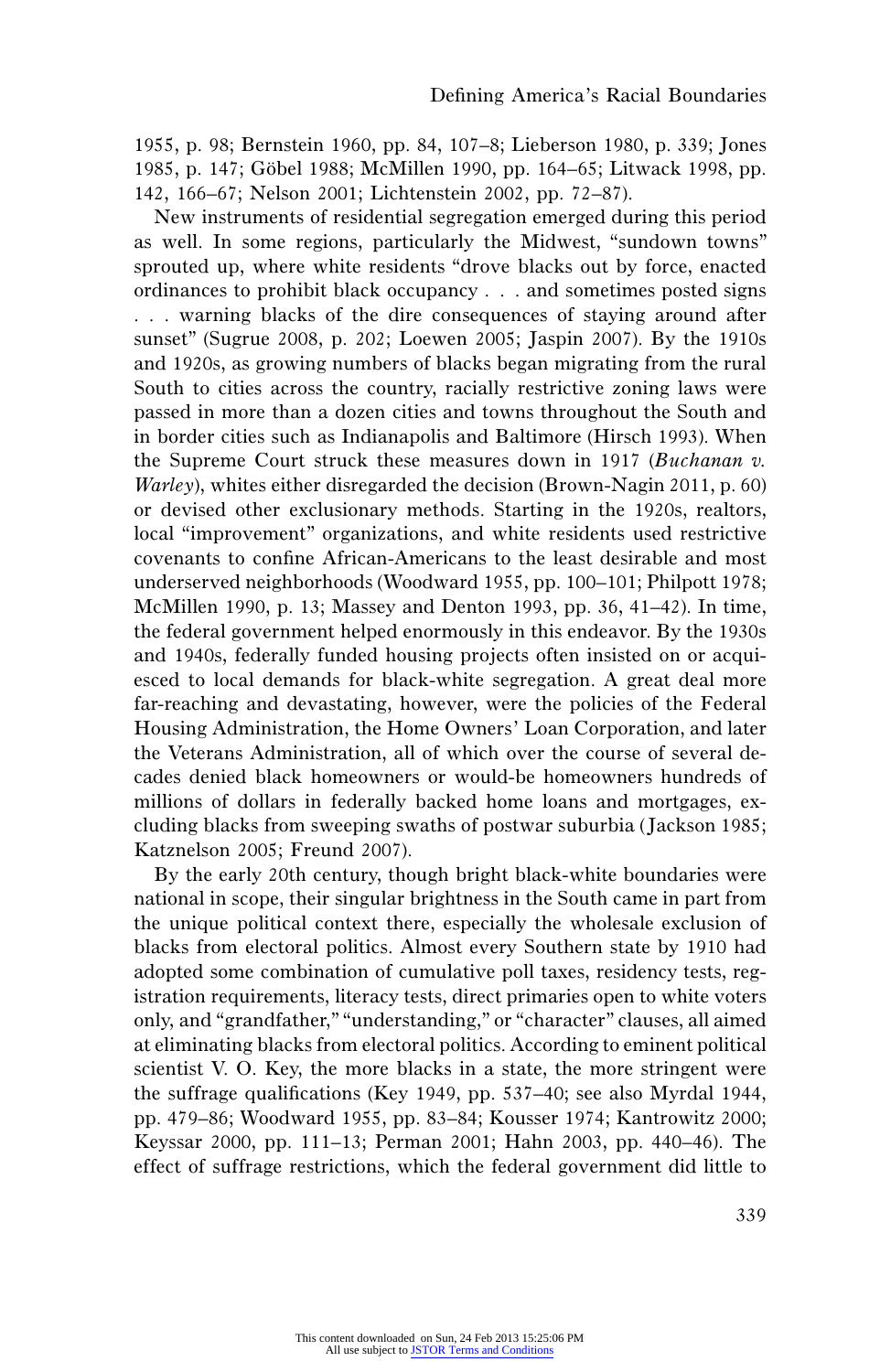stop (see Perman 2001; Glenn 2002, p. 112; on white primaries, see Hine [1979]), was stunning. The number of registered blacks in Louisiana plummeted from 130,334 in 1896 to 1,342 after the literacy test and poll taxes were adopted (Keyssar 2000, pp. 114–15). In conjunction with disfranchisement, blacks also lost their rights to hold office, to serve on juries, to receive political patronage, and to have a say in how they were taxed and how their tax dollars were spent (Glenn 2002, p. 112; Hahn 2003).

This last point was no more vividly illustrated than in schooling. Many blacks attended segregated and inferior schools in the North (Douglas 2005; Sugrue 2008, pp. 169–71), but public education for blacks in the South, in particular, provided a daily lesson in social closure and social distance. Blacks were taught in segregated and vastly inferior schools, if they were provided schools at all. Indeed, 17% of black children between the ages of 7 and 15 did not attend school in 1930, nearly three times the rate of white children (author calculation, IPUMS). States in the South were slow to pass compulsory education laws and lax in their enforcement. White planters in the South often complained when black parents insisted on sending their children to school. "What I want here is Negroes who can make cotton," said one, "and they don't need education to help them make cotton" (Litwack 1998, p. 98). Furthermore, planters feared that too many literate and well-educated blacks might heighten discontent and undermine common justifications for civil and political subordination. Where black high schools existed, the focus was on vocational education or industrial training (Dittmer 1977, pp. 141–42, 146; Lieberson 1980, p. 135; Anderson 1988; McMillen 1990, pp. 90–93; Gilmore 1996, pp. 159– 60; Litwack 1998, pp. 65, 70–78, 98–99; Glenn 2002, pp. 139–41).

Bright black-white boundaries involved not simply the material realities of lynching and disfranchisement, segregation and poverty, however. They also involved a handy set of schemas that explained, justified, and helped produce these realities. By the turn of the 20th century, the field of race science, which included the new and old disciplines of sociology, anthropology, ethnology, biology, paleontology, and history, had done as much as any institution to naturalize, sanction, and circulate common beliefs about black racial difference and innate inferiority. In the mid-19th century, some race scientists—"polygenists"—believed that blacks and whites were so distinct that they constituted separate species. Yet even as the belief in polygenism declined, after the 1859 publication of Charles Darwin's *Origin of Species*, race scientists continued in their efforts to prove blacks' biological inferiority. In one especially influential book, *Race Traits and Tendencies of the American Negro* (Hoffman 1896), for example, statistician Frederick Hoffman argued that blacks' supposedly in-born deficiencies doomed them to extinction (Fredrickson 1971, pp. 249–51). True, the work of Franz Boas and others, which emphasized the cultural and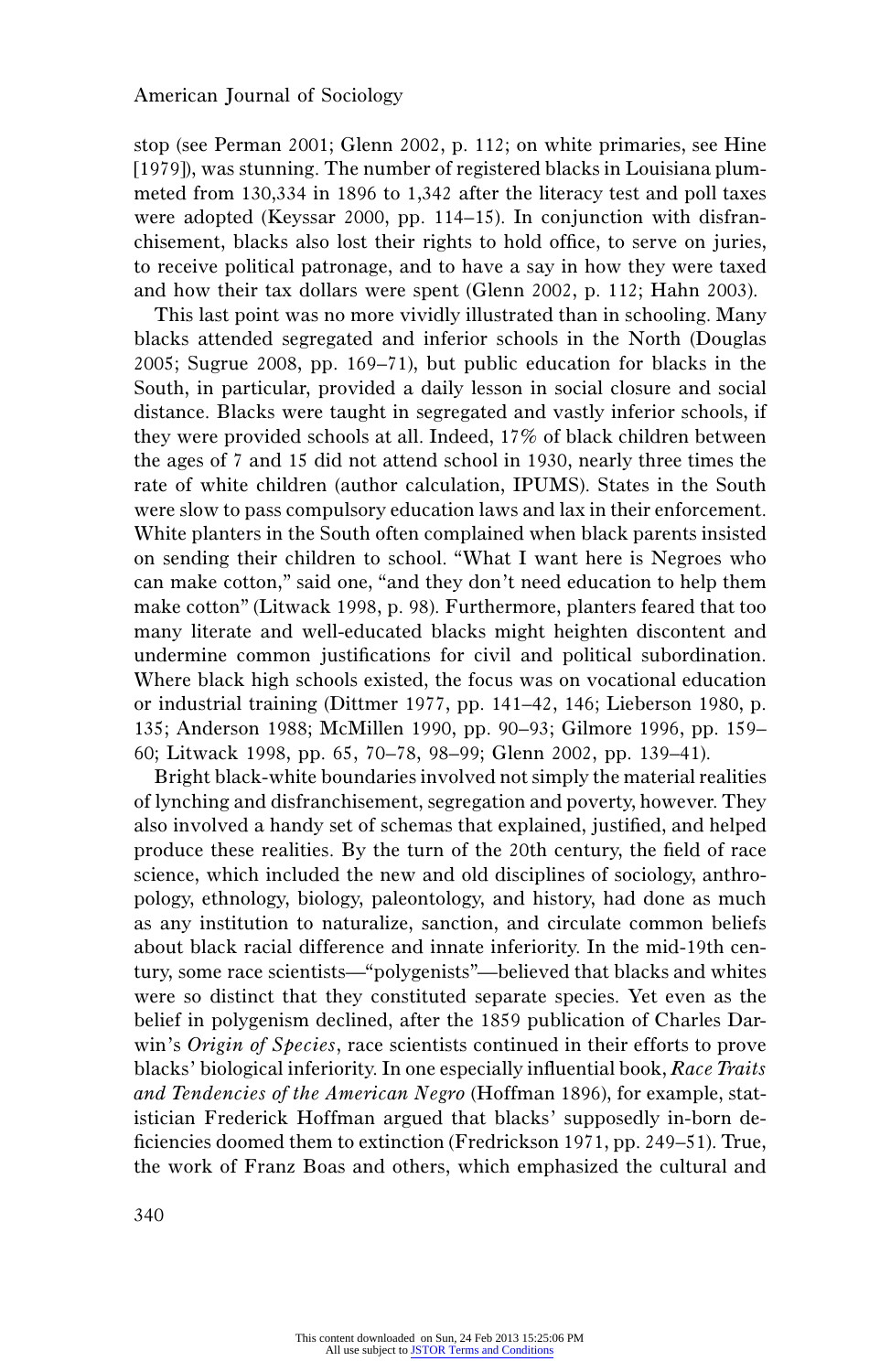environmental rather than the biological roots of perceived differences in human behavior and ability, became increasingly influential throughout the United States (and elsewhere) in the 1930s and beyond (Barkan 1992). And yet the impact of this earlier work lived on. Several World War II– era national opinion polls, for example, found that nearly half of white respondents believed that blacks were less intelligent than whites and that this would not change even if they received the same education and training as whites (Erskine 1962, p. 138).

Throughout the late 19th and early 20th centuries, African-American activists and their allies struggled mightily to transcend, blur, or eliminate white-black boundaries, demanding and occasionally receiving help from the state. The Supreme Court outlawed racial zoning in 1917 and blacks' exclusion from publicly financed graduate schools in 1938 (Klarman 2004). As growing numbers of blacks moved north and became a key voting bloc in the New Deal coalition, they pushed President Franklin Roosevelt and members of the Democratic and Republican Parties to act on their behalf. They forced FDR to form the Fair Employment Practices Committee in 1941, which, while lasting only a few years and lacking enforcement powers, was still the federal government's first major race reform since Reconstruction. Along with a booming wartime economy and an increased demand for workers, it helped many African-Americans to improve their wartime wages and job prospects. The Civil Rights Section of the Justice Department became increasingly active in investigating cases of racial violence against blacks. The Supreme Court outlawed white primaries in 1944, helping to boost southern blacks' postwar electoral participation (Klarman 2004). Dozens of states and cities passed antidiscrimination laws and ordinances (Chen 2009). And the scientific attack on white supremacy intensified further, as the evils of Nazism became horrifyingly clear.

But the war also brightened black-white—and even black-nonblack boundaries. When the Red Cross and the U.S. military organized their first national blood donor program in 1941, they first excluded African-American donors from taking part and then, only after wide-ranging protest and growing demand for blood, accepted them, but solely on a segregated basis. Jim Crow blood policies, aimed solely at blacks, remained in place for the entire war and several years beyond (T. Guglielmo 2010). Meanwhile, the armed services, with few exceptions, mandated other black-white Jim Crow policies: not simply in military units but in nearly every activity imaginable both on and off base—eating, sleeping, drinking, dancing, dating, marrying, theatergoing, swimming, and bathing. The military insisted on these policies not simply in the U.S. South but all over the United States and, as military personnel moved overseas, around the world (MacGregor 1981). The World War II–era U.S. armed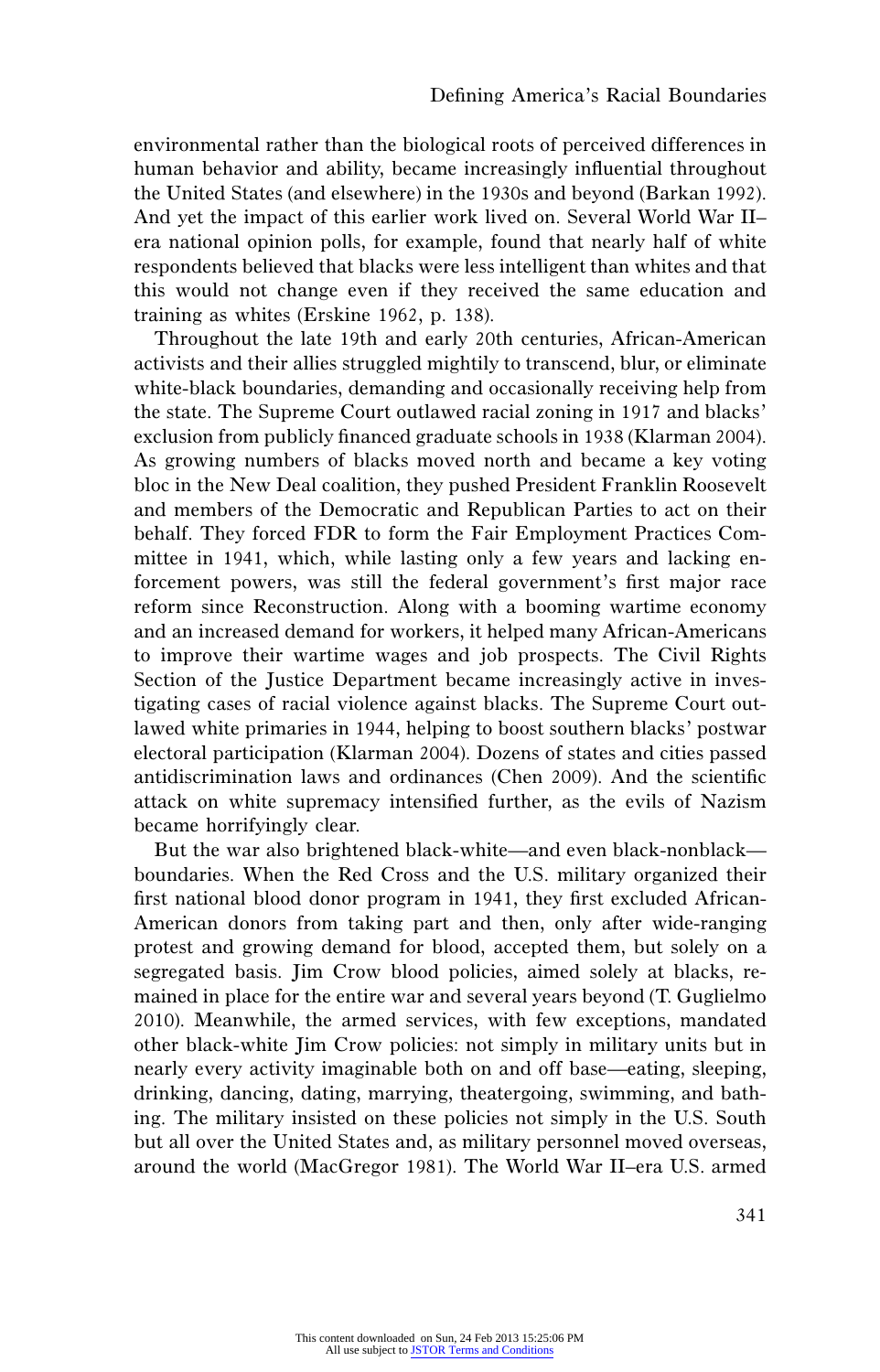services nationalized and internationlized American-style Jim Crow on an unprecedented scale.

By the war's end, then, despite slight modifications here and there, bright black-white boundaries remained well intact. They were decades old, widely recognized, thoroughly institutionalized nationwide, and monumentally significant in terms of life chances and social distance. Only a massive postwar black freedom struggle—something that the war energized like nothing before—would blur them in any significant way.

# THE NONEXISTENT BOUNDARIES BETWEEN WHITES AND SEES

No such mass freedom struggle was necessary for SEEs, even though they faced significant race-based boundaries in the late 19th- and early 20th-century United States. These boundaries were "race based" because a broad swath of white Americans (among others) saw these newcomers as constituting a range of big and small and overlapping European races— Hebrew and Jew, Italian and southern Italian, Slav and Slovak, Latin and Iberic, Alpine and Mediterranean—that differed from and paled in comparison to other European races, namely, the Anglo-Saxon, Nordic, Aryan, and Teutonic. The former, so the conventional wisdom went, were biologically and culturally less intelligent, more criminal, less manly, less courageous, less fit (if fit at all) for self-government, and, thus, were a serious menace to the American nation (views of Jews differed slightly; see Goldstein 2006). These ideas enjoyed enthusiastic support and widespread circulation from many of the most eminent scientists and eugenicists of the day; popular magazines, newspapers, and novels; presidents, congressmen, and Progressive reformers; business and union leaders; and ordinary workers. They peaked in influence in the early 1920s, when Congress, on the basis of explicitly racialized notions of desirability and undesirability, severely curbed the number of SEEs permitted to migrate to the United States (Jacobson 1998; Roediger 2005). By this point and for some years beyond, these notions shaped to some extent the lives and life chances of many SEE immigrants and their children—their ability to find a job, join a union, earn an honest wage, and so forth. They also produced significant social distance between native-born whites of NWE "stock" and SEEs. One survey of over 1,700 American college students from the 1920s, for example, found that compared to their NWE counterparts, SEEs were deemed to be far less desirable as neighbors, "personal chums," coworkers, fellow citizens, or marriage partners (Bogardus 1928).

While a fairly bright racial boundary separated SEEs from NWEs, no racial boundary separated SEEs from whites. To understand the distinction, we must recognize that, in contrast to today, many Americans in the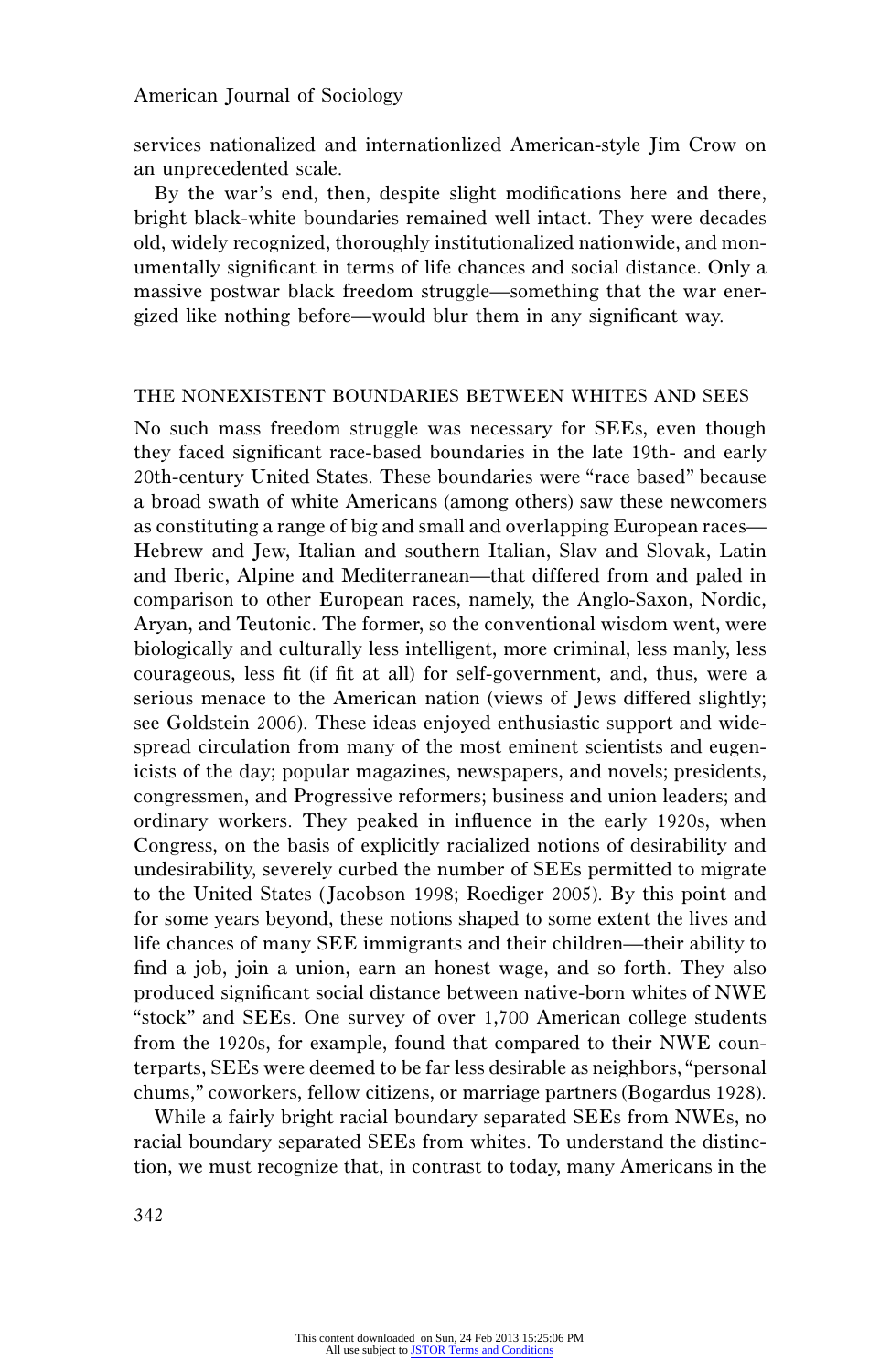first third of the 20th century viewed race and color as overlapping but not identical terms. Color was typically used to designate categories such as whites or blacks, or what some called the "grand divisions of mankind" (U.S. Immigration Commission 1911, p. 6). Race described these categories as well but also described smaller ones such as Italians and southern Italians, Mexicans and Hebrews, Alpines and Nordics. These latter categories might sound to our contemporary ear like different nationalities or ethnicities, but many Americans called them *races* and distinguished between them—just as they did with, say, whites and blacks—on the basis of notions of stock, heredity, blood, and selectively chosen physical characteristics. As a result, one could be categorized both as white and thanks to one's classification as, say, southern Italian—as racially inferior to other whites (Jacobson 1998; T. Guglielmo 2003).

There is evidence, to be sure, of individuals, and even an occasional institution, challenging SEEs' categorization as white: explicitly calling them or treating them as not white or not fully white; describing them as "swarthy," "dark," and "dark complected"; and comparing them to blacks and Asians, even claiming at times that the groups shared some of the same blood. But this evidence, as bountiful as it may appear, constitutes only a part—a small part, we would argue—of the story. Indeed, most striking is how rarely any Americans—individually or institutionally—ever placed SEEs beyond the boundaries of whiteness.

The proper place to begin this discussion is the federal state, which has immense power to "simplify complex social facts into a set of categories that are easily 'legible'"—and widely accepted (Canaday 2009, p. 214; Bourdieu 1994). Among these categories was certainly whiteness, around which the state drew bright boundaries when counting and classifying people in every decennial census, when deciding which immigrants could and could not naturalize as U.S. citizens, when raising a segregated military, and when recording information on countless forms such as visa and naturalization applications. In some of these matters, the state occasionally questioned SEEs' whiteness. In 1912, the House Committee on Immigration "debated and doubted whether Italians were full-blooded Caucasians" (T. Guglielmo 2003, p. 6); U.S. naturalization attorneys in Minnesota attempted to bar some politically "radical Finns from naturalization on the ethnological grounds that they were 'Mongolian' and therefore not white" (Roediger 2005, p. 61; Goldstein 2006); and Armenians and others from the "geographic borderlands between Asia and Europe" faced similar challenges by naturalization officers (Gross 2008, pp. 230–36; Craver 2009).

But, in the end, these stories were either exceptions to the rule or examples of the state momentarily questioning but not denying white status. The inescapable fact is that the state consistently classified all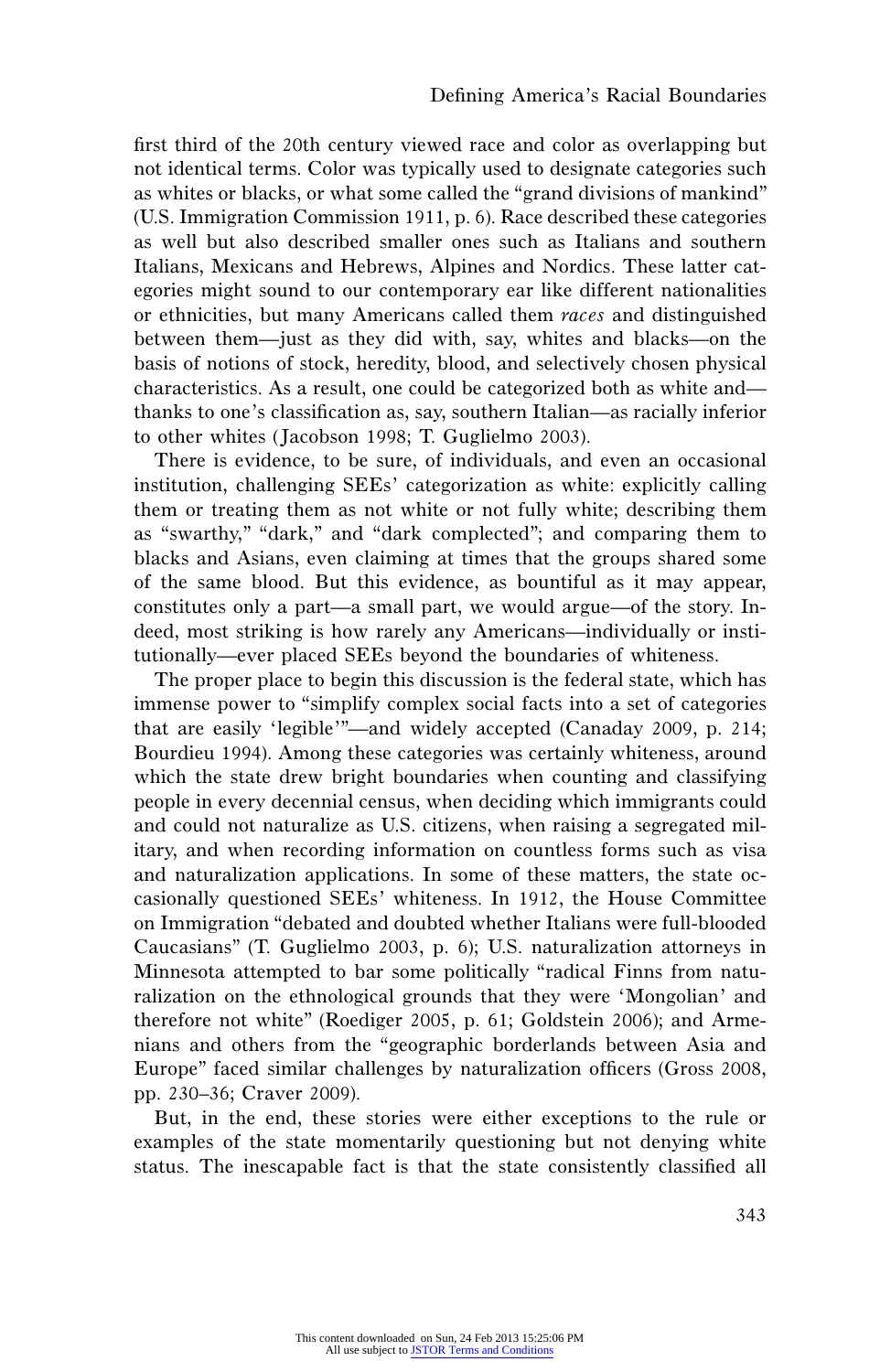Europeans as white: Latins as much as Nordics, Jews as much as Aryans, Slavs as much as Saxons, NWEs as much as SEEs. Every federal census counted all Europeans in this way, a fact of immense significance, given that "censuses provide the concepts, taxonomy, and substantive information by which a nation understands its component parts as well as the contours of the whole" (Hochschild and Powell 2008, p. 60). When, throughout this period, the state maintained a rigidly segregated army, all Europeans served in so-called white units, which received better training, quartering, and recreational facilities off the battlefield and all the most heroic assignments on it (Gerstle 2001; Sterba 2003; Lentz-Smith 2009; Bruscino 2010). On millions of naturalization applications, which often contained separate questions about "complexion," "race," and "color," the state sometimes classified SEEs as having "dark" complexions and as "racially" Croatian or Ukrainian or Polish; on the all-important question of "color," however, it classified them and all other Europeans as white (T. Guglielmo 2003, p. 9). In 1911, a highly influential congressional commission on immigration—popularly known as the Dillingham Commission—published its *Dictionary of Races or Peoples*. It denigrated numerous SEEs on racial grounds but grouped them all within a larger white or Caucasian category (U.S. Immigration Commission 1911; see also Perlmann 2001). Even 1920s immigration legislation, which, as noted, was steeped in race-based notions of SEEs' undesirability, still "distinguished persons of the 'colored races' from 'white' persons from 'white countries'" in assigning annual immigration quotas (Ngai 2004, p. 27) and classified all Europeans among the latter groups.

At the same time that the federal state clearly and consistently classified SEEs as white, it just as clearly and consistently refused to classify them as nonwhite. Consider the crucial and well-researched case of naturalization rights. Racial exclusions to citizenship were written into the first Naturalization Act of 1790, such that individuals had to be "free white persons" to naturalize. Over time, Congress extended these naturalization rights to an ever-widening circle of people—to those of African nativity and descent, in 1870; to "descendents of races indigenous to the Western Hemisphere," in 1940; to those of Chinese descent in 1943; and so forth until, in 1952, it eliminated race as a bar to naturalization altogether. Throughout the late 19th and first third of the 20th centuries, the federal courts excluded different Asian immigrants from naturalization on the basis of their nonwhite status. But no courts ever denied European immigrants the right to naturalize as "free white persons," a fact of immense significance given that some states prohibited aliens—sometimes aliens "ineligible for citizenship" especially—from voting, owning land, holding public office, working in certain licensed occupations, or teaching in the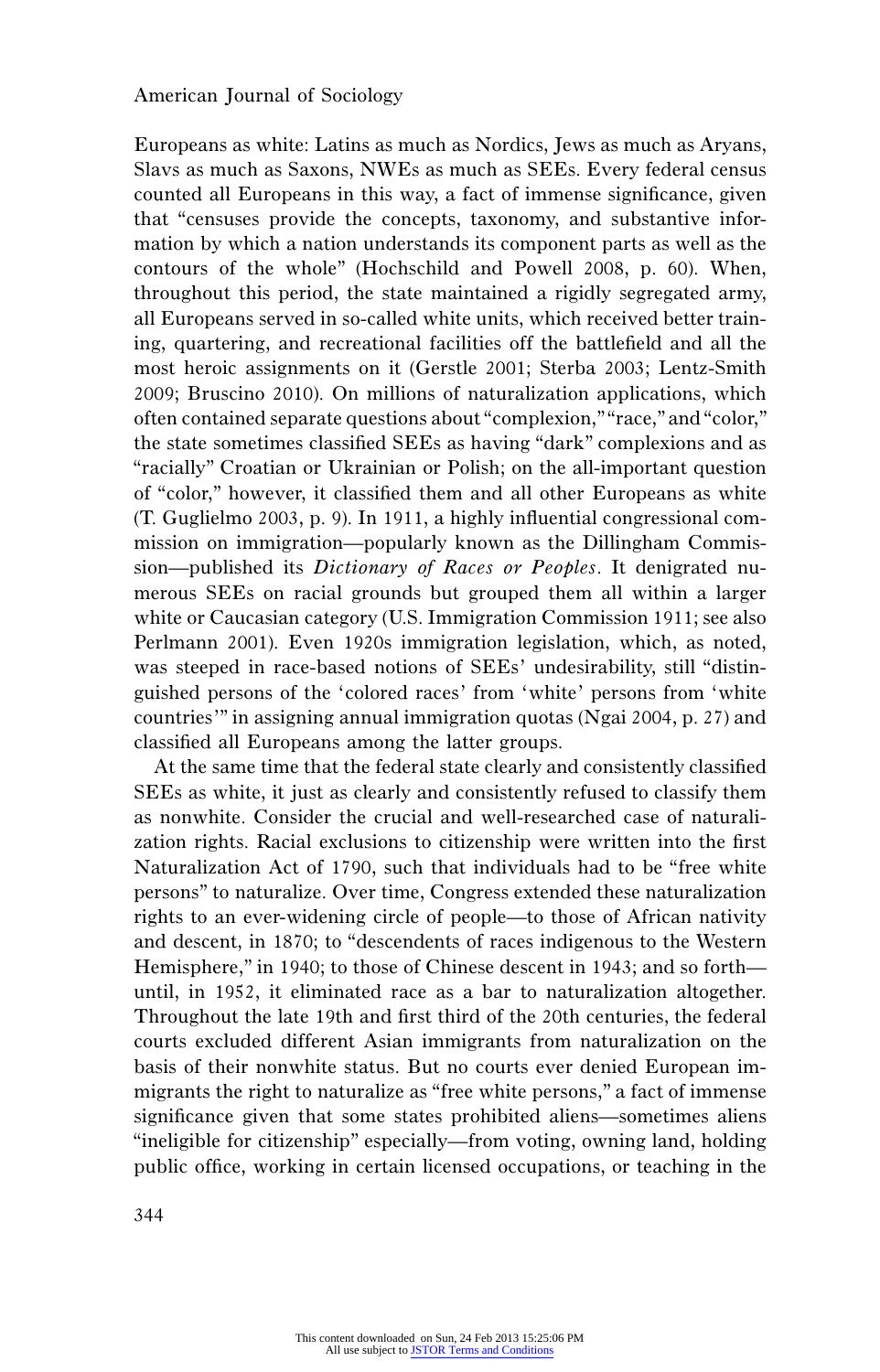public schools (Haney-López 1996; Gross 2008, pp. 230–36). On laws against aliens, see Murray (1951, p. 18).

One of the reasons the courts never seriously challenged SEEs' claims to whiteness is that race scientists categorized SEEs as white. True, the early 20th-century field of race science sanctioned and circulated beliefs about SEEs' racial inferiority, helping to produce fairly bright boundaries between them and NWEs. Typical was Edward Ross, one of the most eminent sociologists of his day, who argued that SEE immigrants, when compared to the "'American' pioneer breed" from northern and western Europe, were sorely lacking in "good looks," stature and physique, vitality, and morality; that they had "sub-common" blood, belonged in "skins, in wattled huts at the close of the great ice age," and threatened America with "race suicide" (Ross 1914, pp. 615, 621). Yet it is difficult to find any social, physical, or "gentleman" scientists from this period who classified SEEs as nonwhite or in between white and nonwhite (Roediger 2005, p. 50). Even those "experts" who expressed the gravest, race-based concerns about these newcomers often took their whiteness for granted. Historian Lothrop Stoddard, one of the period's most prolific and influential writers on race and immigration, offers a prime example. In his popular book *The Rising Tide of Color against White World Supremacy* (Stoddard 1920), he denounced SEEs as "lower human types," who "upset standards, sterilize better stocks, increase low types, and compromise national futures more than war, revolutions, or native deterioration." But he was even more distressed about the "colored" peoples of Asia, Africa, and Latin America. "If the *white* immigrants [SEEs] can gravely disorder the national life," he wrote, "it is not too much to say that the *colored* immigrant would doom it to certain death" (p. 267; italics added).

If race scientists seemed quite certain about SEEs' white status, some individuals among the general public still had their doubts (Roediger 2005). A railroad construction boss from the West Coast told a congressional committee in 1891 that a "Dago" was not "a white man" (Higham 1955, p. 66). An employer in Brooklyn seemingly implied that Italians were not white when he described the division of labor on the docks: "in discharging [the ship] we employ all Italians and in loading all white men" (Roediger 2005, p. 75). A white Texan revealed his nuanced position on the racial status of Bohemians when he declared, "The Bohunk wants to intermarry with the whites. Yes, they're white, but they're not our kind of white" (p. 43). And we could add other examples to this list.

This questioning of the boundaries of whiteness, however, was not simply about where to fit SEEs. Individuals of NWE origin could also sometimes fall outside the boundaries of whiteness since "whiteness" was at times construed as being or acting "American," middle class, or "manly" (Foley 1997; for a critique, see Arnesen [2001, pp. 24–25]). More important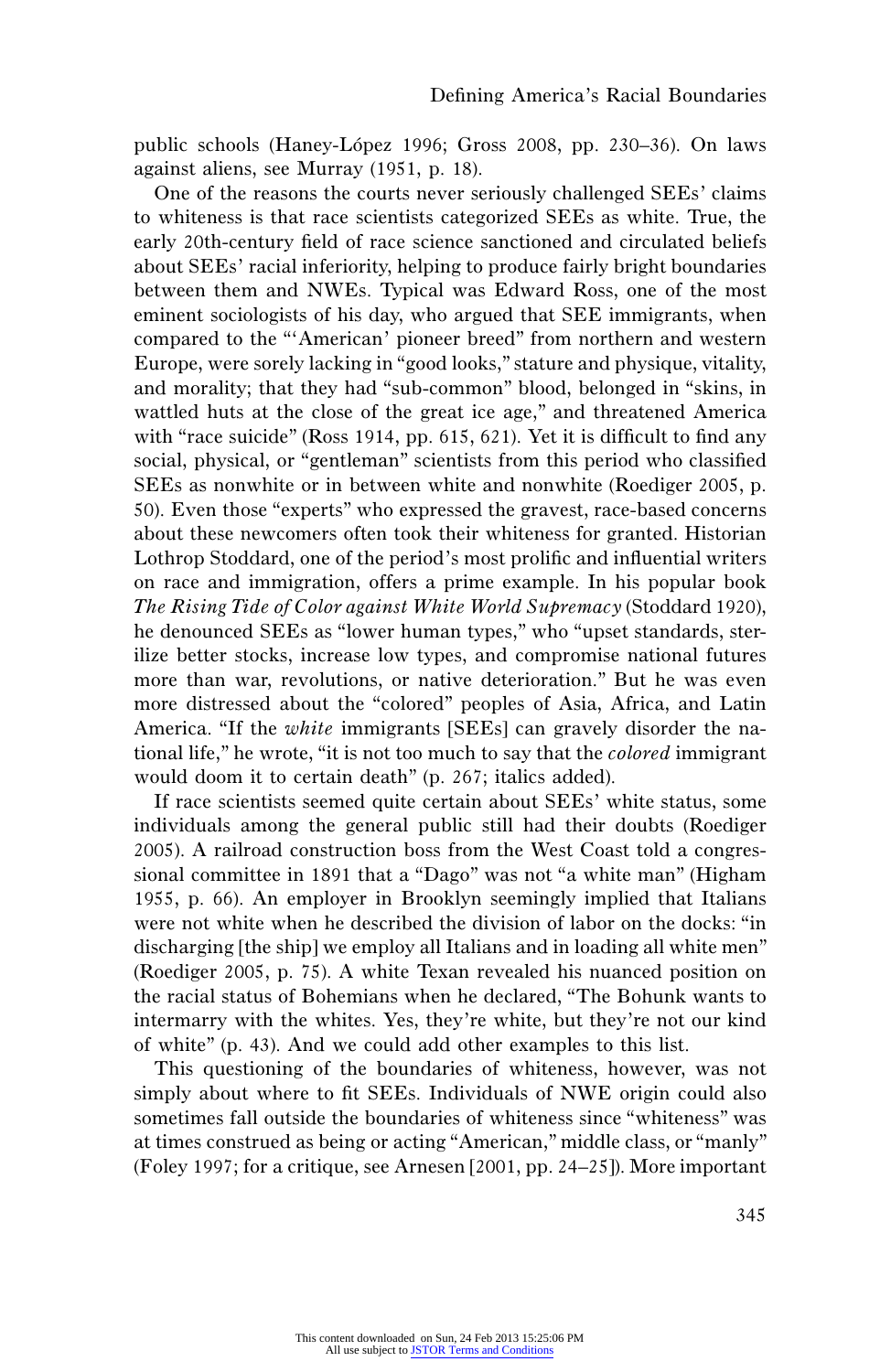still, the popular questioning of SEEs' whiteness was not, as this entire section shows, widely recognized. After all, had it been otherwise, the courts might have held that SEEs were not white and therefore were ineligible for naturalization, especially once the Supreme Court ruled that common understandings of race trumped science in determining whiteness (Haney-Lo´pez 1996). Indeed, in its landmark *U.S. v. Bhagat Singh Thind* decision in 1923, the Supreme Court justices characterized "immigrants from Eastern, Southern and Middle Europe, among them the Slavs and the dark-eyed, swarthy people of Alpine and Mediterranean stock" as "unquestionably akin" to NWEs, all belonging to "the various groups of persons in this country commonly recognized as white" (Haney-López 1996, p. 182). Moreover, some observers were perplexed by individuals who placed SEEs outside the boundaries of whiteness. Paul Taylor, a social scientist who traveled the country in the 1920s and 1930s to study Mexicans, noted that in some northeastern Colorado communities, many people considered "unassimilated" Europeans as falling outside the boundaries of whiteness, but he found the practice rather "strange" (Taylor 1929, p. 104).

In fact, government power—not simply at the federal level, as noted, but at the state level as well—further institutionalized SEEs' whiteness. Take miscegenation law, for example. As historian Peggy Pascoe has found, dozens of states by the 1930s prohibited a long list of groups from marrying whites. In addition to blacks (and "Negroes," "Ethiopians," and "Persons of African Descent"), these groups included mulattoes, quadroons, octaroons, persons of color, Indians, mestizos, half-breeds, Mongolians, Chinese, Japanese, Malays, Kanakas, Koreans, Asiatic Indians, West Indians, and Hindus. But not a single law targeted SEEs (Pascoe 2009, pp.  $119-20$ .<sup>9</sup>

Even if miscegenation law did not target SEEs, can we find examples of the state permitting marriages between SEEs and blacks where whiteblack marriages were illegal (as we show below occurred with Mexicans)? Only one case even comes close (*Rollins v. State*, 18 Ala. App. 354 [1922]). In 1920s Alabama, a black man named Jim Rollins was charged with violating the state's antimiscegenation statute because he and an Italian American woman named Edith Labue "lived together in adultery or fornication." Rollins was convicted, but on appeal, the lower court's decision was reversed. The reversal may appear on its face to demonstrate the ambiguity of Italians' color status (Jacobson 1998, p. 4; Roediger 2005,

<sup>9</sup> This was true even if, in 1935, one Washington State legislator attempted, but failed, to pass a bill that "would have defined White so as to exclude 'those of eastern and southeastern Europe embracing the Balkan peninsula or states, and Russia as now delineated'" (Pascoe 2009, pp. 119–20).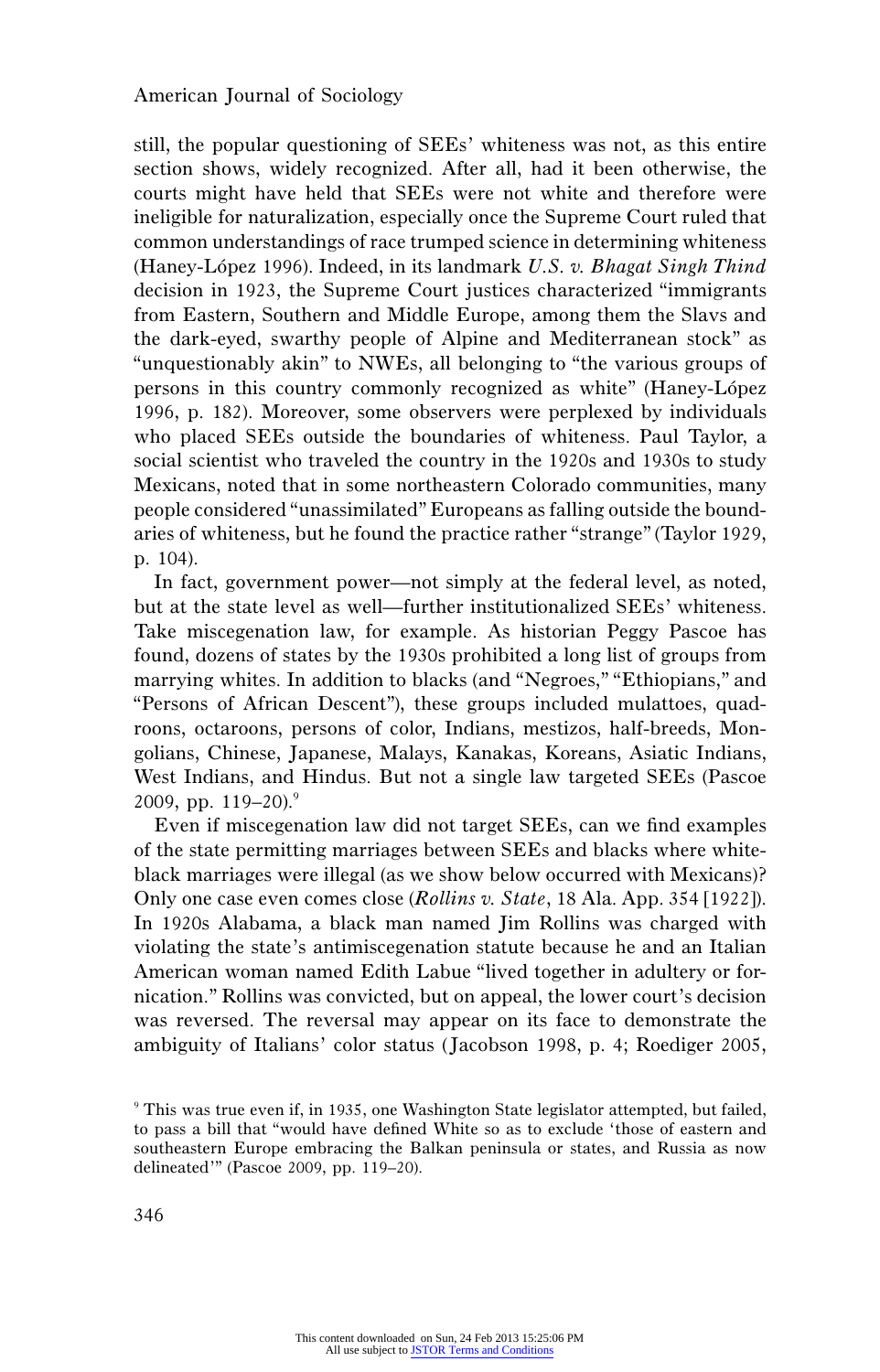p. 48). However, the case was reversed on a mere technicality. Rollins argued that calling Labue "'Sicilian' did not prove she was white rather than 'negro,' any more than calling her 'Swedish' or 'German' would have proven her racial status; she might be any nationality and still be either white or not white." The appeals court offered "no formal finding" on Labue's race, stating simply that the lower court had failed to investigate her (or even Rollins's) racial status (Gross 2008, pp. 230–31).

We do find evidence, however, of fairly bright racial boundaries separating SEEs from NWEs when we consider social distance; rates of intermarriage between the two were somewhat low. In 1930, 71% of household heads who migrated from southeastern Europe as children or who were born in the United States to SEE parents married other SEEs, 9% were married to NWEs, and 20% were married to third-plus generation native whites whose specific European origins are unknown (author calculation, IPUMS). There is also evidence that marriages across religious lines were less frequent (Kennedy 1952). Nevertheless, unlike marriages between whites and blacks, which were exceedingly rare (only 0.2% of black household heads were married to whites nationwide), such marriages were relatively common, and they were never a crime (T. Guglielmo 2003, p. 28; Roediger 2005, p. 198). Furthermore, out-marriage rates for most SEEs—with Jews the most common exception—rose fairly quickly in the mid-20th century (Kennedy 1952; Alba and Golden 1986; Alba and Nee 2003, pp. 90–93).

Similarly, in the hundreds of state laws and local ordinances that required racial segregation in schools, streetcars, water fountains, hospitals, and the like, not one of these ever singled out SEEs or defined them as nonwhite (Murray 1951). It is true, of course, that de facto discrimination could be rampant in these areas, as was the case for blacks in the North and the West and, as we will see, for Mexicans as well. But only in exceptionally rare cases can one find instances of SEEs being turned away from whites-only public spaces (see Roediger [2005, p. 45] for some exceptions). Indeed, when an SEE immigrant on the Chicago Board of Education proposed segregated schools for blacks in Chicago, the Chicago *Defender*, an African-American newspaper, asked, "Would a proposition of this kind be entertained or considered for one moment if it had for its object the segregation of Polish, Jewish, Italian or even children of those with whom we are now at war?" The answer was a resounding no (Philpott 1978, p. 161).

In fact, not only were SEEs allowed to attend white schools (Thompson 1920, p. 73; Roediger 2005, pp. 193–95); the common school movement tried to lure European-born parents into sending their children to the public school system instead of the private parochial institutions that some SEEs preferred (Lieberson 1980, p. 135; Tyack 2001). By 1930, child labor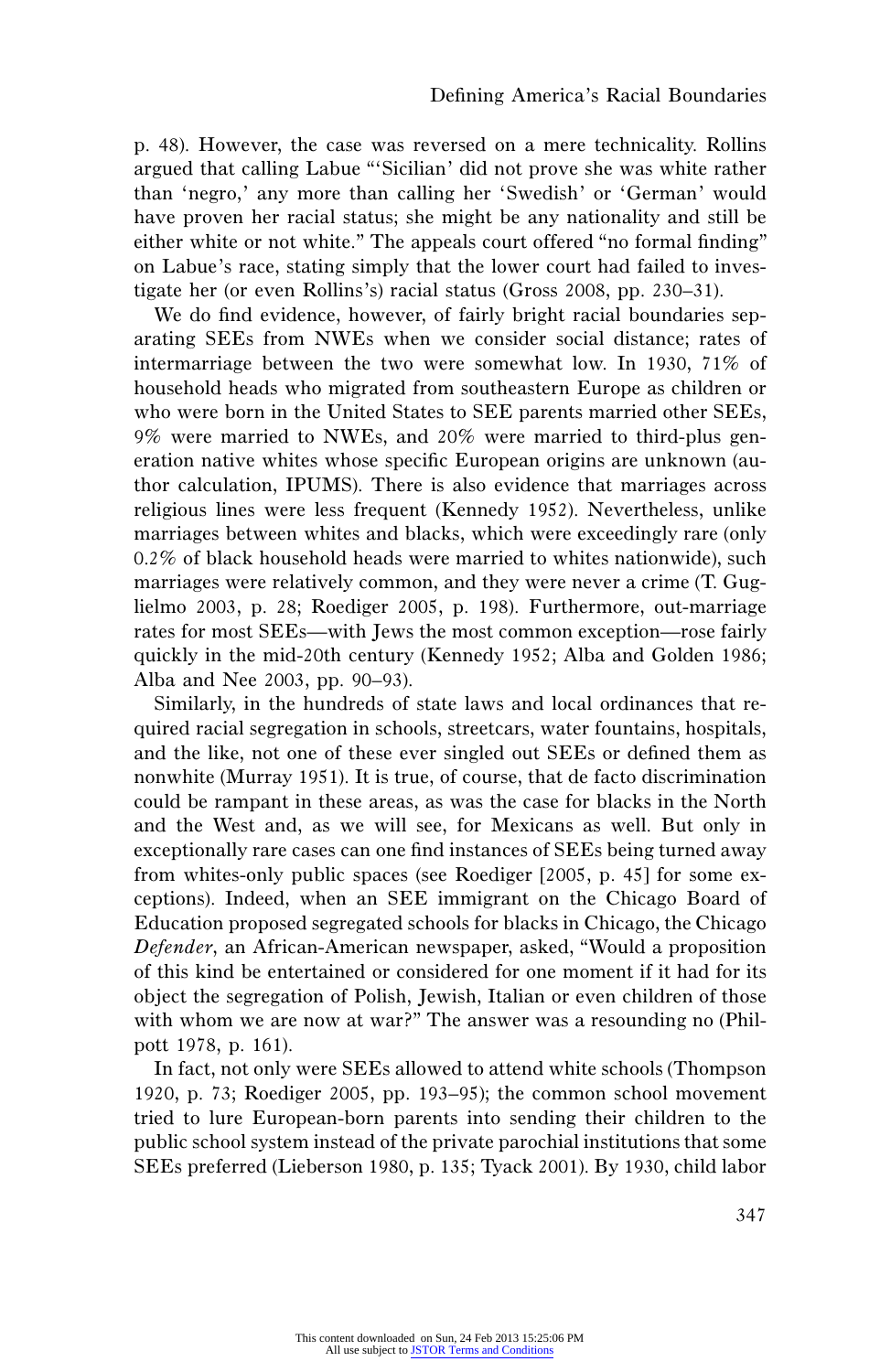and compulsory school laws helped keep 94% of SEE children—the same rate as native-born whites—in the classroom and off the factory floor (author calculation, IPUMS). Where southern whites saw the presence of large numbers of blacks as "a strong deterrent to the enactment of compulsory education laws," northern reformers saw large numbers of SEEs as necessitating "rigid" laws with strong enforcement (Ross 1924, pp. 39, 76–77; Lieberson 1980, pp. 135–37; Pacyga 1991, pp. 55–56). To be sure, the experience was not always pleasant. Teachers often ridiculed SEEs' "funny" names, publicly questioned their cleanliness, and assumed that SEE students were "retarded" and mentally deficient (Roediger 2005, pp. 193–95). After the end of World War I, selective northeastern universities also limited the number of Jews allowed to enroll (Higham 1955, p. 278; Karabel 2005). But if black-white boundaries meant segregation and exclusion for African-Americans, SEE-NWE boundaries often meant incorporation and Americanization (albeit sometimes coerced) for SEEs.

SEEs' inclusion within the boundaries of whiteness also applied to neighborhoods. Throughout the early part of the 20th century, many native-born white residents and realtors had serious concerns about SEEs' effects on property values and about their overall desirability as neighbors (Bogardus 1928, p. 25; T. Guglielmo 2003, p. 164; Roediger and Barrett 2004). Yet the systematic and widespread campaigns to "protect" the whiteness (or, in some cases, the nonblackness) of towns and neighborhoods, which began in the early 20th century and extended well beyond World War II, rarely targeted SEEs. Whatever the technologies of racial exclusion—zoning laws, sundown towns, neighborhood associations, grassroots violence, realtor ethics codes, restrictive covenants, or, in time, federal government housing policies—they spared SEEs, with Jews being the most common, if still rare, exception (Philpott 1978, pp. 183, 166, 196, 202; T. Guglielmo 2003, pp. 165–69; Roediger 2005, pp. 171–73). Indeed, as the debate over segregation before the Chicago Board of Education suggested, in time many SEEs became active agents of racial exclusion themselves (Philpott 1978, p. 161; Hirsch 1982; Sugrue 1996, pp. 209–30; T. Guglielmo 2003, pp. 39–58, 146–71; Goldstein 2006, p. 68).

Furthermore, in stark contrast to the case of blacks, what race-based boundaries that did exist for SEEs in housing often blurred with social mobility or perceived assimilation. Speaking about an influential set of desirability rankings that had placed several SEE groups toward the bottom, one well-known Chicago real estate expert explained, "the classification . . . applies only to members of the races mentioned who are living in [immigrant] colonies at standards below those to which Americans are accustomed" (Hoyt 1933, p. 314). Thus while SEE immigrants were more residentially segregated from native-born whites than were NWE immigrants (Lieberson 1963, pp. 65–68; Massey and Denton 1993,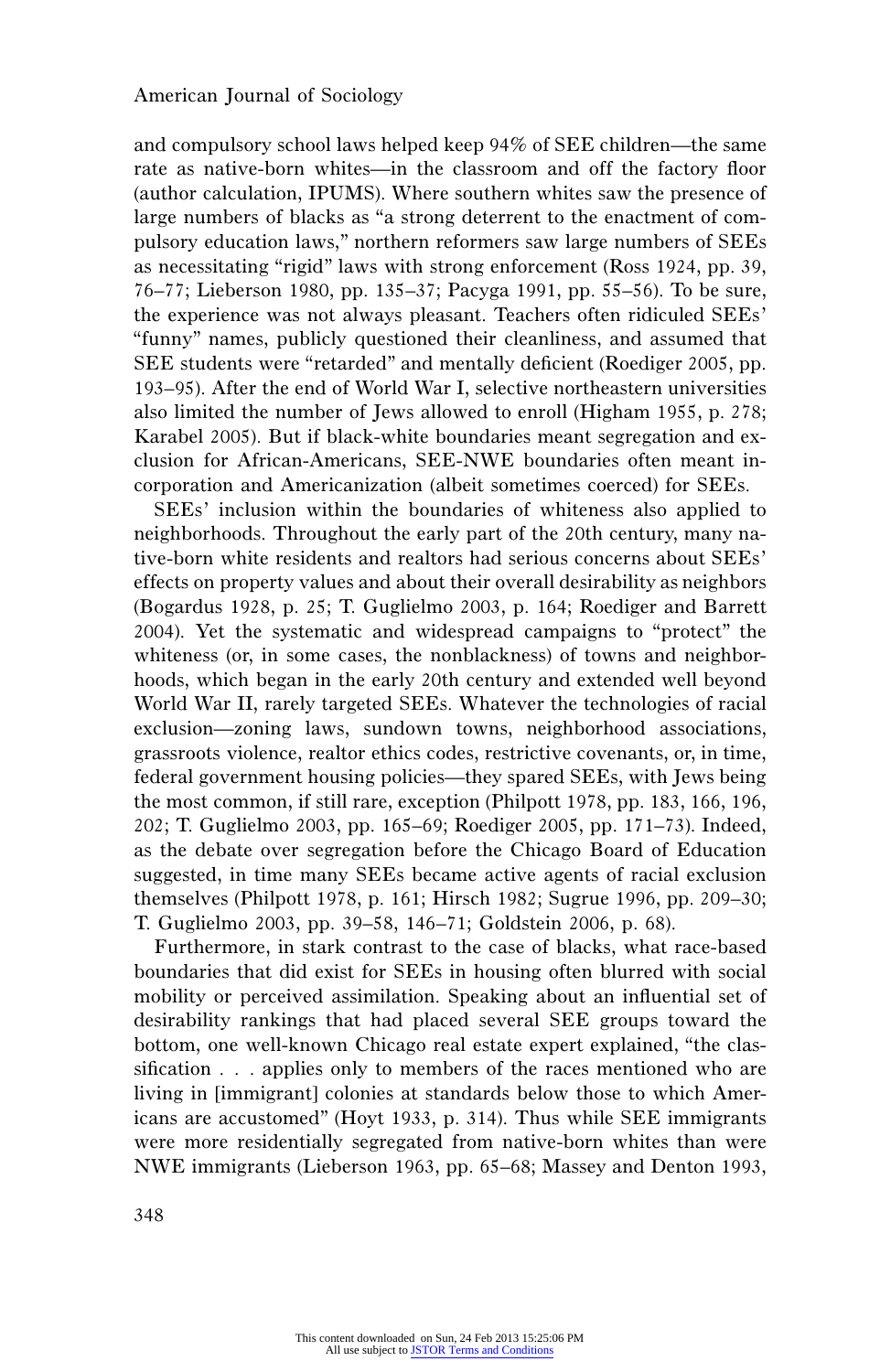p. 27), the former were never forced to live in hypersegregated urban "ghettos" and moved to so-called white towns and neighborhoods with only limited, if any, trouble (Chudacoff 1973; Philpott 1978; Conzen 1979; Göbel 1988; Massey and Denton 1993, p. 33; Roediger 2005, pp. 163–69). And unlike blacks, SEEs were also able to take advantage of the hundreds of millions of dollars in federally backed home loans and mortgages through the Federal Housing Administration, the Home Owners' Loan Corporation, and the Veterans Administration (Jackson 1985; Roediger 2005, pp. 224–34; Freund 2007).

In stark contrast to blacks, SEEs also never experienced mass, racebased disfranchisement. While there were certainly suffrage restrictions in the North such as literacy tests, preelection day registration laws, and the like, "what transpired in the southern states was far more draconian, sweeping, and violent," wrote historian Alexander Keyssar. "The disenfranchisement was massive rather than segmented, the laws were enforced brutally, and they were always administered with overtly discriminatory intent. In New York and Massachusetts, an illiterate immigrant could gain the franchise by learning to read; for a black man in Alabama, education was beside the point whatever the law said" (Keyssar 2000, p. 170). And, significantly, these laws in the South never successfully targeted SEEs. In 1898, legislators in Louisiana considered excluding Italians along with blacks from the franchise, but their efforts, in contrast to those against blacks, failed. Much more common is what occurred in Baltimore around the turn of the 20th century. When the Democratic Party mobilized to pass disfranchisement legislation aimed at African-Americans, it welcomed Italians and presumably other SEEs into its ranks. One local politician campaigned among Italians as the "white man's ward leader" and started speeches with the claim "There's no man in the state who hates the darky more than I do" (Shufelt 1998, p. 179).

Some native-born whites and others hated SEEs, too, of course, which resulted on occasion in the most brutal forms of physical violence, even lynching. The 1915 mob killing of Leo Frank, a young Jewish factory manager convicted of murdering a white girl, is a well-known example, as is the lynching of 11 Sicilians who were suspected of killing the New Orleans police chief in 1891 (Jacobson 1998, pp. 57–68; Goldstein 2006, pp. 43, 62, 65–67). And there were, all told, as many as two or three dozen other similarly gruesome cases during this period. But their racial meaning is not crystal clear. After all, numerous native-born whites were lynched in this era as well (see Brundage 1993). And, in any case, Roediger rightly points out that "these patterns of violence [against SEEs] were utterly incommensurate with the racist violence visited on thousands of Native Americans, Latinos, Asian Americans, and African Americans in the late nineteenth and early twentieth centuries." In the case of lynchings, he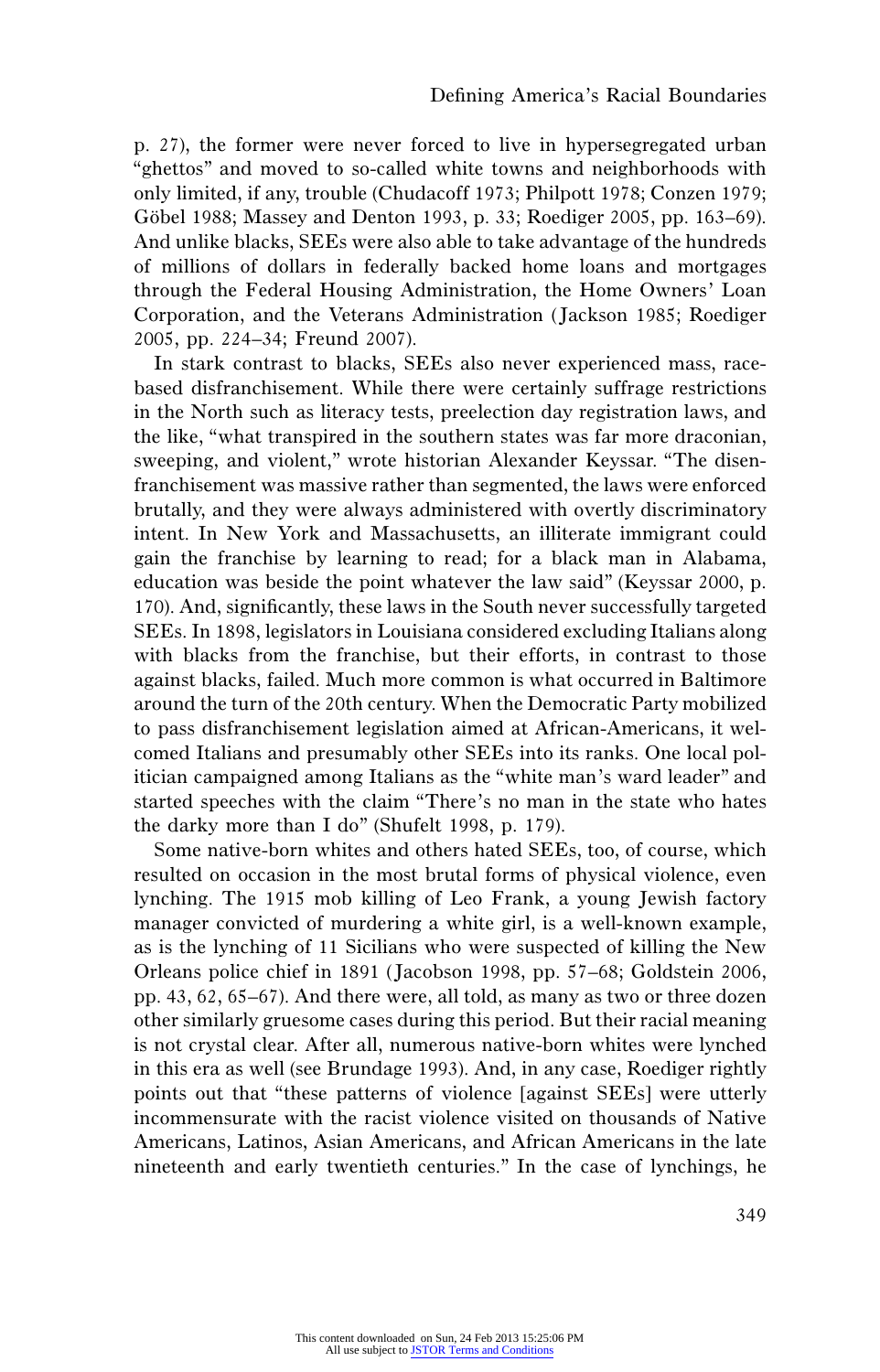notes that black victims "outstripped those of new immigrants by perhaps a factor of 75 to 1 or more" (Roediger 2005, p. 106).

Some SEEs faced bright boundaries in the workplace. At times, employers and foremen placed them in dirty and dangerous jobs, promoted them slowly if at all (Gosnell 1928, p. 933; Roediger 2005, p. 75), paid them less than NWEs (McGouldrick and Tannen 1977; Roediger 2005, p. 77), and, especially in the case of Jews, excluded them outright from employment. In New York City at the end of World War I, for example, one estimate found that roughly 90% of all general office jobs were closed to Jews (Higham 1955, p. 278; see also Steele 1991). While, in most cases, these boundaries were based on religion, nativity, citizenship status, or European racial categories, occasionally a nonwhite or less than fully white workplace status was also to blame: employers or fellow workers made distinctions between SEEs and "whites" or "white men" in wage rates, jobs, or work areas on select plantations in the South (Campisi 1943, p. 83; Brandfon 1964, p. 610; Scarpaci 1977, p. 38), in several railroad and mining camps in the Midwest and Southwest (Leiserson 1924, pp. 71–72; Gordon 1999, p. 104; Roediger 2005, pp. 74, 77; Benton-Cohen 2009, pp. 96–99), and on at least one dock in New York (Barnes 1915, p. 8).

But this evidence is complex. For example, even when SEEs were excluded from "white man's" mining camps, as they were for a time in Bisbee, Arizona, they were still allowed to attend Bisbee's local white church and their children attended the white school. Census data listed SEEs in the town as white. They were eligible for naturalization as "free white persons," and local elites included SEEs (but not Mexicans) in their Americanization efforts, sure that, at least for European immigrants, "'Americans' could be made, not just born." Indeed, the ideology of the white man's camp was equated in large part with being American and speaking English, so much so in fact that it included black Americans (Benton-Cohen 2009, pp. 95–104). SEEs' exclusion from the white man's camp was certainly significant for their status in Bisbee's local racial order. Yet while their white color status was questioned in one institutional context, it was simultaneously affirmed in many others.

Moreover, whether workplace questioning of SEEs' whiteness was common in regions such as the South and West is still unclear. What seems clearer is that such white-SEE workplace boundaries were exceedingly rare in the cities and towns of the Northeast and Midwest where the great majority of SEEs lived and worked (T. Guglielmo 2003, J. Guglielmo 2010). And, as in the case of housing, they could blur rapidly thanks to social mobility, assimilation, or a host of other factors. In railroad camps in Wisconsin, for example, foreigners became white through Americanization. One observer noted in 1924 that "the 'white man' is a laborer of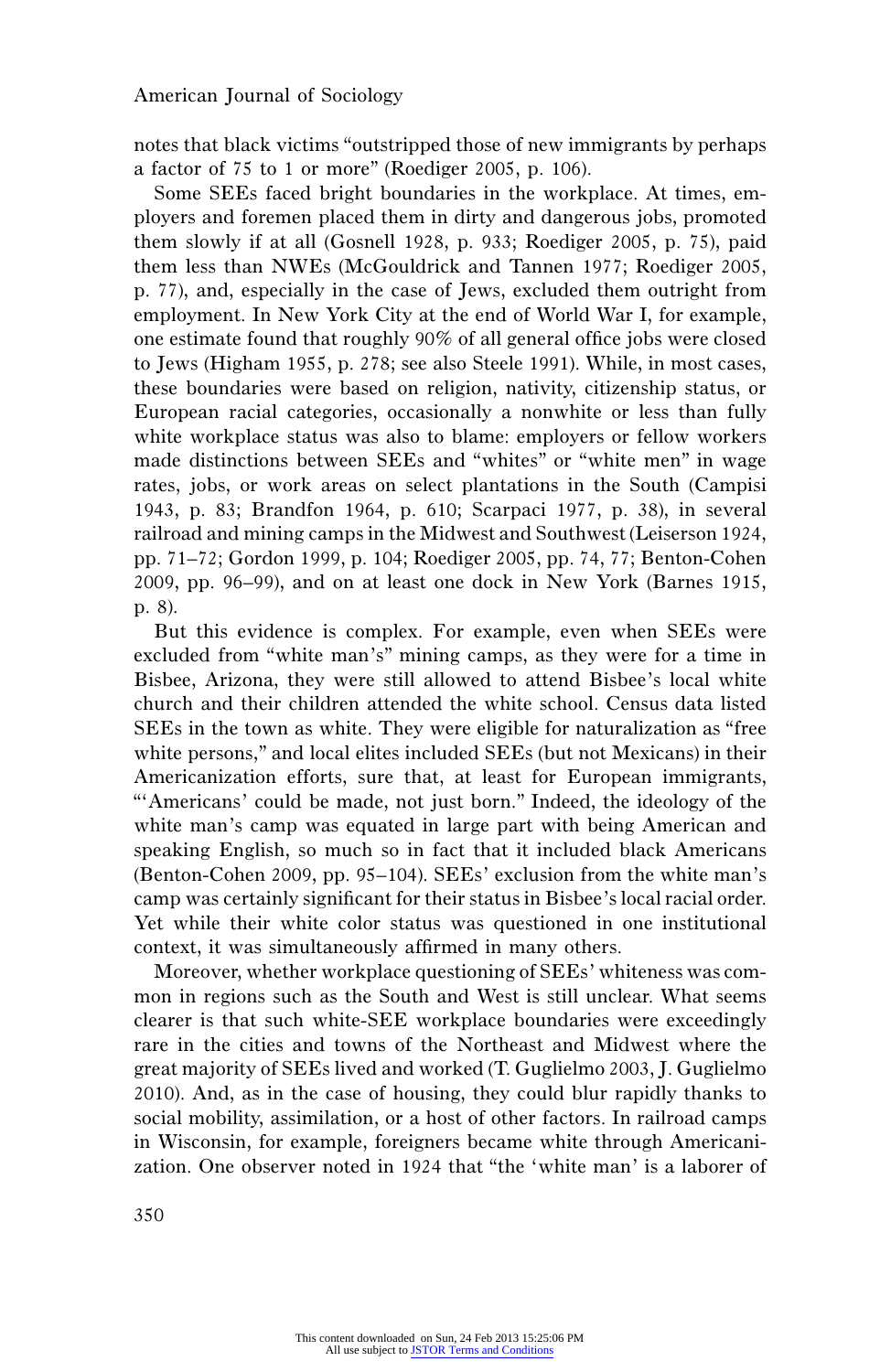any nationality who speaks English, who eats American food, and travels alone. 'Foreigners' are those who speak no English, travel and work in gangs under the leadership of an interpreter, and board themselves in their native fashion" (Leiserson 1924, p. 71; see also Scarpaci 1977, p. 44; Benton-Cohen 2009, pp. 142–46).

Many unions, for their part, harbored serious reservations about SEEs, at least for a time. Around the turn of the 20th century, the AFL, which championed various immigration restrictions and propagated eugenic thinking about SEEs' inferiority (Greene 1998, p. 40; Roediger 2005, pp. 80, 82), made few significant efforts to organize them (Göbel 1988), focusing instead on skilled workers who were more likely to be NWEs (Greene 1998, pp. 20, 22–23, 39). There were reports of discrimination against specific groups, such as Jews and Italians (Lieberson 1980, p. 341), and some unions had citizenship restrictions, barring all aliens from their ranks. But SEEs never faced the same sorts of blanket exclusions African-Americans did (Roediger 2005, pp. 208–9); nor is there any evidence that any union that prided itself on its all-white membership barred SEEs. Indeed, their many race-based misgivings notwithstanding, most union leaders understood that they could ill afford to shut out SEEs from unions altogether (Barrett 1992, p. 1002). According to Roediger, "the AFL increasingly, if reluctantly, got into the business of organizing and Americanizing new immigrant workers in the early twentieth century" (2005, p. 83). And evidence of growing participation among SEEs abounds. By the 1930s, SEEs made up 30% of the leadership positions in the CIO and 19% in the AFL (Göbel 1988). Not bad for a group whose members arrived principally after 1900 (Perlmann 2005, p. 16).

Taken together, then, some whites of NWE origin drew fairly bright boundaries between themselves and SEEs on the basis of a range of issues, including European racial categories, religion, literacy, nativity, and citizenship status. The boundary between SEEs and NWEs was widely recognized and institutionalized and was fairly influential in terms of life chances and social distance, although nowhere near as consequential as the boundary separating blacks from whites. But efforts to place SEEs beyond the bright boundaries of whiteness were rare; successful efforts were rarer still. In the isolated instance in which individuals or, much more seldom, an institution classified SEEs as nonwhite, it was often both short-lived and spatially contained, affecting perhaps a home or a workplace, but not an entire neighborhood, city, state, region, or nation.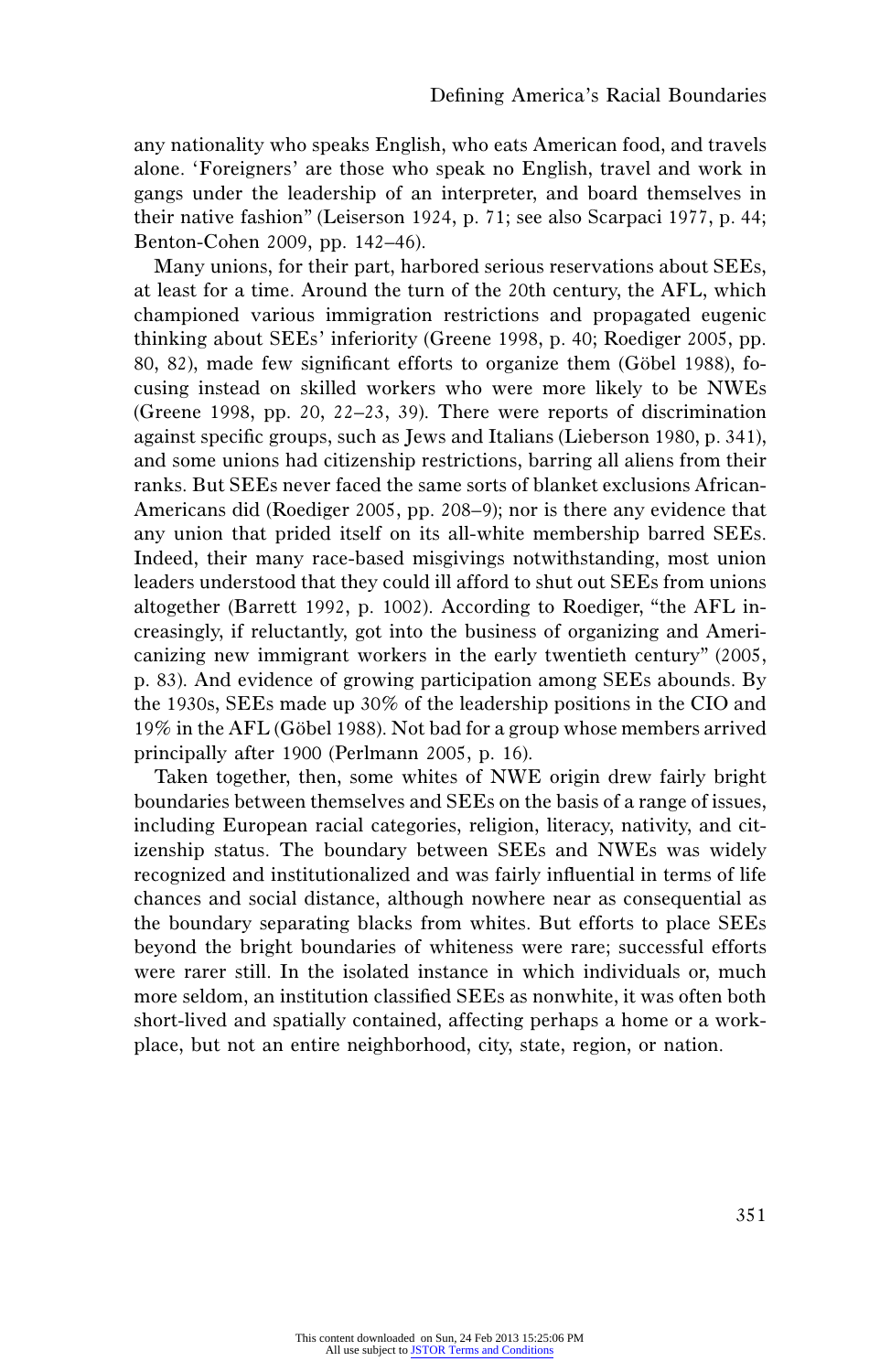# THE BRIGHT, BLURRED, AND SHIFTING BOUNDARIES BETWEEN WHITES AND MEXICANS

In the last half of the 19th century, it was difficult to generalize about Mexicans' precise position along America's white-nonwhite boundary. On the one hand, the census categorized most Mexicans as white, and the Treaty of Guadalupe Hidalgo in 1848 guaranteed to Mexicans who stayed in the United States after the conquest "all the rights of citizens of the United States," including the rights to vote, hold public office, own land, and testify in court—all the rights, that is, of "free white persons." Lightskinned or elite Mexicans were generally accorded relatively high social status. And where Mexicans still owned land, social mingling and intermarriage with "Anglos"<sup>10</sup> were common; segregation in public accommodations and schools was not. On the other hand, not all Mexicans were categorized as white or enjoyed these rights and privileges equally (Camarillo 1979, pp. 53–78; Montejano 1987; Almaguer 1994, pp. 45–74; Gordon 1999, pp. 99–100). Many of those who were poorer and darker, or who lived in communities where Mexicans had lost their land, lived in residentially and socially segregated barrios (Camarillo 1979, pp. 53–78, 117; Montejano 1987) and were occasionally classified by federal or state officials as Indian and thus denied the rights of free white persons (Almaguer 1994, p. 57).

With the early 20th-century rise of large-scale capitalist agriculture and mining in the West, Mexican migration to the United States rose, class conflict exploded, America's southern border hardened, and the white-Mexican boundary became, if anything, more complex (see Montejano 1987; Gordon 1999; Johnson 2003; Ngai 2004). By the 1920s, the boundary between Mexicans and whites was widely recognized and significant in terms of both life chances and social distance. But the boundary was also inconsistently institutionalized. As a result, Mexicans—both individually and collectively—straddled this bright boundary, blurring it in certain contexts. At some times and places, all Mexicans were white; other times and places they were not. At some times and places, an individual Mexican's personal characteristics—socioeconomic status or skin tone, for example—could make her or him white; other times and places they could not. Despite this complexity, starting around the 1920s and beyond, the sometimes shifting boundaries that separated Mexican from white were

 $10$  We use the term "Anglo," popular in some parts of the Southwest at this time, to describe people of non-Spanish European descent. Since the entire point of this article's section is to describe the sometimes-white, sometimes-nonwhite position of Mexicans, we wish to avoid fixing that position ourselves by writing, say, of "whites and Mexicans." For the same reason, we avoid referring to those Mexicans accepted as white as "crossing" white-nonwhite boundaries.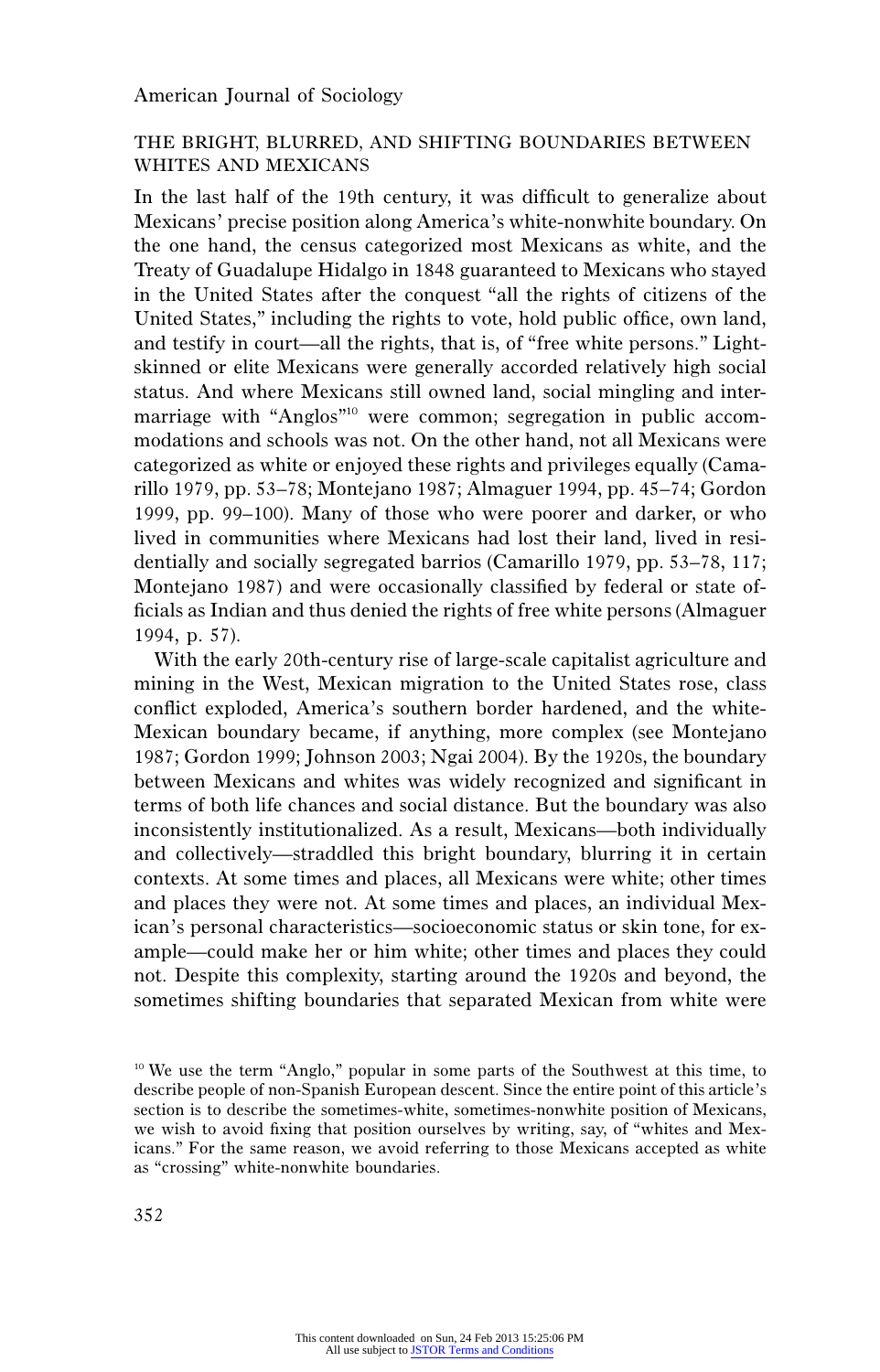infinitely brighter, more common, and more spatially expansive than those that separated SEE from white; but they were, by and large, blurrier, less common, and less spatially expansive than those that separated black from white.

The federal government's take on these matters, which was as capricious and complex as any, is a good place to start. As with SEEs, the census consistently classified Mexicans as white for decades; but, contrary to the case of SEEs, this changed in 1930 when, responding to congressional pressure, the Census Bureau began distinguishing Mexicans from whites and enumerating them as a separate racial group along with Negroes, Indians, Chinese, and Japanese (Hochschild and Powell 2008). The census instructed enumerators as follows: "Practically all Mexican laborers are of a racial mixture difficult to classify, though usually well recognized in the localities where they are found. In order to obtain separate figures for this racial group, it has been decided that all persons born in Mexico, or having parents born in Mexico, who are not definitely white, Negro, Indian, Chinese, or Japanese, should be returned as Mexican ('Mex')" (U.S. Bureau of the Census 1933, p. 27). This racial classification was unique because it applied only to the first- and second-generation immigrants, omitting those who had lived in the United States (or sections of the West that eventually became part of the United States) for several generations. And it was distinct from the one-drop rule used to categorize blacks because it explicitly allowed for the possibility that some people of Mexican heritage might best be described as white, even if the numbers were small. Indeed, census enumerators categorized just 4.5% of individuals born in Mexico, and 3% of the second generation, as racially white instead of Mexican (author calculation, IPUMS). By 1940, the Census Bureau resumed classifying Mexicans as white, unless "definitely Indian" or some "other nonwhite race," but only after years of organizing from Mexican American activists, who were assisted by the Mexican consuls, the U.S. State Department, and some local, state, and national politicians. Moreover, the issue of federal classification was not easily settled. Many of the same groups had to lobby the Social Security Board, the Treasury Department, the War Department, the Immigration and Naturalization Service, and the Works Progress Administration to discontinue their practice of distinguishing Mexicans from whites (U.S. Bureau of the Census 1943, p. 3; Garcia 1984; Foley 2004*a*; T. Guglielmo 2006; Molina 2010, pp. 198–99; Lukens 2012).

The state's racial classification of Mexicans in naturalization matters was similarly complex. As with SEEs, and in line with the promises of the Treaty of Guadalupe Hidalgo, the state permitted all Mexican immigrants to naturalize as free white persons. And yet Mexicans faced challenges to these rights that were unlike anything SEEs encountered.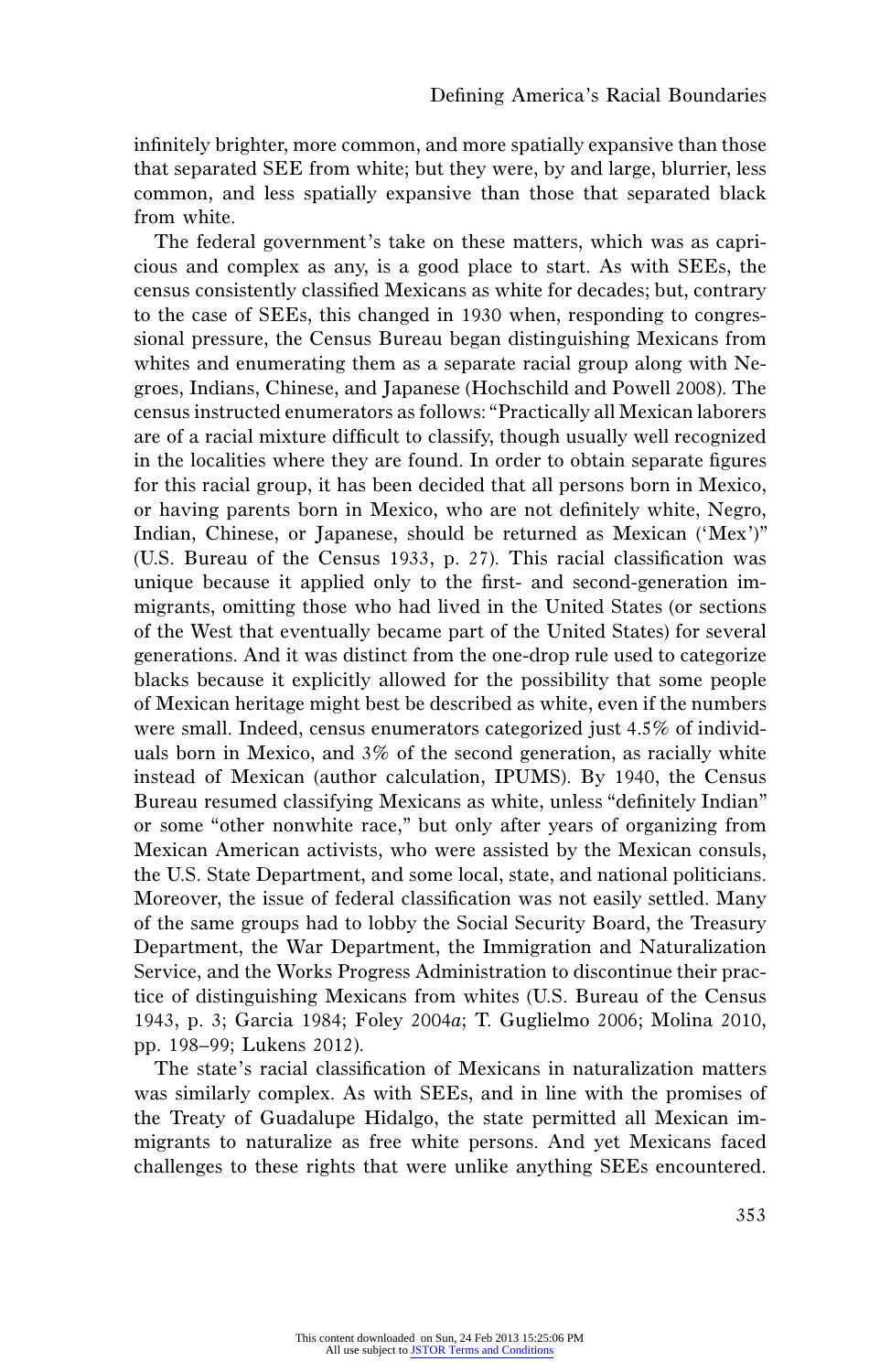In 1893, Mexican immigrant Ricardo Rodriguez was forced to appear in federal court to defend his right to naturalize. In the end, the court ruled in his favor, citing U.S. treaty obligations. But in contrast to SEEs, whose claims to whiteness were affirmed in court, the judges in the Rodriguez case questioned Mexicans' whiteness in their decision. "If the strict scientific classification of the anthropologist should be adopted," the court declared, "he would probably not be classed as white" (Foley 2004*b*, p. 345; see also Gross 2008, pp. 257–59).

These racial challenges became more serious during the Depression (Molina 2010, pp. 178–79). In 1935, under pressure from a prominent California nativist organization, a New York judge upheld an immigration examiner's denial of three Mexicans' naturalization petitions on the grounds that they were "of Indian and Spanish blood" and, therefore, not "free white persons." Only immense pressure from the Mexican government and the U.S. State Department convinced the judge to change his position, but federal government officials remained skeptical of Mexicans' whiteness throughout this period. In order to prevent further controversies—not least those that might interfere with a United States–Mexico alliance that both sides increasingly valued as another world war loomed—the U.S. Congress, in 1940, extended naturalization rights to "all races indigenous to the Western Hemisphere" (*New York Times* 1935; Molina 2010; Lukens 2012). Mexican immigrants' access to U.S. citizenship was secure, even if their claims to whiteness still were not.

As the Rodriguez decision suggests, one reason that Mexicans' claims to whiteness were not secure is that race scientists typically did not recognize Mexicans as white. While "experts" rarely—if ever—questioned the whiteness of SEEs, many claimed that Mexicans in Mexico, and especially those who migrated to the United States, were either primarily Indian or of mixed blood (U.S. Immigration Commission 1911, p. 96; Thomson 1927, p. 577; California Mexican Fact-Finding Committee 1930, p. 24; Benton-Cohen 2011). Lothrop Stoddard argued that "taken as a whole, 'Latin America,' the vast land-block from the Rio Grande to Cape Horn, is racially not 'Latin' but Amerindian or negroid, with a thin Spanish or Portuguese veneer. In other words, though commonly considered part of the white world, most of Latin America is ethnically colored man's land, which has been growing more colored for the past hundred years" (1920, p. 105). In his report to the U.S. Secretary of Labor, economist Robert Foerster argued that even though the government often labeled Mexicans as white, their "color designation" was more properly described as "copper" (1925, p. 11; see also Handman 1930, pp. 609–10; Molina 2010, p. 186).

Most ordinary Anglos agreed with race scientists, refusing to recognize Mexicans as white (Montejano 1987; Haney-Lopez 1998; Sheridan 2003;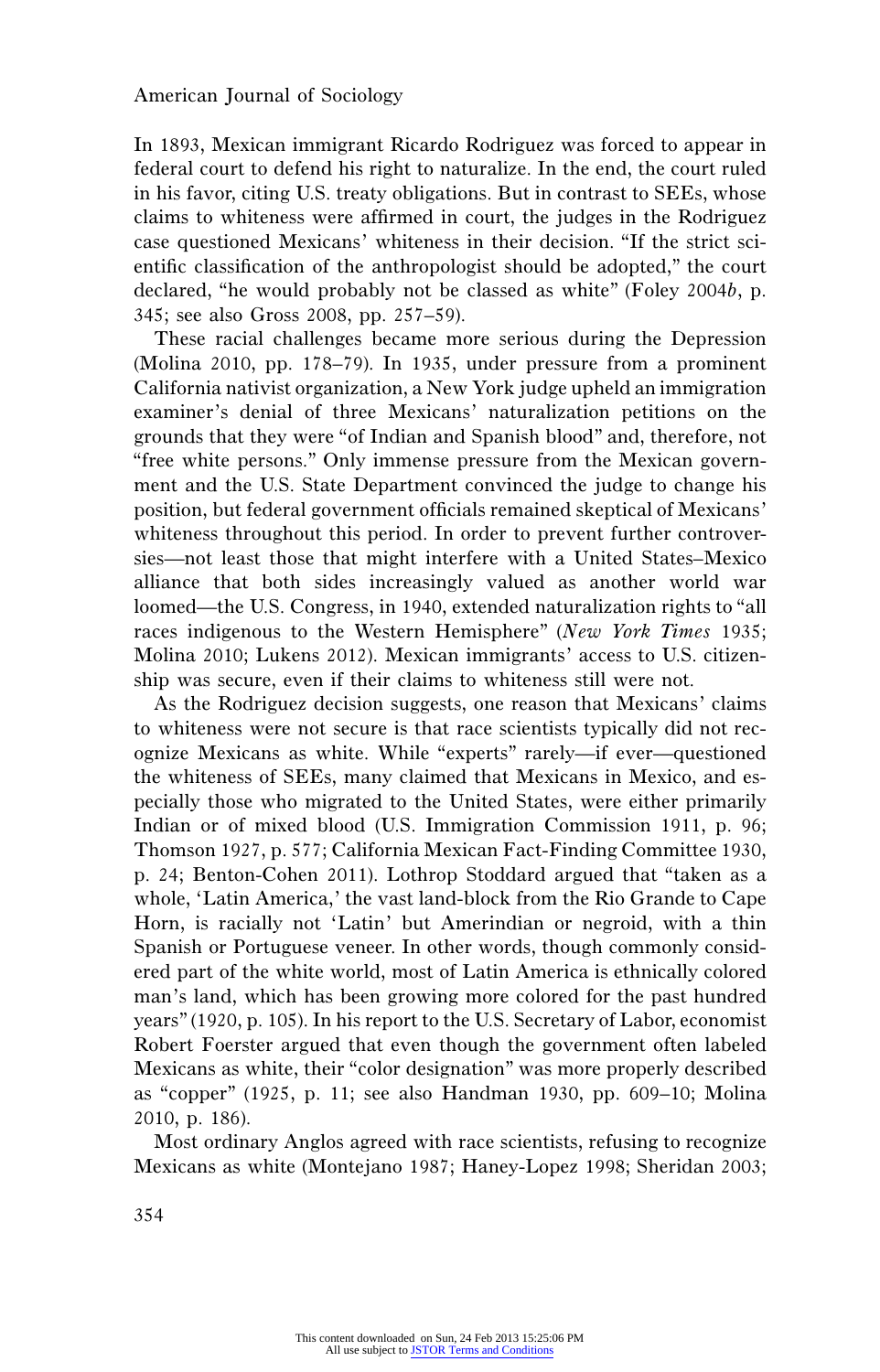Foley 2004*a*; Gross 2008; Benton-Cohen 2009, p. 30). A northern lawyer living in Texas told Paul Taylor, for example, "Our people don't recognize them [Mexicans] as white people" even though "the law does. There is the same race prejudice here as against the Negro" (Taylor 1930, p. 421). California Governor C. C. Young's Mexican Fact-Finding Committee, which surveyed the status of Mexicans throughout the state in 1930, explained that there existed a "prejudice against the Mexican which manifests itself in the common classification of the Mexican as 'not white'" (California Mexican Fact-Finding Committee 1930, p. 176). These perceptions were not limited to the Southwest. A Chamber of Commerce employee in Chicago explained his view that "the Mexicans are lower than the European peasants. They are not white and not Negro; they're Mexican" (Arredondo 2008, p. 106). And when a prominent restrictionist in Congress wrote to the secretary of Labor in 1929, suggesting that Mexicans be denied the right to naturalize because they were not white, the secretary affirmed Mexicans' legal right to naturalize, even though he agreed with the restrictionist that most Mexicans were not, in fact, white.<sup>11</sup> Yet in contrast to the case with blacks, $12$  it is possible to find Anglos who included Mexicans in the category white. A lunch counter proprietor in California, for example, explained that his "white-only" sign was directed at blacks: "Mexicans are white people, just a little darker" (Taylor 1928, p. 87).

The federal government's confusion over whether to categorize Mexicans as white or nonwhite, coupled with the growing commonsense and scientific consensus about Mexicans' nonwhite status, produced further confusion on the ground for those who were tasked with categorizing individuals of Mexican descent for federal record keeping. In 1930, census enumerators classified more than 250,000 people as racially "Mexican" who, per census instructions, should have been categorized as white because they were third-plus generation Americans of Mexican descent (author calculation, IPUMS). And even before the 1930 census revisions, rogue census workers in Cochise County, Arizona, marked an "M" for Mexican under the race column, "only to have a supervisor write over it with a 'W' for 'White'" (Benton-Cohen 2009, p. 153). Similarly, during World War II, official instructions called on local draft boards to classify Mexicans as white, but in thousands of cases, boards chose the category "other" instead (Selective Service System 1942, p. 261; 1953, pp. 113–14).

In contrast to SEEs, state and local governments also occasionally class-

<sup>11</sup> Davis to Johnson, February 14, 1929, Correspondence, Carton 10:1, Paul Taylor Collection, Bancroft Library, Berkeley, Calif.

 $12$ <sup>12</sup> The inclusion of blacks in Bisbee's white man's camp is one exception (Benton-Cohen 2009).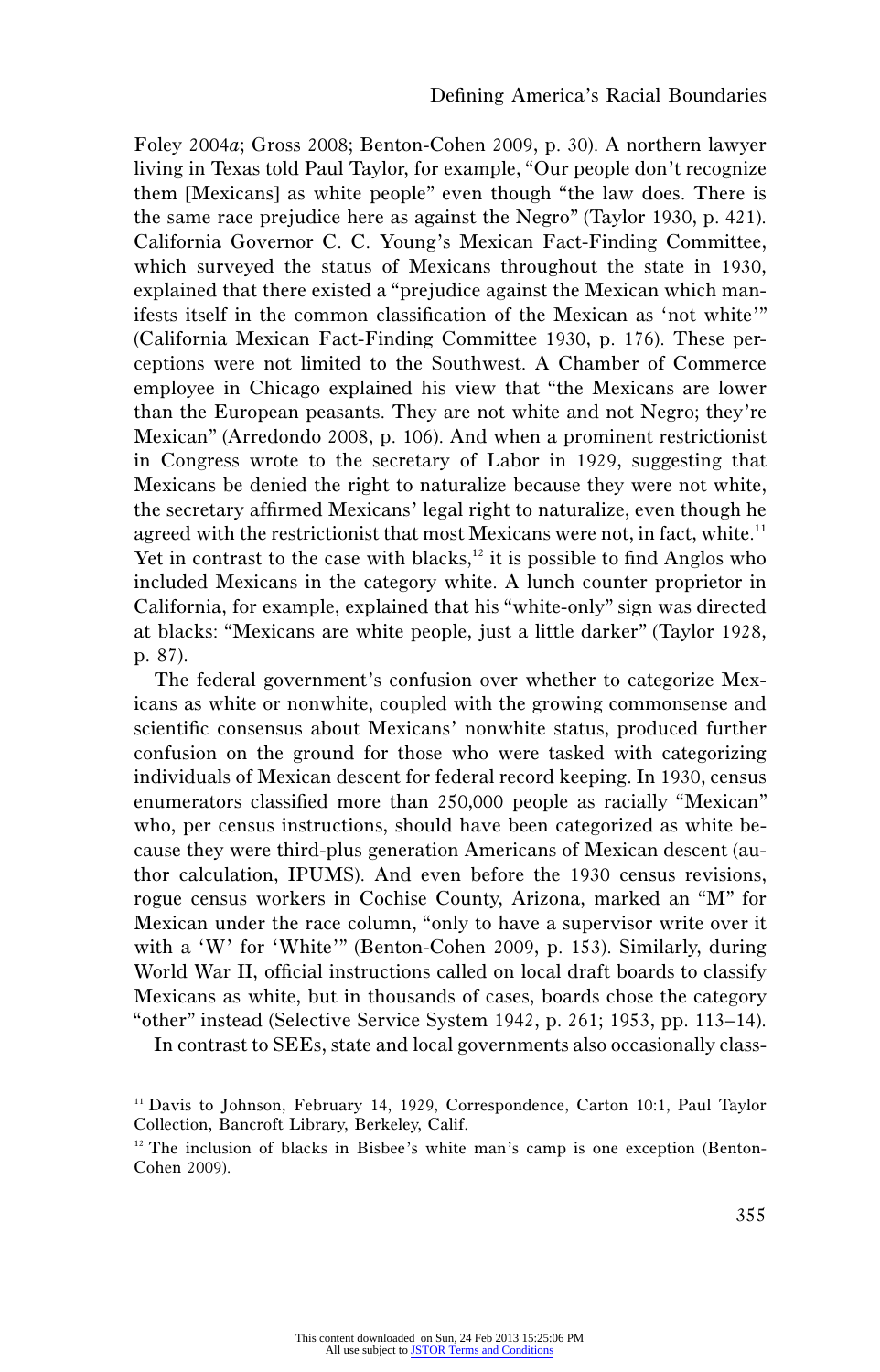ified Mexicans as nonwhite, sometimes following federal guidelines and other times departing from them (Hayes-Bautista and Chapa 1987; Benton-Cohen 2009, p. 153). Chicago's death certificates classified Mexicans alternately as "brown," "Mexican," and sometimes "white" (McCoyer 2007, p. 162). On birth certificates, federal census officials explained in 1934 that "very many Mexican births" throughout the country were "designated as white," but that local practices were changing since the introduction of a "Mexican" racial category on the census (U.S. Bureau of the Census 1934, p. 4). Indeed, in 1936, city officials in El Paso, Texas, grew concerned that including Mexican morbidity and mortality data within that for whites distorted the city's overall statistics and presented a singularly sickly face to potential tourists. As a result, following the Census Bureau, they reclassified Mexicans as "colored" on birth, death, and other civil records, as, they claimed, officials in other Texas cities had done. Mexican Americans in El Paso, however, fought the reclassification, considering it insulting and a potential threat to their civil and political rights. City officials ultimately backed down. Under continued pressure by Mexican American activists, all candidates for mayor in El Paso's next election rejected Mexicans' nonwhite classification (Garcia 1984; Foley 1997, p. 210; Lukens 2012, pp. 100–104). By 1936, pressure on Los Angeles city officials also led the mayor there to declare that Mexicans would henceforth be categorized as white in public health data (*La Opinion* 1936).

This confusion over how to categorize Mexicans was also evident in the laws and social conventions surrounding marriage. No miscegenation laws specifically barred unions between whites and Mexicans (Hollinger 2003; Pascoe 2009). In this way, their experiences seem more akin to those of SEEs than of blacks. And yet some miscegenation laws were applied to Mexicans even if they did not explicitly say so. Historian Peggy Pascoe found that states such as Arizona, Oregon, North Carolina, and Virginia all outlawed Indian-white marriages and, at times, defined Mexicans as Indian. In Virginia, an admittedly extreme case, "the state registrar of vital statistics voided marriages between 'whites' and 'Mexicans' in the belief that 'Mexicans' were a mixture of 'Spanish or Portuguese, Indian and negro'" (Pasco 2009, p. 122). She noted no similar instances for SEEs. Mexicans' ability to marry Anglos was also heavily circumscribed in practice. While intermarriage between Mexican women and Anglo men in the 19th-century Southwest was relatively common, as the status of Mexicans deteriorated, such marriages were increasingly stigmatized (Taylor 1934, pp. 257–60; Deutsch 1987, p. 175; Almaguer 1994, pp. 57–60; Glenn 2002, pp. 165–69; Benton-Cohen 2009, pp. 37, 159–60). Writing about Dimmit County, Texas, in 1930, Paul Taylor observed, "The line against intermarriage is held. Although legal, it rarely occurs" (Taylor 1930, p. 424).

Census data on intermarriage rates demonstrate both the consequences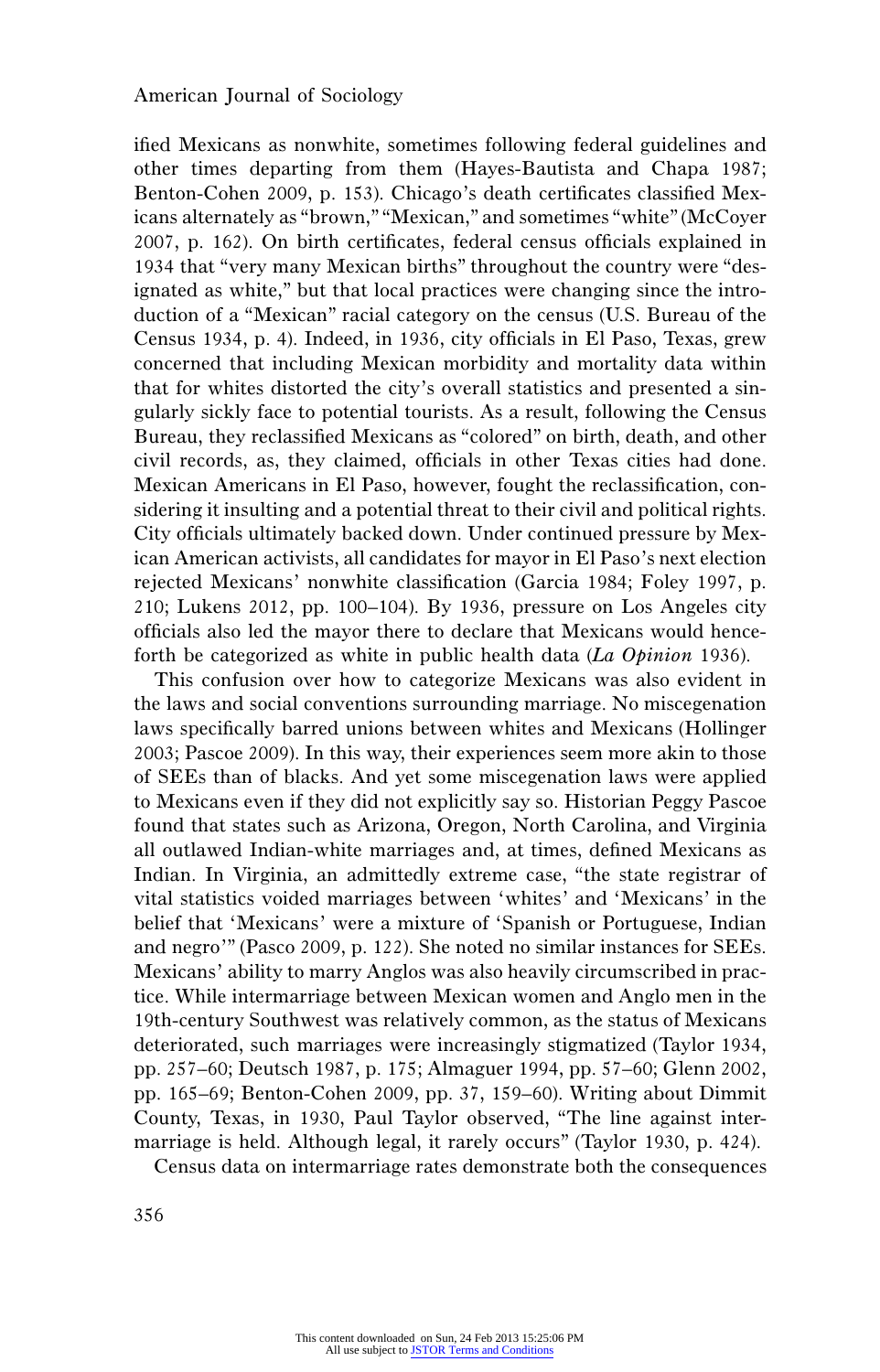of these strictures and the wide social distance between Mexicans and Anglos. Even if we include in our calculations only those born in the United States (second generation) and those who migrated as children (1.5 generation), 97% of Mexican household heads married Mexican spouses in 1930. This is slightly lower than the rate of intracategory marriage among blacks (99.8%) but significantly higher than that among SEEs, since already by 1930, only 71% of 1.5- or second-generation SEEs were married to other SEEs (author calculation, IPUMS).<sup>13</sup> And while intermarriage soon became the norm for most SEEs, intermarriage rates among Mexicans remained low nearly five decades later (Alba and Golden 1986, pp. 206–8).

While many factors might influence out-marriage rates, color considerations appear to be important in explaining the high levels of endogamy among Mexicans. Out of the roughly 7,000 Mexican heads of household who were racially categorized as white instead of Mexican, 46% were married to Anglos, 41% to other white Mexicans, and only 3% to individuals racially categorized as Mexican (author calculation, IPUMS). Were these Mexicans categorized as white because they married Anglos? Or could they marry Anglos because they were racially categorized as white? Either case suggests the importance of white-nonwhite categorization for intermarriage. Indeed, when asked whether Mexican-white intermarriage would occur in the future, two young white women gave voice to an attitude prevalent in their Colorado community: "We don't believe intermarriage will take place on account of color even if the Mexicans were clean and educated" (Taylor 1929, p. 230).

While census data show that both black-SEE and black-Mexican marriages were extremely rare, at times state officials, in contrast to the case with SEEs, permitted Mexicans to marry Anglos as well as blacks, even when the law prohibited black-white marriages (Taylor 1934, pp. 266– 69, 296–97; Greenfield and Kates 1975). This was the case in the Mississippi Delta (Weise 2008, pp. 759–60) and in Texas (Foley 1997, p. 208), where one official told Taylor that Mexicans seemed to fit in between: "We permit whites and Mexicans to intermarry, and Mexicans and Negroes. There is no law against Negro and Mexican intermarriage. We don't class Mexicans as white here" (Taylor 1930, p. 392). The issue was more complicated elsewhere. In Arizona in 1921, Joe Kirby, son of an Irish man and a Mexican woman, who, according to a judge, appeared to be Indian, was married to a black woman for seven years. But when

<sup>&</sup>lt;sup>13</sup> Scholars note that exogamy—or out-marriage—is influenced by group size, propinquity, sex ratios, as well as other factors (Alba and Golden 1986). These factors, however, should be less important where there are legal prohibitions or strong cultural norms against out-marriage.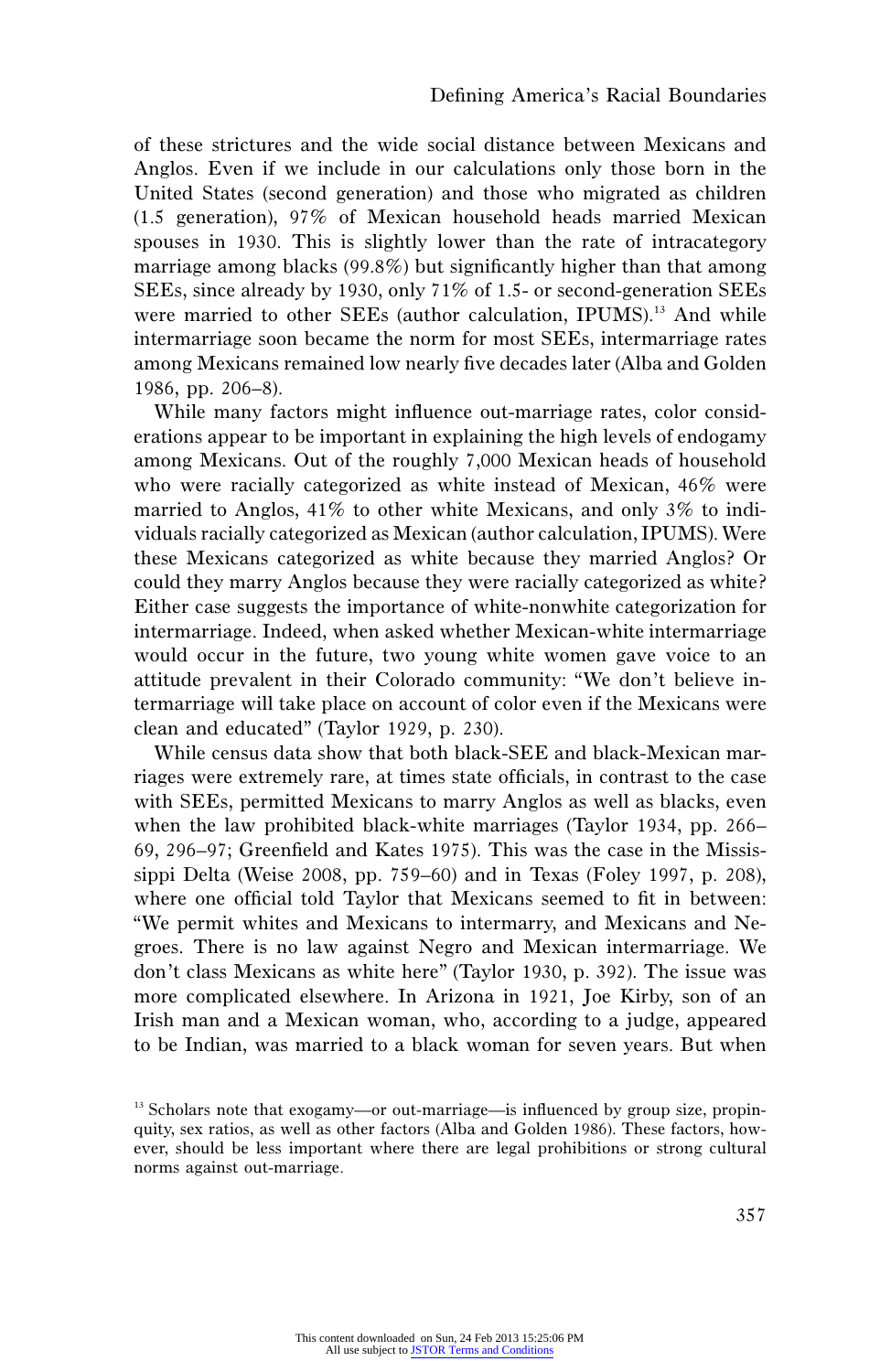Joe grew tired of the marriage, he asked the courts for an annulment, rather than a divorce, on the grounds that the state prohibited marriages between him—a person of "Caucasian blood"—and his wife—a "negro." Accepting this logic, the judge in the case held the marriage in violation of the state's miscegenation law and granted Kirby's request for an annulment (Pascoe 2009). In California, on the other hand, county clerks sometimes refused to issue licenses to Mexicans and blacks who wanted to marry but had no problem issuing such licenses to Mexicans and South Asians, even though the state's miscegenation law prohibited marriages between whites and Asians (Hollinger 2003). In yet another case, this time in Indiana, where white-black marriages were also illegal, the courts validated a marriage between a Mexican woman and a black man, arguing (in a manner similar to *Rollins* in Alabama), "It is no more logical or consistent to say that all Mexicans are white persons than to say that all inhabitants and residents within the United States are white persons. We cannot adopt the contention of the appellant that the word 'Mexican' should necessarily be construed to be a white person from that country" (Greenfield and Kates 1975, pp. 684–85).

The boundaries Mexicans faced in public accommodations were equally convoluted and place specific. In many parts of the Midwest and especially the Southwest, "whites only" signs barred Mexicans from movie theaters, dance halls, parks, swimming pools, beaches, barber shops and beauty parlors, drugstores, bowling alleys, restaurants, and cemeteries (Taylor 1928, pp. 83–94; 1930, pp. 416–21; 1934, pp. 250–55; Kibbe 1946, pp. 208–12; Rangel and Acala 1972; Reisler 1976, pp. 140–41; Camarillo 1979, pp. 192–93; Foley 1997; Haney-Lo´pez 1998; Valdes 2000, pp. 62–63; Donato 2003). Sometimes exclusion or segregation was signaled not with a sign, but with a leaflet, a notice on the menu, a newspaper advertisement, unpleasant service or no service at all, exorbitant prices, a city decree (which, in Gary, Indiana, required that Mexicans be buried in a segregated cemetery; Reisler 1976, pp. 141–42), or a public announcement. At one 1941 Independence Day dance in Lockhart, Texas, an orchestra leader asked a group of Mexicans to leave since, as he announced, the event was "an American celebration" and thus "for white people only."<sup>14</sup>

Mexicans' exclusion from white public accommodations was far more common than that which SEEs faced, but not as far reaching as that which bedeviled blacks. Jim Crow against Mexicans was seldom institutionalized in state and local laws. Nor did this form of social closure and social distance reach into nearly every area of public life or blanket, as in the South, every last public accommodation (Menefee and Cassmore

<sup>14</sup> Alonso Perales to Sumner Welles, August 22, 1941, Decimal File 811.4016, Records of the Department of State, RG 59, National Archives, College Park, Md.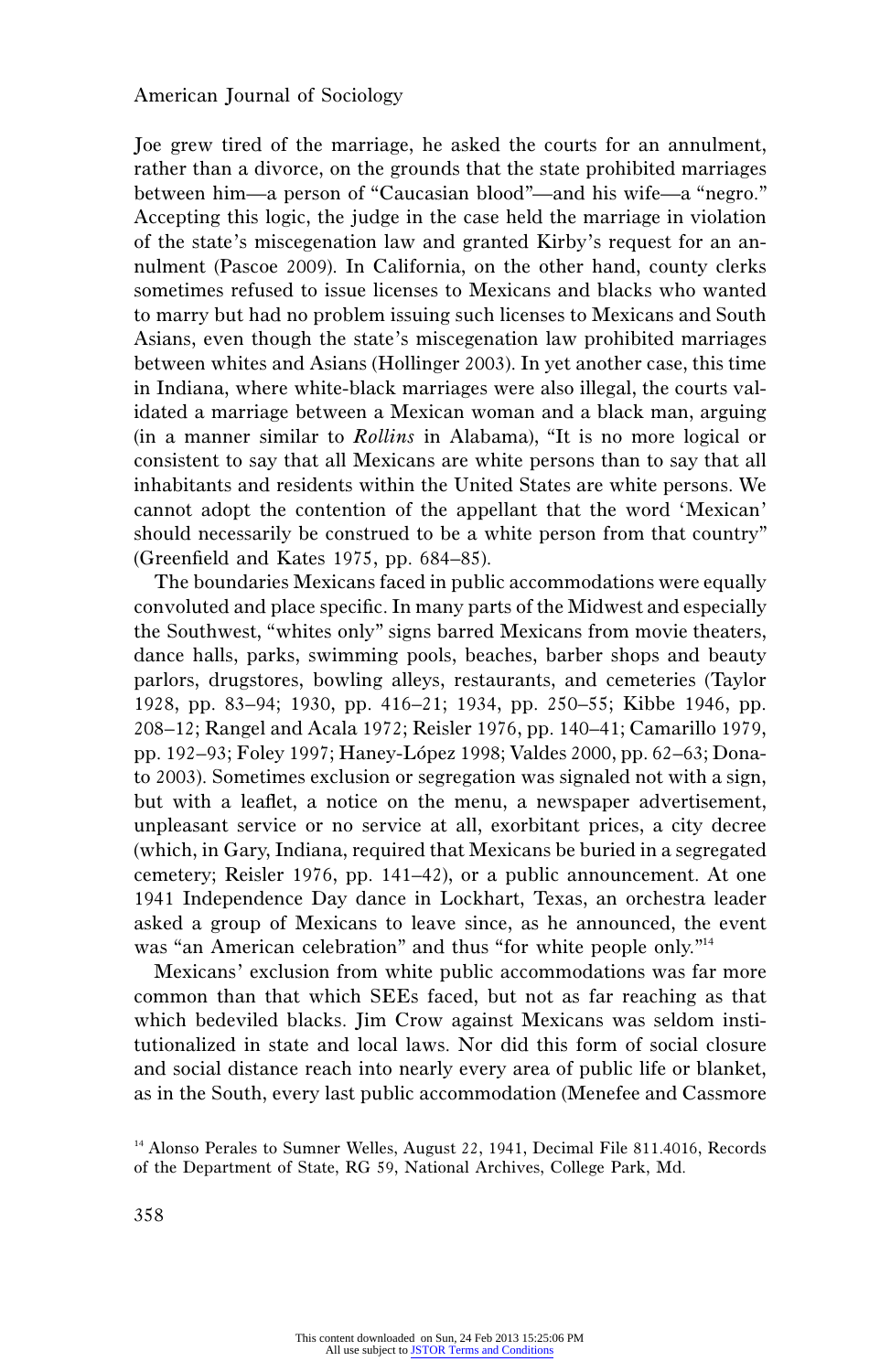1940, p. 51; Donato 2003, pp. 75–76). In 1927, one San Jose, California, swimming pool boasted that it was the "only pool in the city that does not allow Mexicans," showing the limited reach of segregation there (Taylor 1934, p. 264n13). Whether "white only" excluded Mexicans could also at times be unclear. To clarify matters, some shop owners posted signs saying "no Mexicans allowed." And in contrast to the case of many blacks, certain factors—skin color, class status, even the demographics of a particular town or city or region—could blur the boundaries that Mexicans faced. Mexican anthropologist Manuel Gamio observed in 1930 that "the darkest-skinned Mexican experiences almost the same restrictions as the Negro, while a person of medium-dark skin can enter a second-class lunchroom frequented also by Americans of the poorer class, but will not be admitted to a high-class hotel, while a cultured Mexican will be freely admitted to the same hotel, especially if he speaks English fluently" (Gamio 1930, p. 53).

A similarly complicated story obtained in schools. Just as in the South, local school boards in the Southwest were lax in their enforcement of compulsory school laws. In fact, one-quarter of Mexican children did not attend school in 1930, compared to 17% of blacks and just 6% of SEEs (author calculation, IPUMS). Furthermore, in contrast to SEEs, rampant segregation of Mexican students from Anglos (and sometimes blacks, too) existed throughout the Southwest and in parts of the Midwest and Plains states as well (Taylor 1928, pp. 83–86; Rangel and Acala 1972, pp. 313– 14; Fincher 1974, pp. 76–79; Reisler 1976, p. 141; Gonzalez 1985; Valdes 2000, p. 63; Ruiz 2001; Foley 2004*b*, p. 350). One Mexican American in the League of United Latin American Citizens said he might understand the temporary segregation—for three grades—of students on account of language if all non–English speakers were treated the same way. But they were not: "the Bohemian and German and other non–English speaking children go to the American school," but the Mexican children did not (Taylor 1934, p. 224). Yet instances of school integration were not uncommon either. Even in Texas, where one 1943 report found that well over 100 school districts in 59 counties forced Mexicans to attend segregated schools, some Mexican students, whom school officials deemed sufficiently "white" or "clean" or who made it to advanced grades, were permitted to attend white schools (Taylor 1928, pp. 83–86; 1934, pp. 216– 25; Rangel and Acala 1972, pp. 314–15; Foley 1997, p. 41). Especially in places where few Mexicans lived, segregation was sometimes deemed prohibitively expensive (Taylor 1929, pp. 218–19; 1934, p. 216; Donato 2003, pp. 79–80). Oftentimes school integration came as a direct result of Mexicans' organized protest. In 1931, Mexican parents in Lemon Grove, California, refused to send their children, who had not been previously segregated, to the newly built separate and unequal "Mexican school."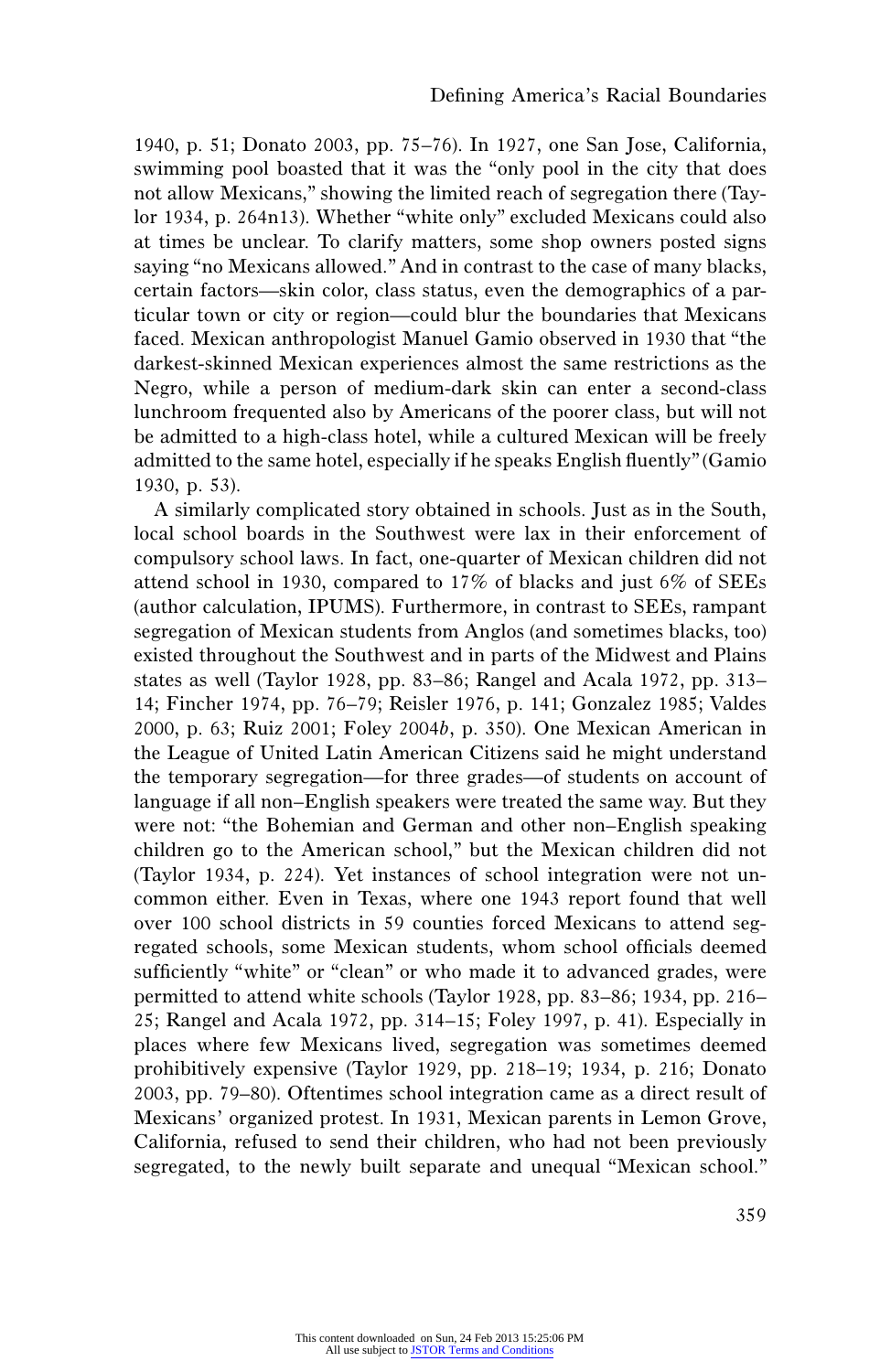With the help of the Mexican Consul, they sued and won. In *Alvarez v. Lemon Grove School District*, the judge ordered that the Mexican children be allowed to return to their integrated school (Ruiz 2001; for a similar story in Mississippi, see Weise [2008, pp. 766–71]).

Sometimes segregated schools were a product of segregated neighborhoods. While racially restrictive housing covenants were aimed principally at blacks, they also occasionally targeted Mexicans in cities from Illinois to California (Taylor 1928, pp. 79–83; 1929, pp. 216–17; 1930, pp. 396– 98; Abrams 1955, pp. 52–53; Camarillo 1979, pp. 205, 209; Jones-Correa 2000–2001; Donato 2003, p. 75). In Texas, they could be found in sections of Houston, Corpus Christi, Fort Worth, San Antonio, Dallas, Brownsville, and McAllen. Some restrictive covenants were ambiguous about whether they excluded Mexicans, limiting the sale of property in a given area to members of the Caucasian or white race. In Houston, for example, there were 323 such covenants and only 10 with clauses explicitly excluding Mexicans.15 In other areas, especially in the rural Southwest, restrictive covenants proved unnecessary to segregate Mexicans residentially since custom, violence, the threat of violence (Taylor 1930, p. 397), deed restrictions (Taylor 1928, p. 81; California Mexican Fact-Finding Committee 1930, pp. 176–77; Kibbe 1946, p. 229), discriminatory realtor practices (Taylor 1928, p. 81; 1929, p. 209), and, in certain rare cases, town ordinances worked just fine on their own (Foley 1997, p. 42; Johnson 2003, p. 179; see also McCoyer 2007, pp. 110–25). In the 1940s and beyond, federally funded housing projects kept Mexicans and other "Latin Americans" apart from whites (and sometimes from blacks, too) in dozens of cases.16

As with schools and public accommodations, however, racial boundaries in housing were hardly universal. In some parts of the Southwest

<sup>&</sup>lt;sup>15</sup> Clarence A. Miller to the Secretary of State, memo, June 10, 1942, Decimal File 811.4016, Records of the Department of State, RG 59, National Archives, College Park, Md.

<sup>&</sup>lt;sup>16</sup> "Mexican (Latin-American) Occupancy in PHA Low-Rent Projects," memo, n.d., c. March 1954, folder "Correspondence—Management—Occupancy—Latin Americans," box 9, entry 47 (a1), Records of the Public Housing Administration, RG 196, National Archives, College Park, Md. For evidence of restrictive covenants in various Texas cities and towns, see William P. Blocker to the Secretary of State, February 27, 1942, Enclosure 1, Decimal File 811.4016, Records of the Department of State, RG 59, National Archives, College Park, Md.; State Department Memorandum, September 12, 1941, pp. 4, 13, 14–15, 17, also Records of the Department of State, RG 59; Lalla Rogers to Si Cassidy, July 21, 1942, Records of the Department of State, RG 59; Alonso S. Perales to Coke R. Stevenson, February 25, 1944, Coke R. Stevenson Papers, Box 296, Folder "Interracial Discrimination 1944," Texas State Library and Archives Commission, Austin, Tex.; Omar Josefe´ to Maury Maverick, January 20, 1941, George I. Sanchez Papers, Nettie Lee Benson Latin American Collection, University of Texas at Austin.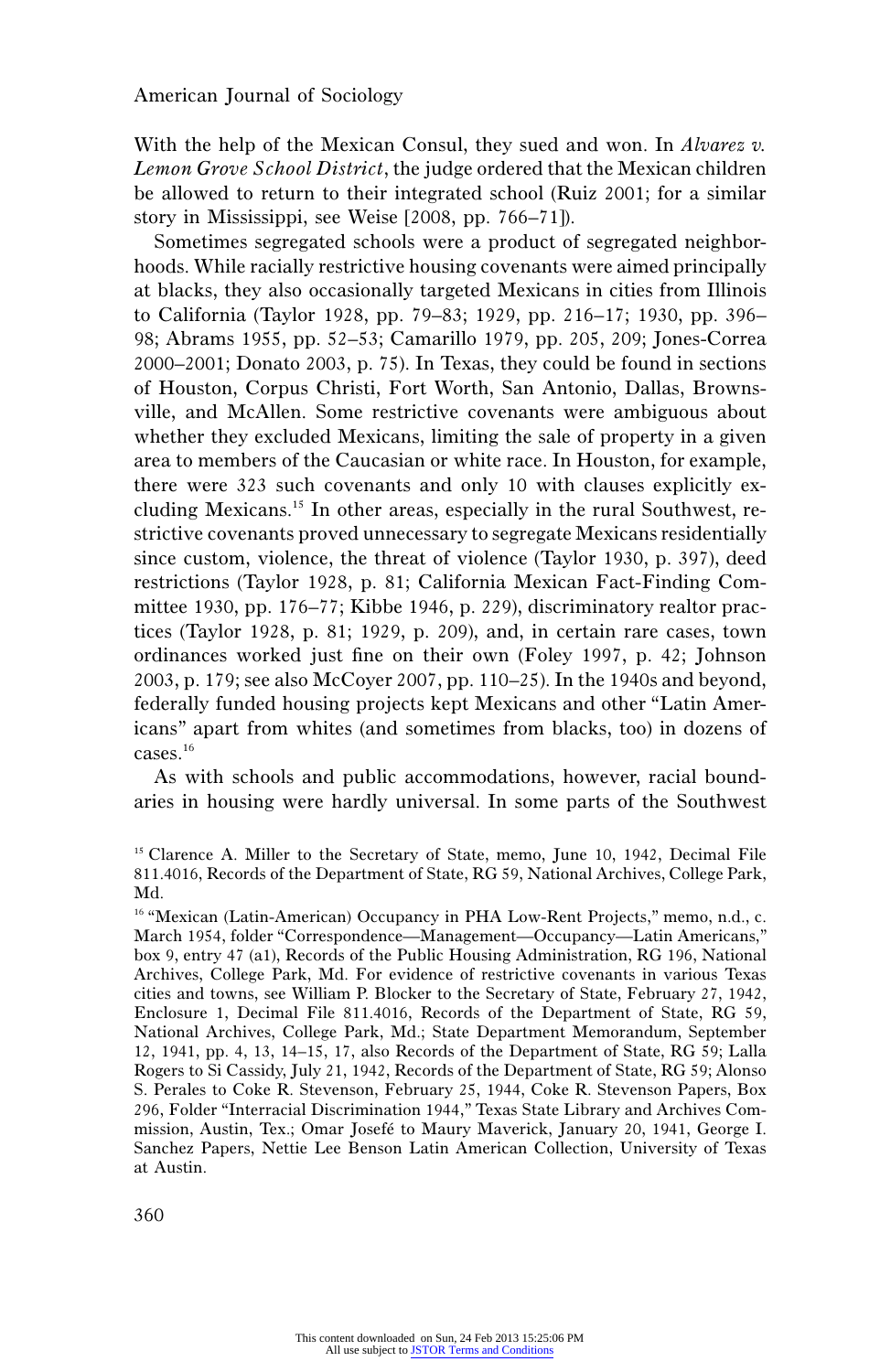and Midwest, and especially in other parts of the country where fewer Mexicans resided, they lived side by side with Anglos peaceably (Taylor 1928, pp. 81–82; 1930, pp. 396–98; 1934, pp. 228–29; Weise 2008). In 1929, the Chicago Chamber of Commerce briefly considered a formal plan to segregate Mexicans in neighborhoods but ultimately opted against it. "People would like to segregate the Mexicans as well as the Negroes," explained the chamber, "but we . . . understand that the Mexicans are legally classed as white" (as quoted in Reisler [1976, p. 142]). And Mexicans' "legal classification" certainly mattered beyond Chicago. While the courts always upheld restrictive covenants against blacks (at least until the Supreme Court struck them down in 1948), they were far less consistent with Mexicans. Lower courts in California, for example, sometimes saw covenants aimed at Mexicans as "contrary to the Good Neighbor policy" and refused to enforce them (Taylor 1928, pp. 80–81; Ming 1949; Williams 1949; McCoyer 2007).

Nevertheless, courts upheld or institutionalized racial boundaries more often than they challenged them. In Texas and elsewhere in the Southwest, for example, Mexicans were systematically excluded from jury service (Kibbe 1946, p. 229; Greenfield and Kates 1975, pp. 687n124, 725–26; Sheridan 2003). Yet, in a singularly peculiar twist, it was Mexicans' (nominal) whiteness rather than their nonwhiteness that was responsible. Consider the case of Serapio Sanchez. In 1944, he was convicted by an allwhite jury in Texas of murdering a white man. Though Sanchez claimed the action was made in self-defense, he was convicted of murder and sentenced to death. His lawyer appealed, claiming that Sanchez could not get a fair trial by an all-white jury. The court, however, held that "Mexican" was a nationality, not a race, and since Mexicans were racially white, an all-white jury constituted a jury of Sanchez's peers. The Fourteenth Amendment, therefore, did not apply. Shedding light on this sort of cynical move, a lawyer in a related case told the Supreme Court (*Hernandez v. Texas, 1954*) that "for all practical purposes, about the only time that socalled Mexicans—many of them Texans for seven generations—are covered with the Caucasian cloak is when the use of that protective mantle serves the ends of those who would shamelessly deny to this large segment of the Texas population the fundamental right to serve as jury commissioners, grand jurors, or petit jurors" (Foley 2004b, p. 347; Haney-López 1998; Gross 2008, pp. 278–88).

As with jury pools, some Mexicans also faced bright boundaries at the ballot box, especially in Texas (Burma 1954, pp. 104–5; Bridges 1997, p. 8). In contrast to the case of SEEs, at least five counties there excluded Mexicans (along with blacks) from voting in white primaries (*New York Times* 1934; Kibbe 1946, p. 227). At times, Mexicans also faced serious voter intimidation. In Corpus Christi, Texas Rangers told Mexican would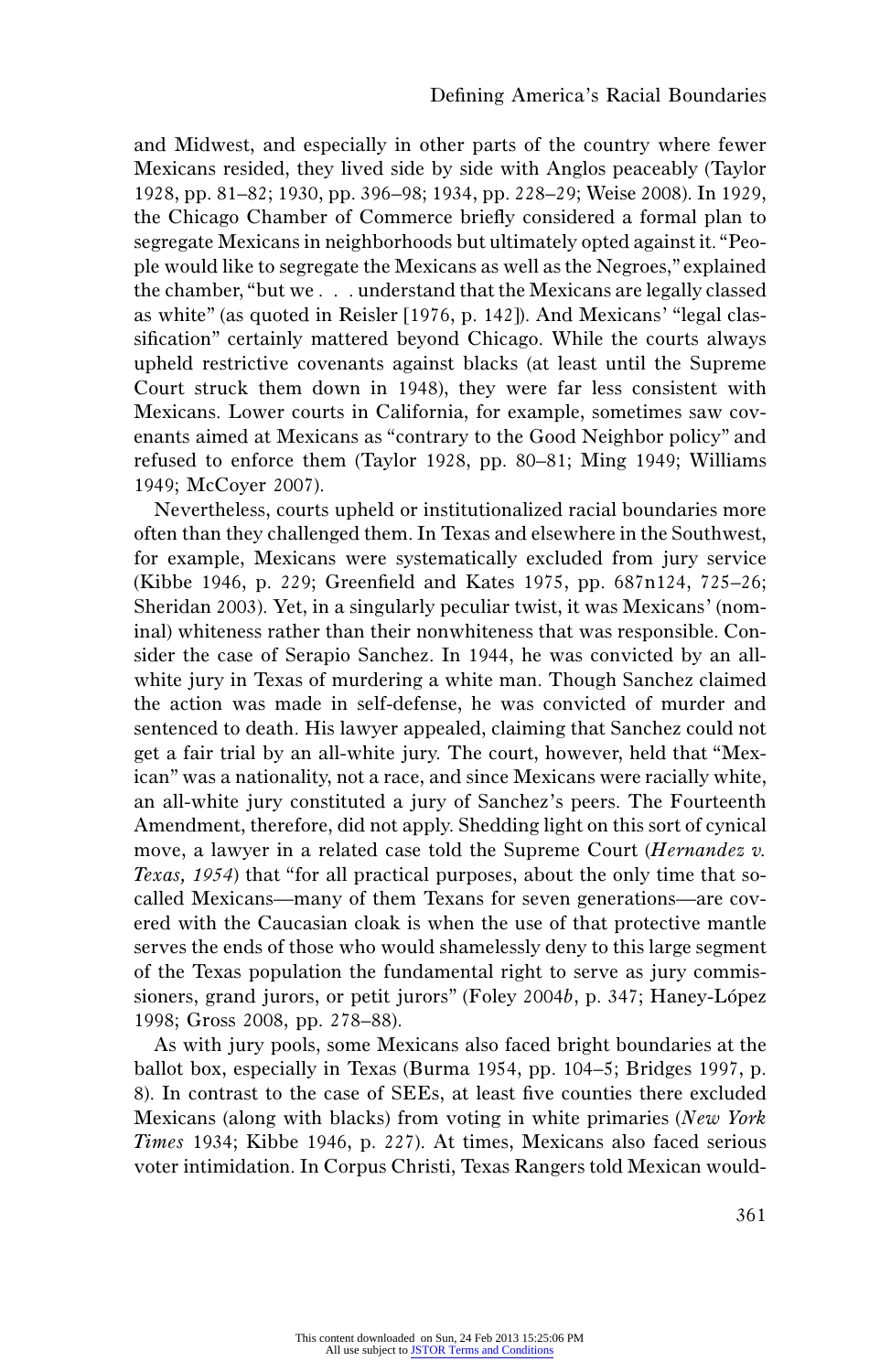be voters "that, if they could not read, write and speak the English language and they voted, they would be put in the penitentiary" (Montejano 1987, pp. 146–47). In the late 1940s, Key argued that in many Texas counties, especially where there were no political machines, "Mexican-Americans meet a barrier to the ballot similar in character if not in degree to that which discourages Negro voting in most of the South" (1949, p. 273).

Mexicans also faced bright racial boundaries at the workplace. Some employers refused to hire Mexicans outright; others consigned them to work "Mexican jobs" for "Mexican wages"—or, often worse yet, Mexican women's jobs for Mexican women's wages. These so-called Mexican jobs tended to be the dirtiest, most dangerous, and least skilled (Kibbe 1946, pp. 157–206; Perales 1974, pp. 60–61, 88–91, 117; Montejano 1987, p. 265; Vargas 1997, 2005; Gordon 1999, pp. 46–64; Glenn 2002, pp. 151– 58; Benton-Cohen 2009, p. 83). Promotions of any kind were often exceedingly rare. As one 1942 government report on the Southwest put it, "In many cases Mexicans have worked as common laborers for ten, twelve, twenty, and even thirty years without having been promoted."<sup>17</sup> As with SEEs, sometimes these workplace boundaries hinged on citizenship status or other ostensibly nonracial factors; but in far more cases the whitenonwhite distinction was paramount. Some Mexicans were segregated from white (and, much more rarely, black) coworkers in union locals (Vargas 2005), in locker rooms, in cafeterias, in bathrooms, at time clocks, at pay windows, and even in the use of water pails. In June 1941, on a construction job at Fort Sam Houston in San Antonio, Jesus Valdez lost his job when his foreman spotted him drinking from a water pail marked "For Whites" rather than the one next to it "For Mexicans."18

Also unlike SEEs, Mexicans faced extensive race-based violence (Roediger 2005, p. 106). In Texas, after groups of armed Mexicans attempted to overthrow Anglo rule in 1915 and reestablish Mexican control along the lines of the "Plan de San Diego," "vigilantes and Texas Rangers led a far bloodier counterrevolution that included the indiscriminate harassment of individuals of Mexican-origin, forcible relocation of rural residents, and mass executions." Estimates vary widely on the death toll from 300 to as many as 5,000 (Johnson 2003, pp. 2–3). Beyond Texas and this remarkably bloody event, Tuskegee Institute files mentioned some 50 lynching victims of Mexican descent in the Southwest; another source,

<sup>&</sup>lt;sup>17</sup> Trimble to Cramer, Memorandum, p. 3, attached to Lawrence Cramer to Sumner Welles, November 6, 1942, Decimal File 811.4016, Records of the Department of State.  $18$  Jesus Valdez Affidavit, June 26, 1941, attached to William Blocker to the Secretary of State, February 27, 1942, Decimal File 811.4016, Records of the Department of State.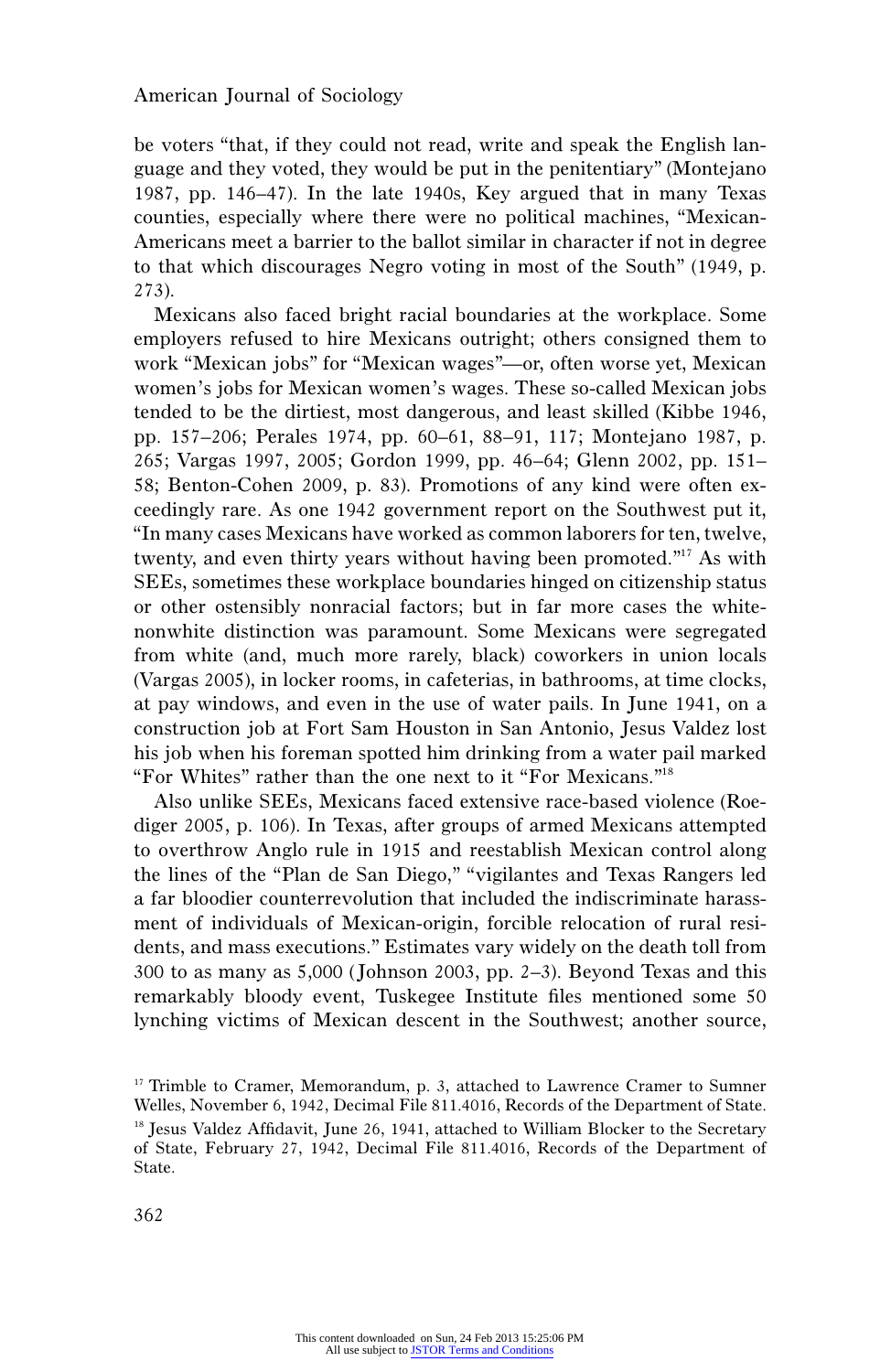covering the entire United States between 1891 and 1930, put the number at 166 (Carrigan and Webb 2003). "It may seem too extravagant to say that there is an open season for shooting Mexicans in unpoliced districts along the Rio Grande," opined the *New York Times* in 1922, "but the rude jest finds expression among a certain class in the American communities. The killing of Mexicans without provocation is so common as to pass almost unnoticed." As with blacks, few whites were ever prosecuted for lynching Mexicans. But, unlike the case with blacks, the Mexican government protested these abuses and, in response, the U.S. government initiated a policy of compensating foreign-born victims' families monetarily for their loss (Carrigan and Webb 2003).

In immigration, the federal government seemed to be of multiple minds when dealing with Mexicans, something both rooted in and productive of bright and blurred racial boundaries. On the one hand, it exempted the entire Western Hemisphere from race- and nation-based quotas (largely to appease agribusiness's desire for an unlimited supply of cheap labor) at the very time it drastically reduced slots available to SEEs. On the other hand, beginning in the 1920s, the U.S. government, responding to increasingly shrill cries to stem the Mexican and "Mexican Indian" invasion (Ngai 2004, p. 52), began policing its southern border as never before. For decades, the border was a largely invisible line, across which most people could move back and forth without documents of any kind. No more. Now Mexican and other immigrants seeking entry to the United States from the south needed to apply for and receive a visa, pay a fee, undergo sometimes horribly invasive physical exams, and contend with a border patrol, which was intent at times on keeping them out. As a result of these new policies, Mexican deportation rates rose, as did the size of the unauthorized Mexican population. Those Mexicans who were considered to be "illegal" found it much harder to legalize their status, thanks to federal rules that privileged the legalization of Europeans instead (Ngai 2004). Bespeaking both bright and blurred racial boundaries, Mexicans were, by the 1920s, both nonquota immigrants and "prototypical illegal alien[s]" (p. 71). When the Depression hit, social workers and city officials hired trains and repatriated tens of thousands of destitute Mexicans—whom they viewed as racially unassimilable—to Mexico. But these officials protected SEEs and other Europeans from similar abuses (Fox 2012). All told, hundreds of thousands of Mexicans, perhaps as many as a third of the Mexican-origin population, many with U.S. citizenship, were deported or pressured to repatriate during the first few years of the Great Depression (Hoffman 1974), a movement of people so large it was described as "the greatest exodus since the Huguenot hegira in the sixteenth century" (*Washington Post* 1931).

Taken together, between 1890 and 1945, the boundary between Mex-

363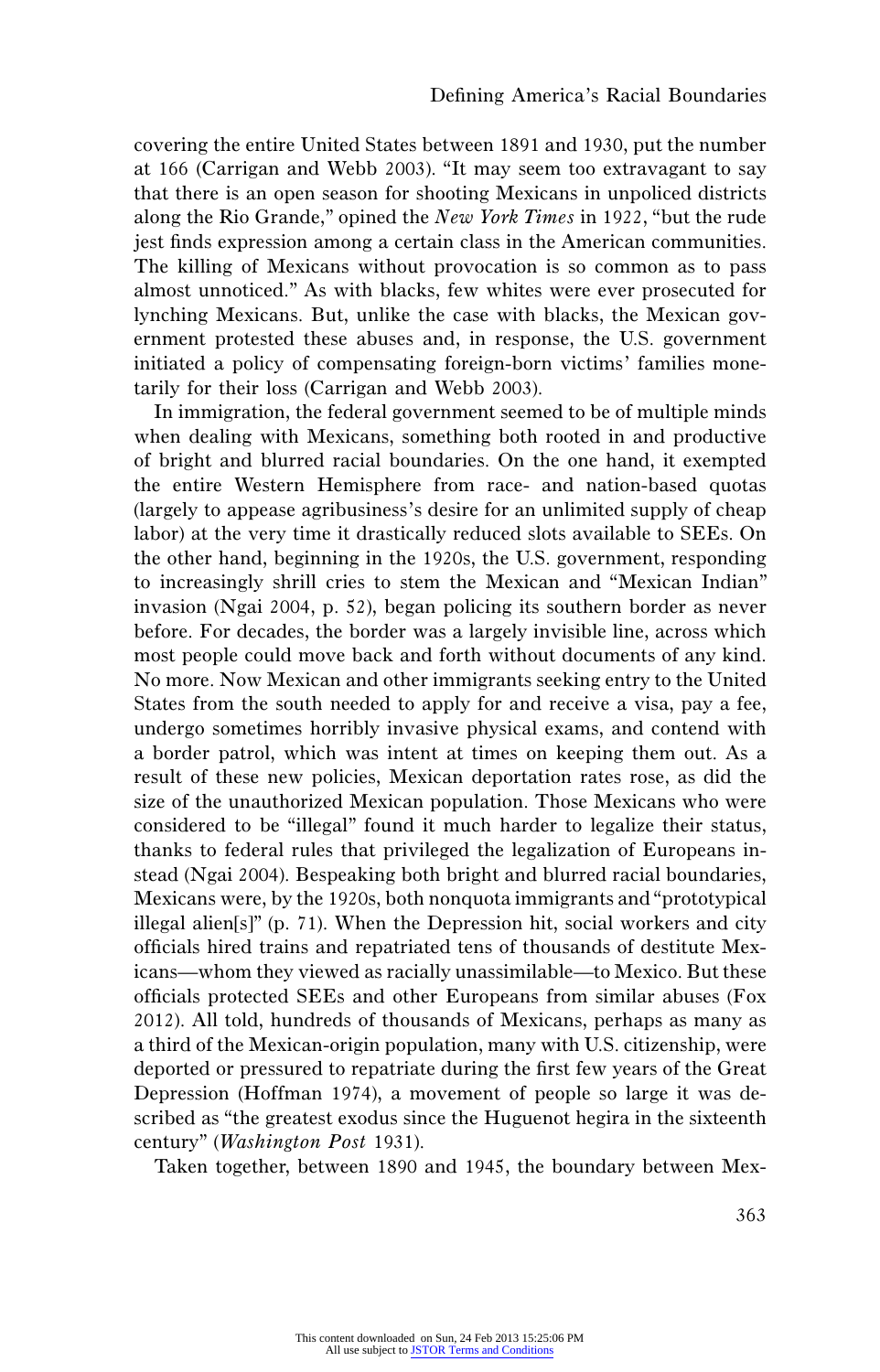icans and whites was both blurry and bright: blurry because the boundary was inconsistently institutionalized; bright because it was widely recognized and deeply shaped life chances and social distance. Over this period, the boundaries of whiteness expanded to include Mexicans and contracted to exclude them, though, by the 1920s, there tended to be more brightening, contracting, and excluding. Still, even at this later date, variations abounded on the ground according to time, space and place, institutional context, as well as Mexicans' individual characteristics such as generational status, skin color, or class.

# DISCUSSION AND CONCLUSION

In this article, we have attempted to adjudicate debates about the contours of past racial boundaries. We have applied conceptual tools from the boundary literature to compare systematically the experiences of blacks, Mexicans, and SEEs in the first half of the 20th century. We find that the boundaries containing these categories differed fundamentally from one another; more important, we show exactly how they differed along several key dimensions: institutionalization, recognition, the degree of social closure, and social distance, as well as spatial scale and temporal stability.

In line with countless other scholars, we have argued that a bright black-white boundary (and, at times, a black-nonblack boundary) emerged around the turn of the 20th century. The boundary was widely recognized and institutionalized and significant for life chances and social distance. Notwithstanding some variations across space and over time, the bright boundary covered nearly all the nation, lasted well into the post–World War II years, and brooked little crossing, blurring, or shifting.

In stark contrast, there was essentially no SEE-white boundary. Contrary to the arguments of many whiteness studies historians and the social scientists who have drawn on their work, we contend that wherever white was a meaningful category, SEEs were almost always included within it, even if they were simultaneously positioned below NWEs. Some individuals and an occasional institution questioned—or appeared to question—the whiteness of SEEs and other Europeans, blurring the boundary in limited contexts. But the categorization of SEEs as nonwhite was neither widely recognized nor institutionalized. In fact, quite the opposite. Federal agencies including the census, the military, the immigration service, the Civilian Conservation Corps, and others all counted by race and placed SEEs firmly within the white category. No court ever denied Europeans the right to naturalize as free white persons at least in part because race scientists and the "common man" placed SEEs within the boundaries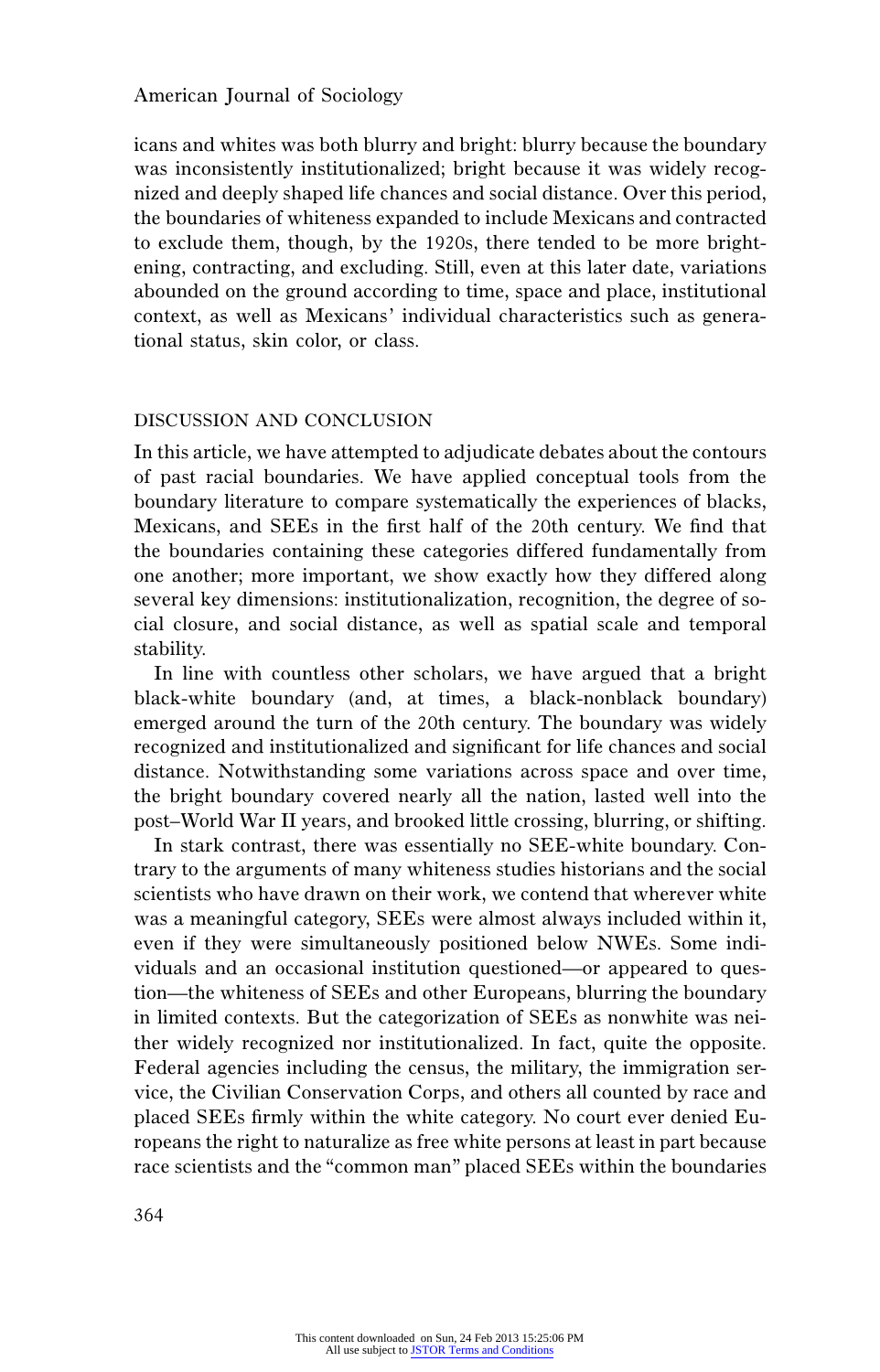of whiteness. Furthermore, when SEEs saw Whites Only signs in movie theaters, restaurants, swimming pools, playgrounds, buses and streetcars, and at places of employment, they could—with near certainty—be confident that those signs were not meant to exclude them. Similarly, when housing covenants restricted the sale of homes to whites, when unions declared that their membership was restricted to white workers, when schools declared that their doors were open to white children only, and where marriage laws prohibited miscegenation, SEEs quickly learned that the category "white" included them, too.

The many race-based challenges that SEEs did face are better understood as a consequence of NWE-SEE boundaries, not white-SEE ones. Unlike the latter, the former were widely recognized and, at times, institutionalized in the first third of the 20th century. Census officials, immigration officials, and race scientists all collected and produced mountains of data on European immigrants, sometimes with the express purpose of proving the racial superiority of NWEs over SEEs. These boundaries were also significant for both life chances and social distance, especially for the first generation. SEEs often received lower pay and were assigned dirtier and more dangerous jobs than NWEs. They suffered ridicule at school and in popular culture. Many native-born and immigrant NWEs considered them less desirable neighbors, friends, and marriage partners. SEEs were also subject to immigration quotas designed to reduce their presence on American soil and stave off "race suicide." Those who remained in the United States were coerced into assimilating, told that to be good Americans they had to shed all traces of their SEE heritage. Owing to pervasive anti-Semitism, Jews in particular were often singled out for discriminatory treatment, subject to quotas at elite colleges and universities, informally barred from employment in certain occupations, and excluded from certain clubs, hotels, and neighborhoods.

Our analysis suggests that scholars who have argued for SEEs' nonwhiteness or in-betweenness have made four mistakes: they have not adequately addressed issues of spatial scale; they have relied too heavily on the same set of limited examples in which SEEs' whiteness was questioned; they have ignored distinctions between intra-European racial boundaries, on the one hand, and white-nonwhite ones, on the other; and they have downplayed evidence in which SEE whiteness was acknowledged or assumed.

Given that an overwhelming scholarly consensus agrees that SEEs suffered from severe racial discrimination in the early 20th century, why does it matter whether or not they were categorized as white? It matters, we argue, for several reasons. First, whiteness conferred unique privileges, determining in many cases whom one could marry; what jobs one worked; what wages one received; what social welfare benefits were available; the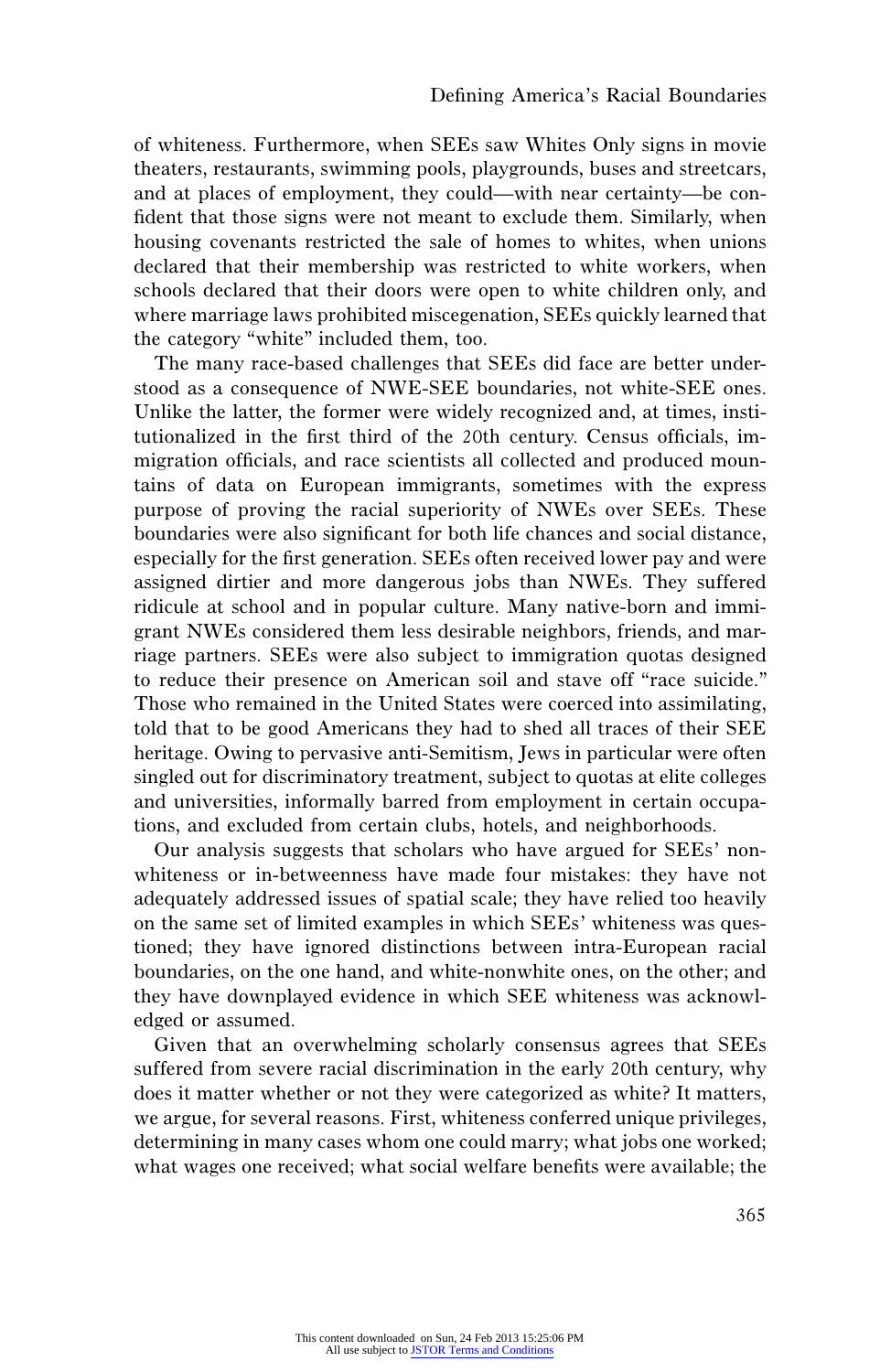schools one could attend; where one could live, eat, swim, or be laid to rest, among myriad other things. The material privileges of whiteness, moreover, had lasting consequences (Oliver and Shapiro 1997; Roediger  $2005$ , pp. 199–234). To be precise about  $SEEs'$  location vis-à-vis the whitenonwhite boundary, then, is to be precise about the lives and life chances of SEEs and their descendents.

Second, recognizing SEEs' whiteness matters for the way we understand certain foundational racial categories and boundaries historically. That many Americans marked SEEs simultaneously as white and as religious outsiders, foreigners, noncitizens, destitute workers, and racial others (i.e., Slavs, Latins, Alpines, Mediterraneans, etc.) speaks to the remarkable stability of white-nonwhite boundaries, not their fluidity or flexibility. This point is all the more remarkable when one remembers that there are no transhistorical givens in race making and boundary making. Things might have turned out differently.

Finally, SEEs' whiteness matters because numerous scholars have drawn on a faulty sense of that category's past to make claims about present and future racial boundaries. It may very well be that the boundaries of whiteness are expanding today and will continue expanding in the future. But, to the extent that it is relevant at all, the SEE story should not be used to confirm the likelihood of those developments.

In comparison to the case of SEEs, Mexicans' relation to the whitenonwhite boundary was infinitely more complex, so complex, in fact, that it complicates the literature on boundary processes and practices in some important ways. Some of the literature on boundary properties, for example, presents bright and blurred boundaries as alternative conceptualizations. We think that the evidence here suggests that the boundary between whites and Mexicans appeared simultaneously bright and blurred. For example, the boundary was blurred in the sense that it was inconsistently institutionalized at the federal, state, and local levels. Federal agencies such as the Census Bureau, the War Department, and the Immigration and Naturalization Service classified Mexicans as white except during the Depression decade, when all these agencies and others reclassified Mexicans as nonwhite. Similarly, state and local authorities varied in their categorization schemes. Many local authorities categorized Mexicans as white on birth and death certificates, for example, but changed their practices and counted Mexicans variously as "Mexican," "brown," or "colored" after the census reclassification of 1930. Mexican Americans appear to have fought these reclassification efforts wherever they occurred and often won. Some state and local agencies nevertheless continued to categorize Mexicans as nonwhites. Others, including the U.S. Census Bureau, continued to collect and report data on Mexicans (or Spanish-speaking or Spanish-surnamed persons), but for some years they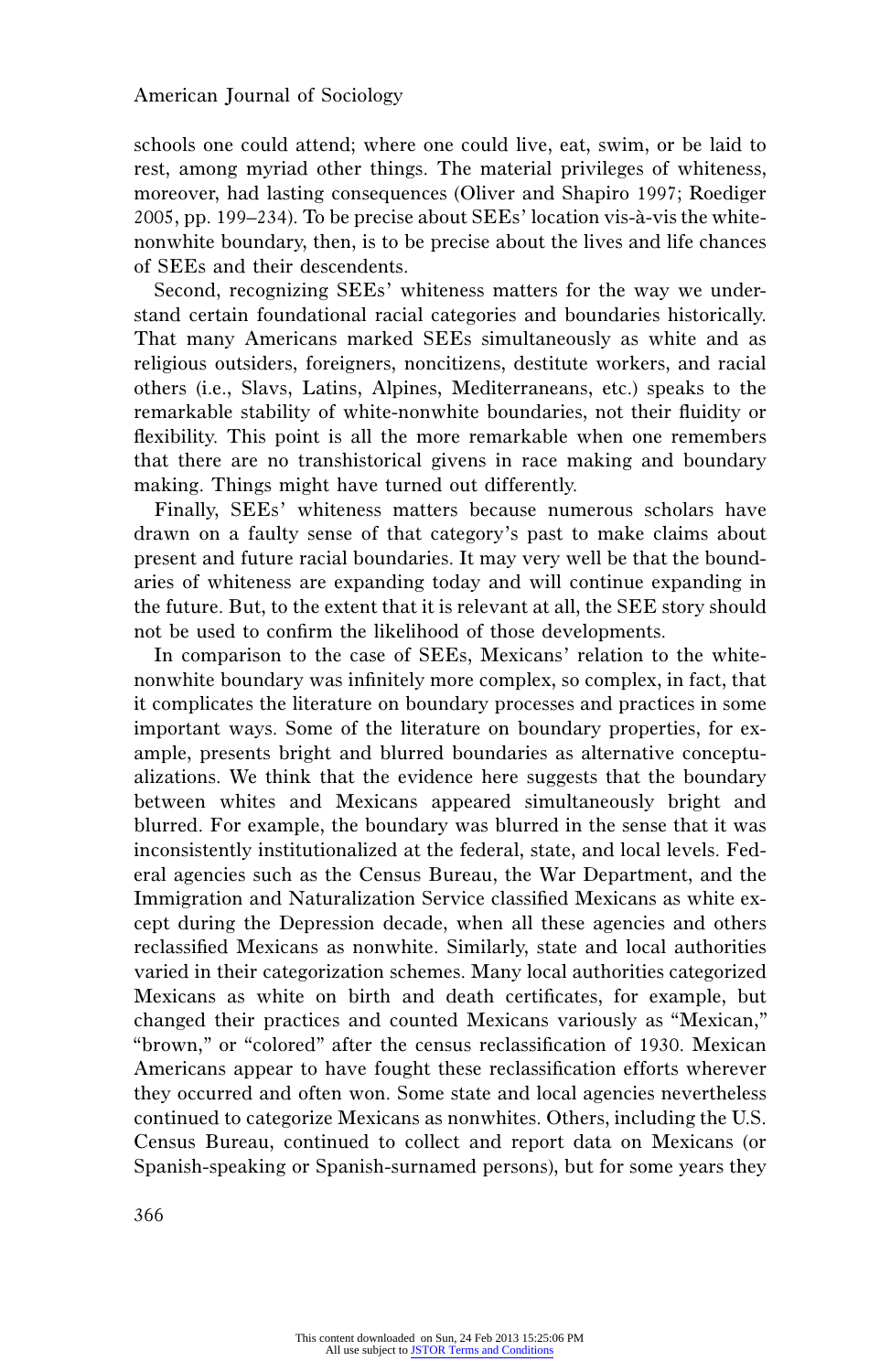refrained from presenting these data in a way that suggested Mexicans' nonwhiteness (Gross 2007, pp. 359–60).

Also indicative of a blurred racial boundary were the confused and contradictory ways the state treated Mexicans when whiteness was at issue. The federal government placed Mexicans in all-white military units and accepted them as white for the purposes of naturalization, but it also acquiesced to state and local demands to segregate Mexicans in housing projects in dozens of cases. State officials, who had to enforce antimiscegenation laws barring marriages between whites and blacks, at times treated Mexicans as white and at other times did not. Indeed, in some places, Mexicans were allowed to marry both Anglos and blacks, even where white-black marriages were prohibited.

The boundary between whites and Mexicans was also blurred in the sense that Mexicans could be seen simultaneously as white and nonwhite or were recognized as white in some contexts but not in others. This disjuncture was perhaps nowhere more glaring than in 1954, when lawyers for the State of Texas argued before the Supreme Court that Mexicans' systematic exclusion from jury service in Jackson County for over 25 years did not violate Pete Hernandez's right to a fair trial because Mexicans were white too. And yet at the very courthouse where Hernandez was tried, the restrooms were segregated: one was unmarked, and the other was labeled "Colored Here" and "Hombres Aqui" (Haney-López 1998). White, yet not white. This duality played itself out in countless ways. The same Mexican individual might be judged white by the naturalization examiner but nonwhite by the school official. Or white by the standards of the marriage clerk but nonwhite by the standards of the bus driver. Or even white by the marriage clerk in California but nonwhite by the marriage clerk in Virginia. While laws defining blackness also varied by state and, at times, by purpose, in practice, the one-drop rule typically defined who was and was not black. As long as one's ancestry was known or one's appearance marked one as "black," there was little ambiguity. The boundary was bright. Not so for Mexicans.

On the other hand, the boundary between Mexicans and whites could also appear rather bright in the sense that a wide range of individuals and nonstate institutions recognized Mexicans as nonwhite. Many race scientists categorized the vast majority of Mexicans as nonwhite. Numerous Anglos did as well, a point that became most obvious when Mexicans found themselves excluded from white-only public accommodations, when realtors refused to sell them homes in white neighborhoods, or when school officials excluded them from white schools. Indeed, for "the masses of working class mexicanos, many of them first generation," writes Neil Foley, "the idea that they were members of the white race would have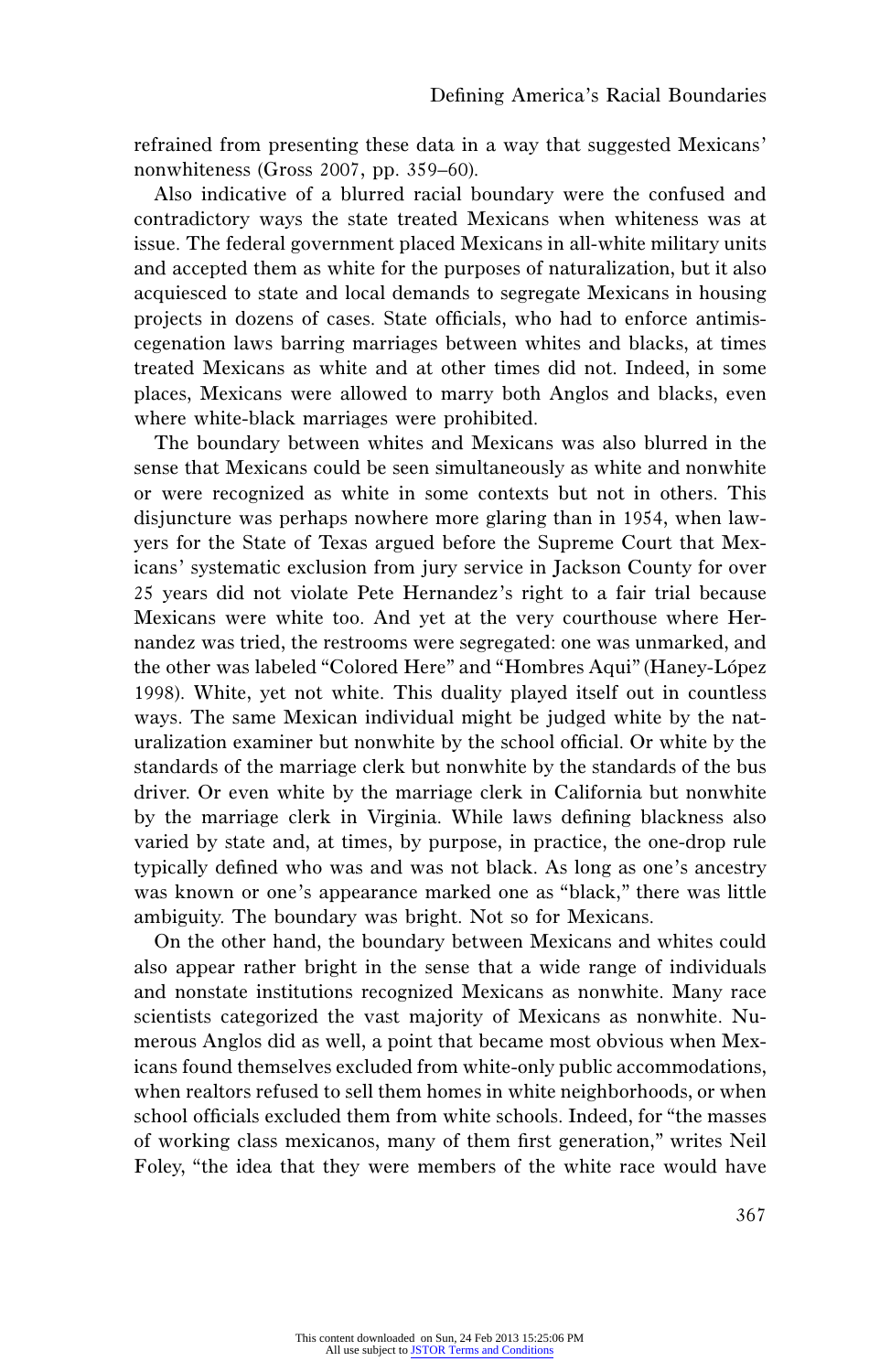struck them as somewhat absurd. Anglos were white; mexicanos were, well, mexicanos" (2004*a*, p. 138; see also Gross 2007).

The boundary between Mexicans and whites also appeared bright in the sense that it was closely correlated with life chances and social distance from Anglos. Most Mexican children attended segregated schools, and as many as a quarter attended no school at all—more than four times the rate of SEE and native-white children. Mexican adults were usually stuck in some of the worst jobs with some of the worst wages. They were at times prohibited from white man's primaries, often discouraged from voting, in some places systematically excluded from juries, and at times subject to indiscriminate violence at the hands of Anglos, who often went unpunished. Though Mexicans were usually permitted to marry Anglos, there were strong prohibitions against doing so, especially in the 20th century. Intermarriages between Mexicans and Anglos in 1930, therefore, were quite rare and remained so for decades. Highlighting the importance of color, the few Mexicans who were racially classified as white married others classified as white.

But the degree to which Mexican-white boundaries were recognized and correlated with life chances and social distance varied by time and place, too. The boundary was brightest in the Southwest, especially after World War I, when migration from Mexico increased significantly. But within the Southwest, the significance of these racial boundaries for the degree of social closure and social distance was at times more muted in areas where Mexicans managed to hold on to land or retained some political power (e.g., New Mexico and some south Texas border cities; Montejano 1987).

This history of the Mexican-white boundary also challenges some scholars' assumption that boundary blurring entails a unidirectional "intermediate" stage on the way to whiteness or assimilation into the "mainstream" (Alba 2005, p. 25). Mexicans' bright-boundary straddling—that is, their simultaneous location on both sides of the formidable whitenonwhite divide—was not a short-lived or transitory stage on the way to some more stable categorization. It persisted for decades and despite significant changes—the Civil Rights movement; the concurrent rise of the Brown Power movement (Haney-López 2003); the institutionalization of "Hispanic" as a panethnic, not a racial, category (Mora 2009)—has arguably continued to this day. Take the census, for example. Though Mexicans—and Latinos more generally—are now treated as an ethnic group, whose members may be of any race, many Mexicans reject the available racial categories and self-identify as racially "other" on government forms (Telles and Ortiz 2008, pp. 229–36), while those who compile and distribute census and other data often treat Latinos—even those who self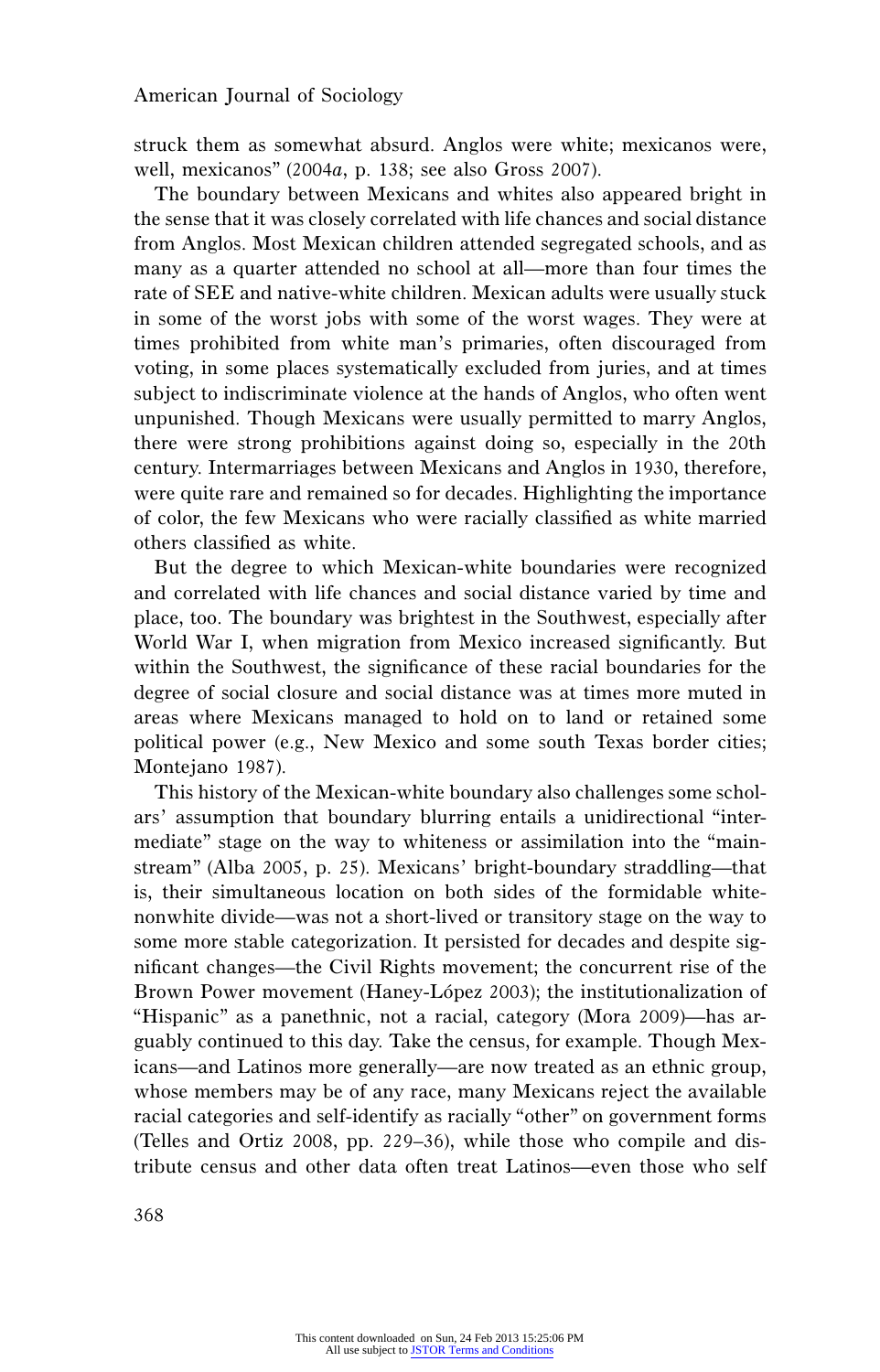identify as white—as if they represent a separate racial category, distinct from whites and others.

The history also suggests that Anglos at times took advantage of some blurred boundaries to brighten others. The cases of Serapio Sanchez and Pete Hernandez are but two examples in which the state used Mexicans' nominal whiteness to justify their exclusion from juries. In later years, Texas state officials attempted to "desegregate" schools by combining black and Mexican American students while leaving Anglo schools alone; some courts accepted this strategy (Foley 2004*b*, pp. 352–53; Gross 2007).

Finally, the Mexican case complicates how we think about boundary crossing. On the one hand, Mexicans could "cross" white-nonwhite boundaries much more easily than blacks could. All blacks (with the exception of the few who could "pass" as white)—those with money and education as much as those without—were subject to the same Jim Crow restrictions. But those Mexicans whom Anglo individuals and institutions judged to be sufficiently light-skinned, educated, or well-to-do could gain acceptance as whites, at least in some contexts, in some places, and at some times. Even so, we question whether this acceptance should be seen as a case of boundary crossing, which implies that an individual who belongs to one category is able to cross over a fixed boundary into a new category. Most Mexicans "belonged" simultaneously to the white and nonwhite categories, and the boundary itself was never fully fixed. To say Mexicans "crossed" a boundary, then, is to summarily settle a fundamentally unsettled question: where to "properly" place them along the white-nonwhite divide.

In the end, as with the SEE case, the history of Mexican-white boundaries cautions us against making broad claims about post-1965 immigration and the reinvention, blurring, or shifting of America's current and future color lines. Indeed, we suggest that the Mexican story might have more to teach us than the SEE one. The former demonstrates that bright and blurred racial boundaries can coexist and persist for decades, suggesting that the same could be happening today or might happen in the future, not simply for Mexicans but for other Latin Americans and, perhaps, for Asians and Middle Easterners, too (Kim 2007; Bayoumi 2008). It suggests that institutionalization, recognition, the degree of social closure, and social distance need not always push in the same blurred or bright direction; that blurriness need not necessarily be an intermediate stage on the way to something else; that, in some contexts, it can even facilitate social closure and, therefore, boundary brightening. Instead of asking, then, whether Asians and Latinos will become white, we may be better served by asking exactly which boundary properties are changing and which ones are not. We may find, for example, that certain Asianwhite boundaries continue to be widely recognized and institutionalized,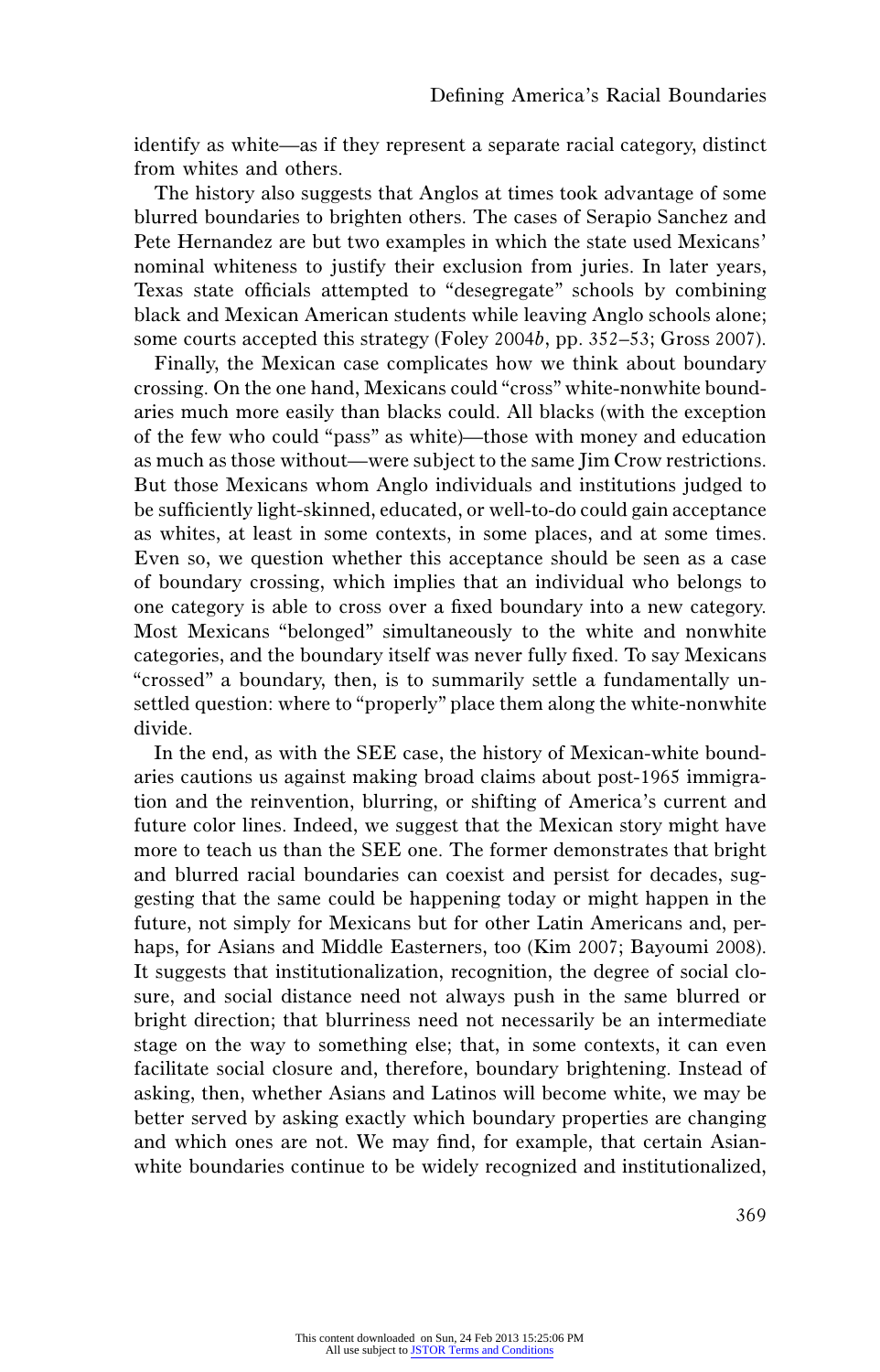while simultaneously less important for some forms of social closure and (perhaps) social distance. And we may see somewhat different patterns not only for Latinos, Middle Easterners, blacks, and others, but also for specific ethnic groups within these larger panethnic categories.

But the primary purpose of this article has been to look backward, not forward, and to suggest one seemingly obvious point: that attempts to make sense of the present and future require a sound and systematic reckoning with the past.

#### **REFERENCES**

Abrams, Charles. 1955. *Forbidden Neighbors: A Study of Prejudice in Housing*. New York: Harper.

Alba, Richard. 2005. "Bright vs. Blurred Boundaries: Second-Generation Assimilation and Exclusion in France, Germany, and the United States." *Ethnic and Racial Studies* 28 (1): 20–49.

———. 2009. *Blurring the Color Line: The New Chance for a More Integrated America*. Cambridge, Mass.: Harvard University Press.

- Alba, Richard, and Reid Golden. 1986. "Patterns of Ethnic Marriage in the United States." *Social Forces* 61 (1): 202–23.
- Alba, Richard, and Victor Nee. 2003. *Remaking the American Mainstream: Assimilation and Contemporary Immigration.* Cambridge, Mass.: Harvard University Press.
- Almaguer, Tomas. 1994. *Racial Fault Lines: The Historical Origins of White Supremacy in California*. Berkeley and Los Angeles: University of California Press.
- Anderson, James. 1988. *The Education of Blacks in the South, 1860–1935*. Chapel Hill: University of North Carolina Press.

Anthias, Floya, and Nira Yuval-Davis. 1992. *Racialized Boundaries: Race, Nation, Gender, Colour, and Class and the Anti-racist Struggle*. London: Routledge.

Arnesen, Eric. 2001. "Whiteness and the Historians' Imagination." *International Labor and Working-Class History* 60 (Fall): 3–32.

Arredondo, Gabriela. 2008. *Mexican Chicago: Race, Identity, and Nation, 1916–1939*. Urbana: University of Illinois Press.

- Bail, Christopher. 2008. "The Configuration of Symbolic Boundaries against Immigrants in Europe." *American Sociological Review* 73 (1): 37–59.
	- Barkan, Elazar. 1992. *The Retreat of Scientific Racism: Changing Concepts of Race in Britain and the United States between the World Wars*. Cambridge: Cambridge University Press.

Barnes, Charles B. 1915. *The Longshoremen*. New York: Survey Associates.

- Barrett, James. 1992. "Americanization from the Bottom Up: Immigration and the Remaking of the Working Class in the United States, 1880–1930." *Journal of American History* 79 (3): 996–1020.
- Barrett, James, and David Roediger. 1997. "Inbetween Peoples: Race, Nationality, and the 'New Immigrant' Working Class." *Journal of American Ethnic History* 16 (3): 3–44.
	- Barth, Fredrik. (1969) 1998. *Ethnic Groups and Boundaries: The Social Organization of Culture Difference*. Prospect Heights, Ill.: Waveland.
	- Bayoumi, Moustafa. 2008. *How Does It Feel to Be a Problem: Being Young and Arab in America*. New York: Penguin.
	- Bederman, Gail. 1995. *Manliness and Civilization: A Cultural History of Gender and Race in the United States, 1880–1917*. Chicago: University of Chicago Press.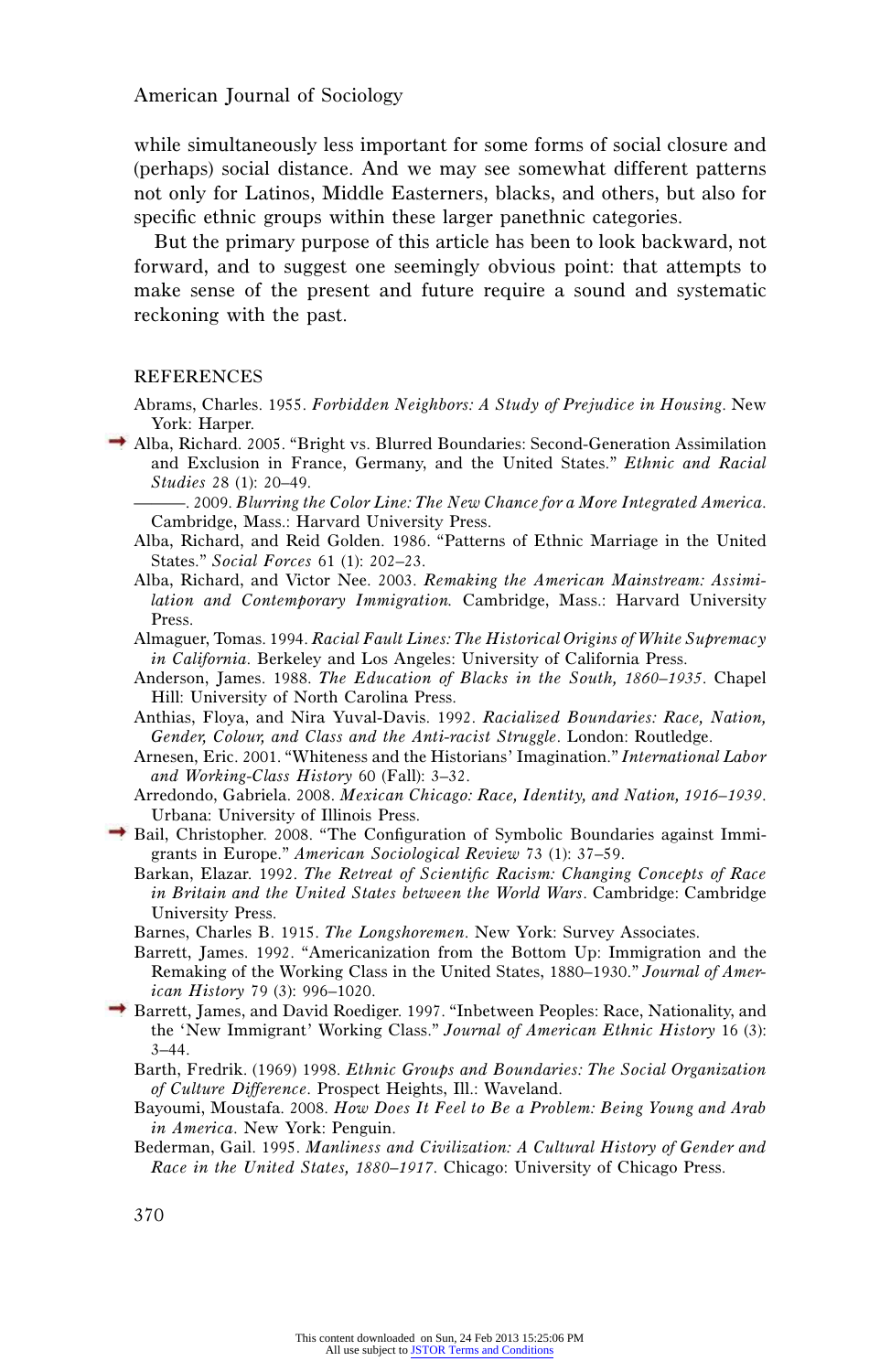Benton-Cohen, Katherine. 2009. *Borderline Americans: Racial Division and Labor War in the Arizona Borderlands*. Cambridge, Mass.: Harvard University Press.

- ———. 2011. "Other Immigrants: Mexicans and the Dillingham Commission of 1907– 1911." *Journal of American Ethnic History* 30 (2): 33–57.
- Bernstein, Irving. 1960. *The Lean Years: A History of the American Worker, 1920– 1933*. New York: Da Capo Press.
- Blackmon, Douglas. 2008. *Slavery by Another Name: The Re-enslavement of Black People in America from the Civil War to World War II.* New York: Doubleday.
- Bogardus, Emory. 1928. *Immigration and Race Attitudes*. New York: Heath.
- Bonilla-Silva, Eduardo. 2004. "From Bi-racial to Tri-racial: Towards a New System of Racial Stratification in the USA." *Ethnic and Racial Studies* 27 (6): 931–50. ———. 2010. *Racism without Racists: Color-Blind Racism and Racial Inequality in*
	- *Contemporary America*, 3d ed. Lanham, Md.: Rowman & Littlefield
- Bourdieu, Pierre. 1994. "Rethinking the State: Genesis and Structure of the Bureaucratic Field." *Sociological Theory* 12 (1): 1–18.
- Brandfon, Robert. 1964. "The End of Immigration to the Cotton Fields." *Mississippi Valley Historical Review* 50 (4): 591–611.
	- Bridges, Amy. 1997. *Morning Glories: Municipal Reform in the Southwest*. Princeton, N.J.: Princeton University Press.
	- Brodkin, Karen. 2000. *How Jews Became White Folks: And What That Says about Race in America*. New Brunswick, N.J.: Rutgers University Press.
	- Brown-Nagin, Tomiko. 2011. *Courage to Dissent: Atlanta and the Long History of the Civil Rights Movement*. New York: Oxford University Press.
	- Brundage, W. Fitzhugh. 1993. *Lynching in the New South: Georgia and Virginia, 1880– 1930*. Urbana: University of Illinois Press.
	- Bruscino, Thomas. 2010. *A Nation Forged in War: How World War II Taught Americans to Get Along*. Knoxville: University of Tennessee Press.
	- Burma, John. (1954) 1974. *Spanish-Speaking Groups in the United States*. Detroit: Blaine Ethridge.
	- California Mexican Fact-Finding Committee. 1930. *Mexicans in California: Report of Governor C. C. Young's Mexican Fact-Finding Committee*. Sacramento: California State Printing Office.
	- Camarillo, Albert. (1979) 2005. *Chicanos in a Changing Society: From Mexican Pueblos to American Barrios in Santa Barbara and Southern California, 1848–1930*. Dallas: Southern Methodist University Press.
	- Campisi, Paul. 1943. "The Adjustment of Italian-Americans to the War Crisis." Master's thesis. University of Chicago.
	- Canaday, Margot. 2009. *The Straight State: Sexuality and Citizenship in Twentieth-Century America*. Princeton, N.J.: Princeton University Press.
- Carrigan, William, and Clive Webb. 2003. "The Lynching of Persons of Mexican Origin or Descent in the United States, 1848–1928." *Journal of Social History* 37 (2): 411–38.
	- Cell, John. 1982. *The Highest Stage of White Supremacy: The Origins of Segregation in South Africa and the American South*. Cambridge: Cambridge University Press.
	- Chen, Anthony. 2009. *The Fifth Freedom: Jobs, Politics, and Civil Rights in the United States, 1941–1972*. Princeton, N.J.: Princeton University Press.
- Chudacoff, Howard. 1973. "A New Look at Ethnic Neighborhoods: Residential Dispersion and the Concept of Visibility in a Medium-Sized City." *Journal of American History* 60 (1): 76–93.
	- Cohen, Lizabeth. 1990. *Making a New Deal: Industrial Workers in Chicago, 1919– 1939*. Cambridge: Cambridge University Press.
- $\rightarrow$  Conzen, Kathleen. 1979. "Immigrants, Immigrant Neighborhoods, and Ethnic Identity: Historical Issues." *Journal of American History* 66 (3): 603–15.
	- Cornell, Stephen, and Douglas Hartmann. 1998. *Ethnicity and Race: Making Identities in a Changing World*. Thousand Oaks, Calif.: Pine Forge Press.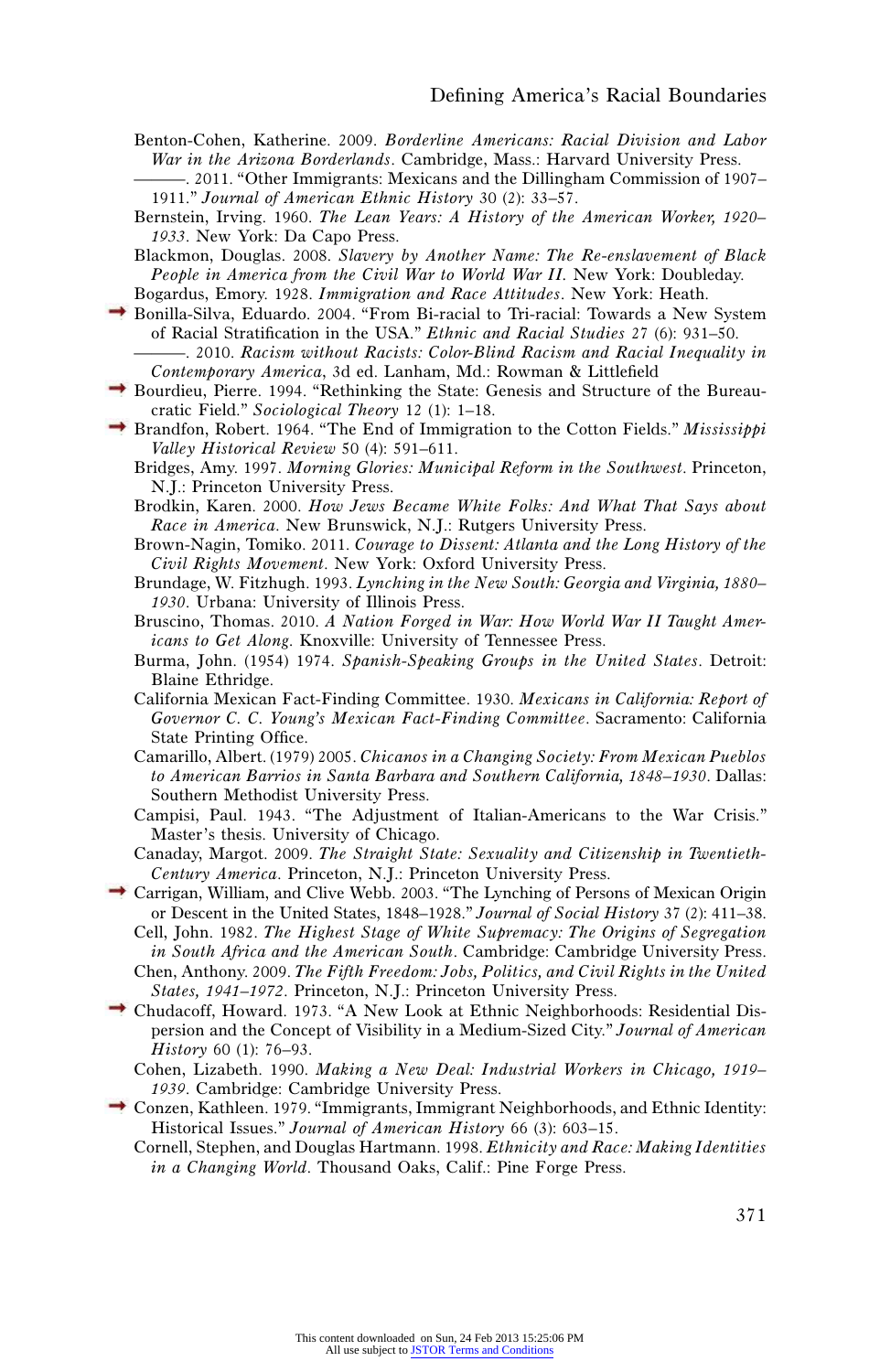- Craver, Earlene. 2009. "On the Boundary of White: The *Cartozian* Naturalization Case and the Armenians, 1923–1925." *Journal of American Ethnic History* 28 (2): 30–56.
- Deutsch, Sarah. 1987. *No Separate Refuge: Culture, Class, and Gender on an Anglo-Hispanic Frontier in the American Southwest, 1880–1940*. New York: Oxford University Press.
- Dittmer, John. 1977. *Black Georgia in the Progressive Era, 1900–1920*. Urbana: University of Illinois Press.
- → Donato, Rubén. 2003. "Sugar Beets, Segregation, and Schools: Mexican Americans in a Northern Colorado Community, 1920–1960." *Journal of Latinos and Education* 2 (2): 69–88.

Douglas, Davidson. 2005. *Jim Crow Moves North: The Battle over Northern School Desegregation, 1865–1954*. Cambridge: Cambridge University Press.

- Erskine, Hazel Gaudette. 1962. "The Polls: Race Relations." *Public Opinion Quarterly* 26 (1): 137–48.
	- Fincher, E. B. 1974. *Spanish-Americans as a Political Factor in New Mexico, 1912– 1950*. New York: Arno.
	- Finkleman, Paul. 1993. "The Color of Law." *Northwestern University Law Review* 87: 937–91.
	- Foerster, Robert. 1925. *The Racial Problems Involved in Immigration from Latin America and the West Indies to the United States*. Washington, D.C.: Government Printing Office.
	- Foley, Neil. 1997. *The White Scourge: Mexicans, Blacks and Poor Whites in Texas Cotton Culture*. Berkeley and Los Angeles: University of California Press.
		- ———. 2004*a*. "Partly Colored or Other White: Mexican Americans and Their Problem with the Color Line." Pp. 123–44 in *Beyond Black and White: Race, Ethnicity, and Gender in the U.S. South and Southwest*, edited by Stephanie Cole et al. College Station: Texas A&M University Press.
		- ———. 2004*b*. "Straddling the Color Line: The Legal Construction of Hispanic Identity in Texas." Pp. 341–57 in *Not Just Black and White: Historical and Contemporary Perspectives on Immigration, Race, and Ethnicity in the United States*, edited by Nancy Foner and George Fredrickson. New York: Russell Sage Foundation.
	- ———. 2010. *Quest for Equality: The Failed Promise of Black-Brown Solidarity*. Cambridge, Mass.: Harvard University Press.
	- Foner, Nancy. 2005. *In a New Land: A Comparative View of Immigration*. New York: New York University Press.
	- Fox, Cybelle. 2012. *Three Worlds of Relief: Race, Immigration, and the American Welfare State from the Progressive Era to the New Deal*. Princeton, N.J.: Princeton University Press.
- Frank, Reanne, Ilana Redstone Akresh, and Bo Lu. 2010. "Latino Immigrants and the U.S. Racial Order: How and Where Do They Fit In?" *American Sociological Review* 75 (3): 378–401.
	- Fredrickson, George. 1971. *The Black Image in the White Mind: The Debate on Afro-American Character and Destiny, 1817–1914.* New York: Harper & Row.
	- Freund, David. 2007. *Colored Property: State Policy and White Racial Politics in Suburban America*. Chicago: University of Chicago Press.
	- Gamio, Manuel. (1930) 1971. *Mexican Immigration to the United States: A Study of the Human Migration and Adjustment*. New York: Dover.
	- Garcia, Mario. 1984. "Mexican Americans and the Politics of Citizenship: The Case of El Paso, 1936." *New Mexico Historical Review* 59 (Spring): 187–204.
	- Gerstle, Gary. 2001. *American Crucible: Race and Nation in the Twentieth Century.* Princeton, N.J.: Princeton University Press.
	- Gilmore, Glenda. 1996. *Gender and Jim Crow: Women and the Politics of White Supremacy in North Carolina, 1896–1920*. Chapel Hill: University of North Carolina Press.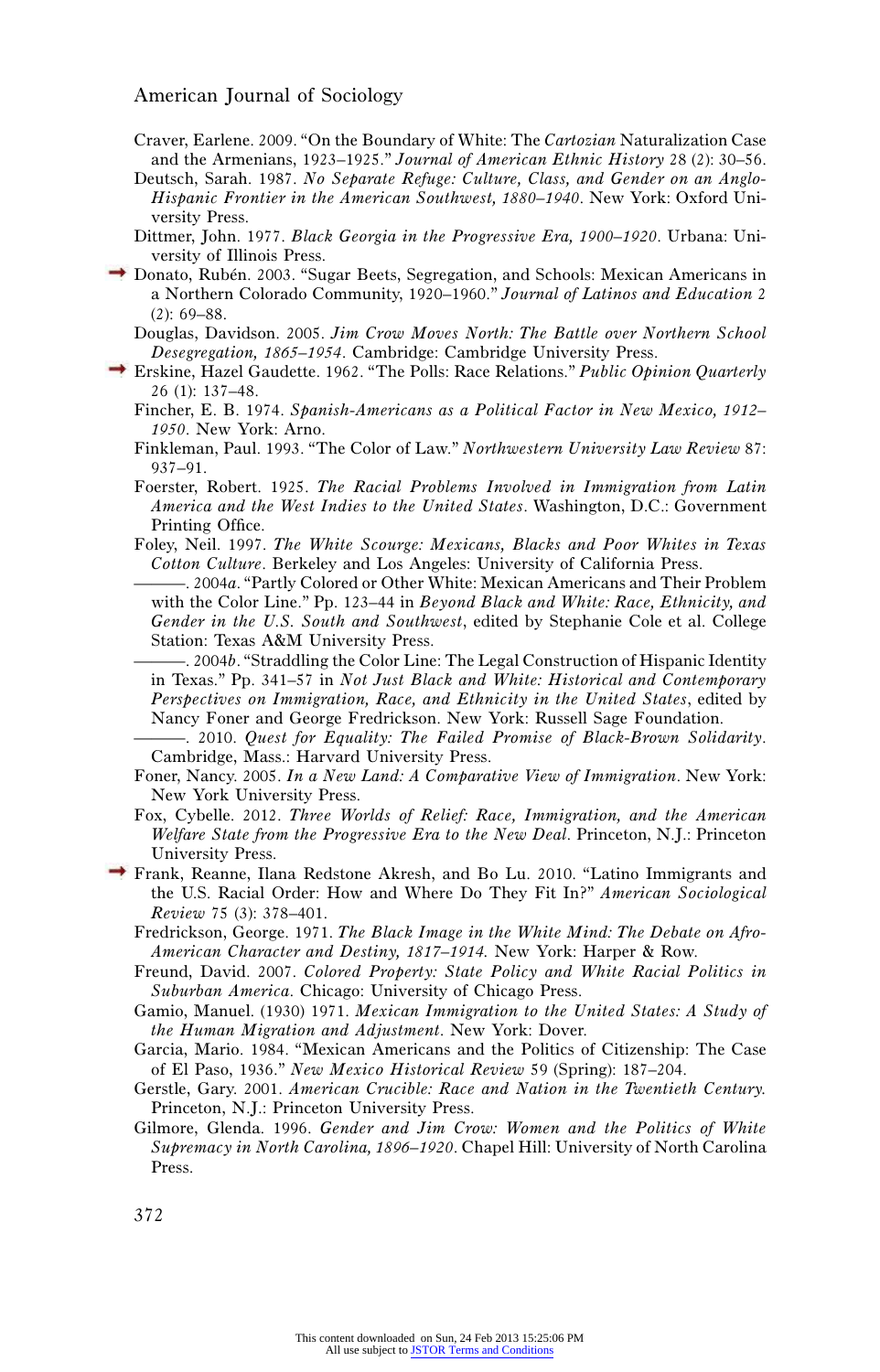- Glenn, Evelyn Nakano. 2002. *Unequal Freedom: How Race and Gender Shaped American Citizenship and Labor*. Cambridge, Mass.: Harvard University Press.
- $\rightarrow$  Göbel, Thomas. 1988. "Becoming American: Ethnic Workers and the Rise of the CIO." *Labor History* 29 (2): 173–98.
	- Goldstein, Eric. 2006. *The Price of Whiteness: Jews, Race, and the Making of American Identity*. Princeton, N.J.: Princeton University Press.
	- Gómez, Laura. 2007. *Manifest Destinies: The Making of the Mexican American Race.* New York: New York University Press.
- Gonzalez, Gilbert. 1985. "Segregation of Mexican Children in a Southern California City: The Legacy of Expansionism and the American Southwest." *Western Historical Quarterly* 16 (1): 55–76.
	- Gordon, Linda. 1999. *The Great Arizona Orphan Abduction*. Cambridge, Mass.: Harvard University Press.
- Gosnell, Harold. 1928. "Non-naturalization: A Study in Political Assimilation." *American Journal of Sociology* 33 (6): 930–39.
	- Greene, Julie. 1998. *Pure and Simple Politics: The American Federation of Labor and Political Activism, 1881–1917*. Cambridge: Cambridge University Press.
- Greenfield, Gary, and Don Kates. 1975. "Mexican Americans, Racial Discrimination, and the Civil Rights Act of 1866." *California Law Review* 63 (3): 662–731.
	- Gross, Ariela. 2007. "'The Caucasian Cloak': Mexican Americans and the Politics of Whiteness in the Twentieth Century Southwest." *Georgetown Law Journal* 95:337–92. ———. 2008. *What Blood Won't Tell: A History of Race on Trial in America*. Cambridge, Mass.: Harvard University Press.
	- Guglielmo, Jennifer. 2010. *Living the Revolution: Italian Women's Resistance and Radicalism in New York City, 1880–1945.* Chapel Hill: University of North Carolina Press.
	- Guglielmo, Thomas. 2003. *White on Arrival: Italians, Race, Color, and Power in Chicago, 1890–1945*. Oxford: Oxford University Press.
- ———. 2006. "Fighting for Caucasian Rights: Mexicans, Mexican Americans, and the Transnational Struggle for Civil Rights in World War II Texas." *Journal of American History* 92 (4): 1212–37.
- ———. 2010. "'Red Cross, Double Cross': Race and America's World War II–Era Blood Donor Service." *Journal of American History* 97 (1): 63–90.
	- Hahn, Steven. 2003. *A Nation under Our Feet: Black Political Struggles in the Rural South from Slavery to the Great Migration*. Cambridge, Mass.: Harvard University Press.
	- Hale, Grace. 1998. *Making Whiteness: The Culture of Segregation in the South, 1890– 1940*. New York: Pantheon.
- $\rightarrow$  Handman, Max. 1930. "Economic Reasons for the Coming of the Mexican Immigrant." *American Journal of Sociology* 35 (4): 601–11.
	- Haney-López, Ian. 1996. *White by Law: The Legal Construction of Race*. New York: New York University Press.
		- ———. 1998. "Race and Erasure: The Salience of Race to Latinos/as." Pp. 180–95 in *The Latino/a Condition: A Critical Reader*, edited by Richard Delgado and Jean Stefancic. New York: New York University Press.
	- ———. 2003. *Racism on Trial: The Chicago Fight for Justice.* Cambridge, Mass.: Belknap.
	- Hattam, Victoria. 2007. *In the Shadow of Race: Jews, Latinos, and Immigrant Politics in the United States*. Chicago: University of Chicago Press.
- → Hayes-Bautista, David, and Jorge Chapa. 1987. "Latino Terminology: Conceptual Bases for Standardized Terminology." *American Journal of Public Health* 77 (1): 61–68.
	- Higham, John. (1955) 1994. *Strangers in the Land: Patterns of American Nativism, 1860–1925*. New Brunswick, N.J.: Rutgers University Press.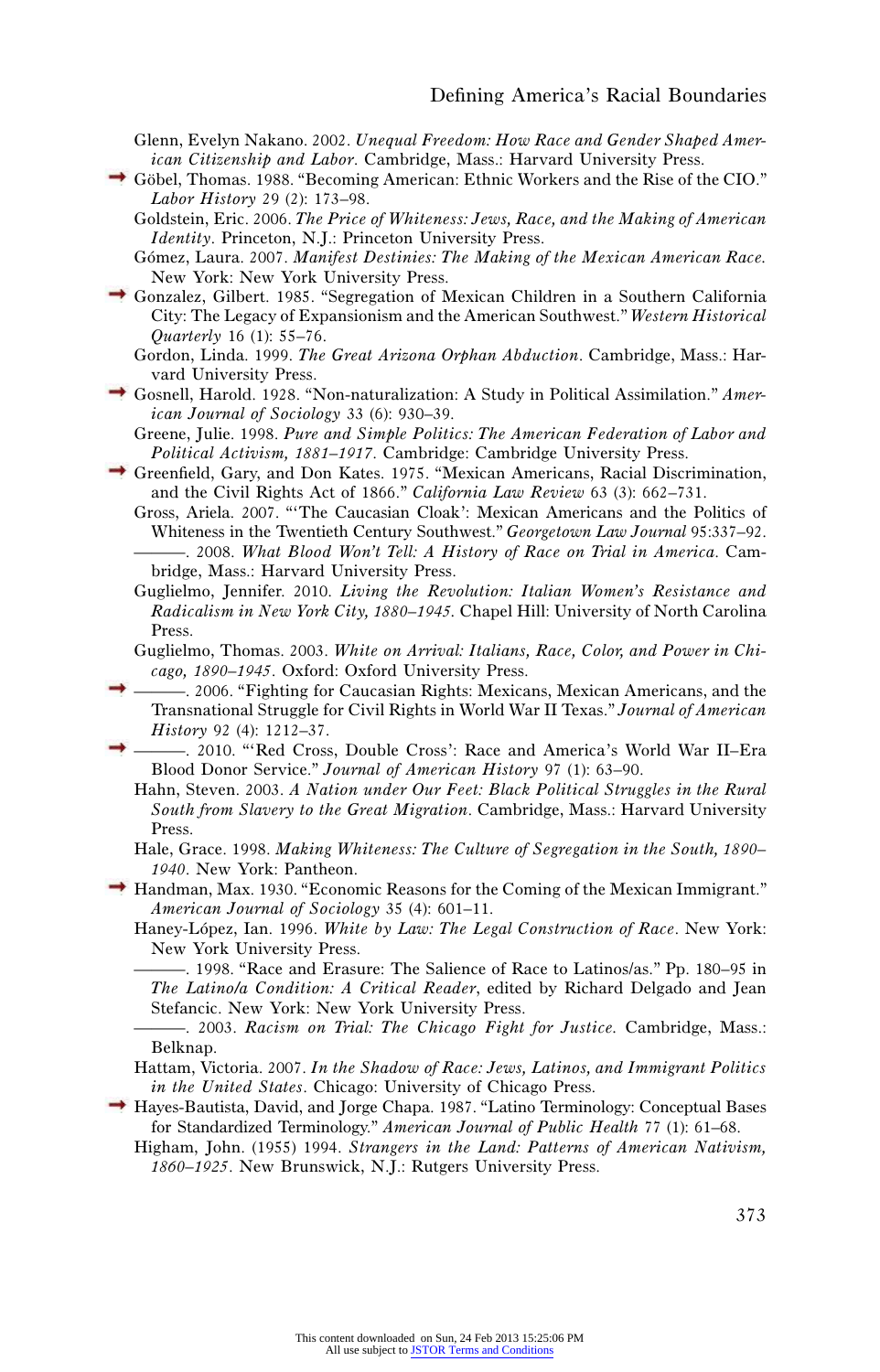- Hine, Darlene. 1979. *Black Victory: The Rise and Fall of the White Primary in Texas*. Millwood, N.Y.: KTO Press.
- Hirsch, Arnold. 1982. *Making the Second Ghetto: Race and Housing in Chicago, 1940– 1960*. Cambridge: Cambridge University Press.

———. 1993. "With or without Jim Crow: Black Residential Segregation in the United States." Pp. 65–99 in *Urban Policy in Twentieth-Century America*, edited by Arnold Hirsch and Raymond Mohl. New Brunswick, N.J.: Rutgers University Press.

———. 2004. "E Pluribus Duo? Thoughts on 'Whiteness' and Chicago's 'New' Immigration as a Transient Third Tier." *Journal of American Ethnic History* 23 (4):  $7-44.$ 

- Hochschild, Jennifer, and Brenna Powell. 2008. "Racial Reorganization and the United States Census 1850–1930: Mulattoes, Half Breeds, Mixed Parentage, Hindoos and the Mexican Race." *Studies in American Political Development* 22 (Spring): 59–96.
	- Hoetink, H. 1967. *The Two Variants in Caribbean Race Relations: A Contribution to the Sociology of Segmented Societies*. Oxford: Oxford University Press.
	- Hoffman, Abraham. 1974. *Unwanted Mexican Americans in the Great Depression: Repatriation Pressures, 1929–1939*. Tucson: University of Arizona Press.
	- Hoffman, Fredrick. 1896. *Race Traits and Tendencies of the American Negro*. Publications of the American Economic Association, vol. 11 (1–3). New York: Macmillan.
- $\rightarrow$  Hollinger, David. 2003. "Amalgamation and Hypodescent: The Question of Ethnoracial Mixture in the History of the United States." *American Historical Review* 108 (5): 1363–90.
	- Hoyt, Homer. 1933. *One Hundred Years of Land Values in Chicago*. Chicago: University of Chicago Press.
	- Humes, Karen, Nicholas Jones, and Roberto Ramirez. 2011. "Overview of Race and Hispanic Origin: 2010." U.S. Census Bureau, Washington, D.C. [http://www.census](http://www.census.gov/prod/cen2010/briefs/c2010br-02.pdf) [.gov/prod/cen2010/briefs/c2010br-02.pdf.](http://www.census.gov/prod/cen2010/briefs/c2010br-02.pdf)
	- Jackson, Kenneth. 1985. *Crabgrass Frontier: The Suburbanization of the United States*. New York: Oxford University Press.
	- Jacobson, Matthew. 1998. *Whiteness of a Different Color: European Immigrants and the Alchemy of Race*. Cambridge, Mass.: Harvard University Press.
	- Jaspin, Elliot. 2007. *Buried in the Bitter Waters: The Hidden History of Racial Cleansing in America*. New York: Basic Books.
	- Johnson, Benjamin Heber. 2003. *Revolution in Texas: How a Forgotten Rebellion and Its Bloody Suppression Turned Mexicans into Americans.* New Haven, Conn.: Yale University Press.
	- Jones, Jacqueline. 1985. *Labor of Love, Labor of Sorrow: Black Women, Work, and the Family from Slavery to the Present*. New York: Basic Books.
- $\rightarrow$  Jones-Correa, Michael. 2000–2001. "The Origins and Diffusion of Racial Restrictive Covenants." *Political Science Quarterly* 115 (4): 541–68.
	- Kantrowitz, Stephen. 2000. *Ben Tillman and the Reconstruction of White Supremacy*. Chapel Hill: University of North Carolina Press.
	- Karabel, Jerome. 2005. *The Chosen: The Hidden History of Admission and Exclusion at Harvard, Yale and Princeton*. Boston: Houghton Mifflin.
	- Katznelson, Ira. 2005. *When Affirmative Action Was White: An Untold History of Racial Inequality in Twentieth Century America*. New York: Norton.
	- Kennedy, Ruby Joe Reeves. 1952. "Single or Triple Melting-Pot? Intermarriage in New Haven, 1870–1950." *American Journal of Sociology* 58 (1): 56–59.
	- Key, V. O. (1949) 1984. *Southern Politics in State and Nation*. Knoxville: University of Tennessee Press.
	- Keyssar, Alexander. 2000. *The Right to Vote: The Contested History of Democracy in the United States*. New York: Basic Books.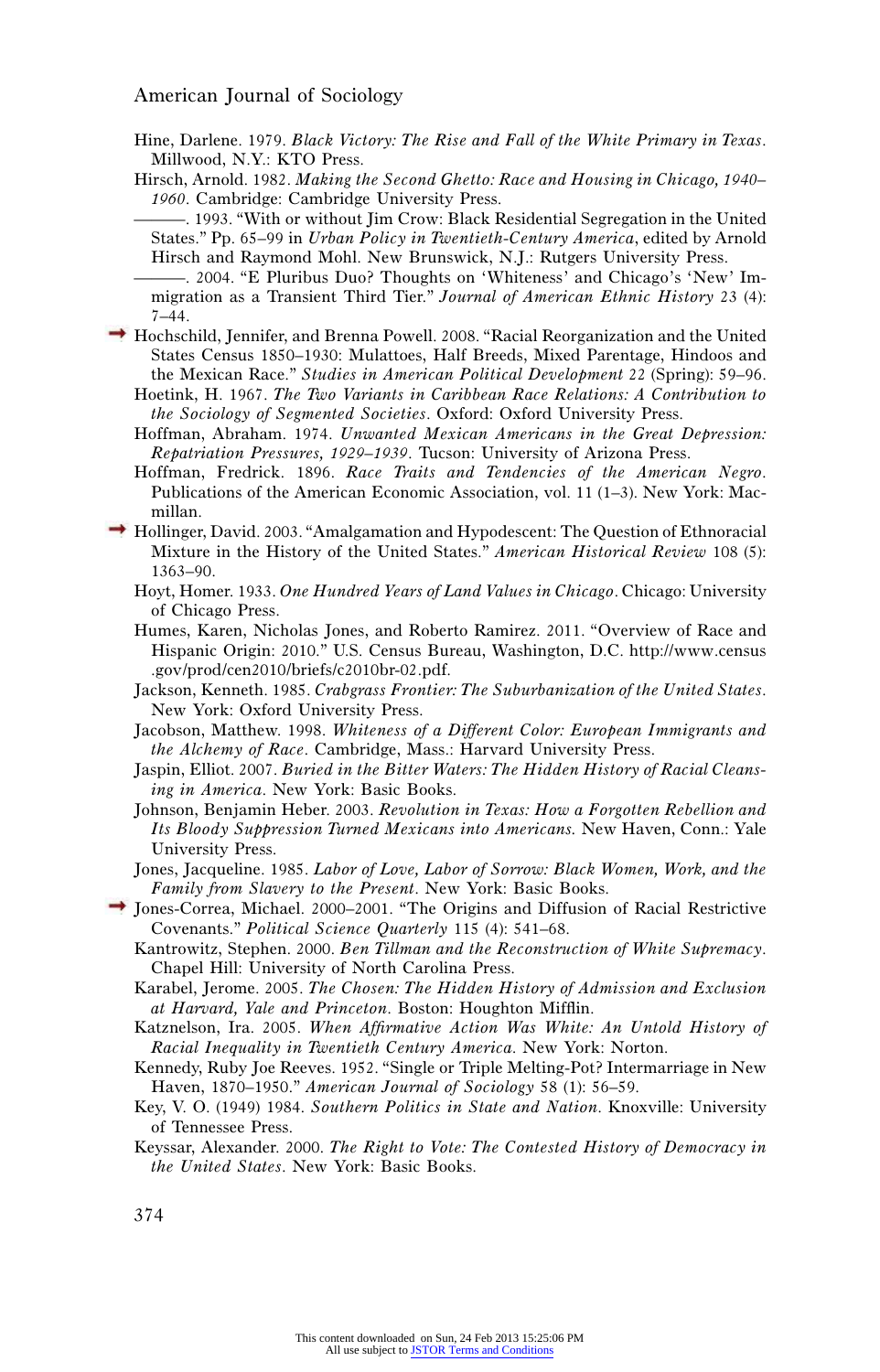Kibbe, Pauline. 1946. *Latin Americans in Texas*. Albuquerque: University of New Mexico Press.

- $\rightarrow$  Kim, Nadia Y. 2007. "Critical Thoughts on Asian American Assimilation in the Whitening Literature." *Social Forces* 86 (2): 561–74.
	- Klarman, Michael. 2004. *From Jim Crow to Civil Rights: The Supreme Court and the Struggle for Racial Equality*. New York: Oxford University Press.
	- Klinkner, Philip, and Rogers Smith. 1999. *The Unsteady March: The Rise and Decline of Racial Equality in America*. Chicago: University of Chicago Press.
	- Kousser, J. Morgan. 1974. *The Shaping of Southern Politics: Suffrage Restriction and the Establishment of the One-Party South, 1880–1910.* New Haven, Conn.: Yale University Press.
	- Lake, Marilyn, and Henry Reynolds. 2008. *Drawing the Global Colour Line: White Men's Countries and the International Challenge of Racial Equality*. Cambridge: Cambridge University Press.
- $\rightarrow$  Lamont, Michèle, and Virág Molnár. 2002. "The Study of Social Boundaries in the Social Sciences." *Annual Review of Sociology* 28:167–95.
- Lee, Jennifer, and Frank Bean. 2007. "Reinventing the Color Line: Immigration and America's New Racial/Ethnic Divide." *Social Forces* 86 (2): 561–86.
	- Leiserson, William. 1924. *Adjusting Immigrant and Industry.* New York: Harper & Brothers.
	- Lentz-Smith, Adriane. 2009. *Freedom Struggles: African Americans and World War I*. Cambridge, Mass.: Harvard University Press.
	- Lichtenstein, Nelson. 2002. *State of the Union: A Century of American Labor.* Princeton, N.J.: Princeton University Press.
	- Lieberson, Stanley. 1963. *Ethnic Patterns in American Cities*. New York: Free Press. ———. 1980. *A Piece of the Pie: Blacks and White Immigrants since 1880.* Berkeley and Los Angeles: University of California Press.
	- Litwack, Leon. 1998. *Trouble in Mind: Black Southerners in the Age of Jim Crow*. New York: Vintage Books.
	- Loewen, James. 2005. *Sundown Towns: A Hidden Dimension of American Racism*. New York: New Press.
- Loveman, Mara, and Jeronimo Muniz. 2007. "How Puerto Rico Became White: Boundary Dynamics and Intercensus Racial Reclassification." *American Sociological Review* 72:915–39.
	- Lukens, Patrick D. 2012. *A Quiet Victory for Latino Rights: FDR and the Controversy over "Whiteness."* Tucson: University of Arizona Press.
	- MacGregor, Morris J. 1981. *Integration of the Armed Forces, 1940–1965*. Washington, D.C.: Government Printing Office.
	- Massey, Douglas S. 2007. *Categorically Unequal: The American Stratification System.* New York: Russell Sage Foundation.
	- Massey, Douglas S., and Nancy Denton. 1993. *American Apartheid: Segregation and the Making of the Underclass*. Cambridge, Mass.: Harvard University Press.
	- McCoyer, Michael. 2007. "Darkness of a Different Color: Mexicans and Racial Formation in Greater Chicago, 1916–1960." Ph.D. dissertation. Northwestern University.
- McGouldrick, Paul, and Michael Tannen. 1977. "Did American Manufacturers Discriminate against Immigrants before 1914?" *Journal of Economic History* 37 (3): 723–46.
	- McGuire, Danielle. 2010. *At the Dark End of the Street.* New York: Random House.
	- McMillen, Neil. 1990. *Dark Journey: Black Mississippians in the Age of Jim Crow*. Urbana: University of Illinois Press.
	- Menefee, Selden, and Orin Cassmore. 1940. *The Pecan Shellers of San Antonio: The Problem of Underpaid and Unemployed Mexican Labor*. Washington, D.C.: Government Printing Office.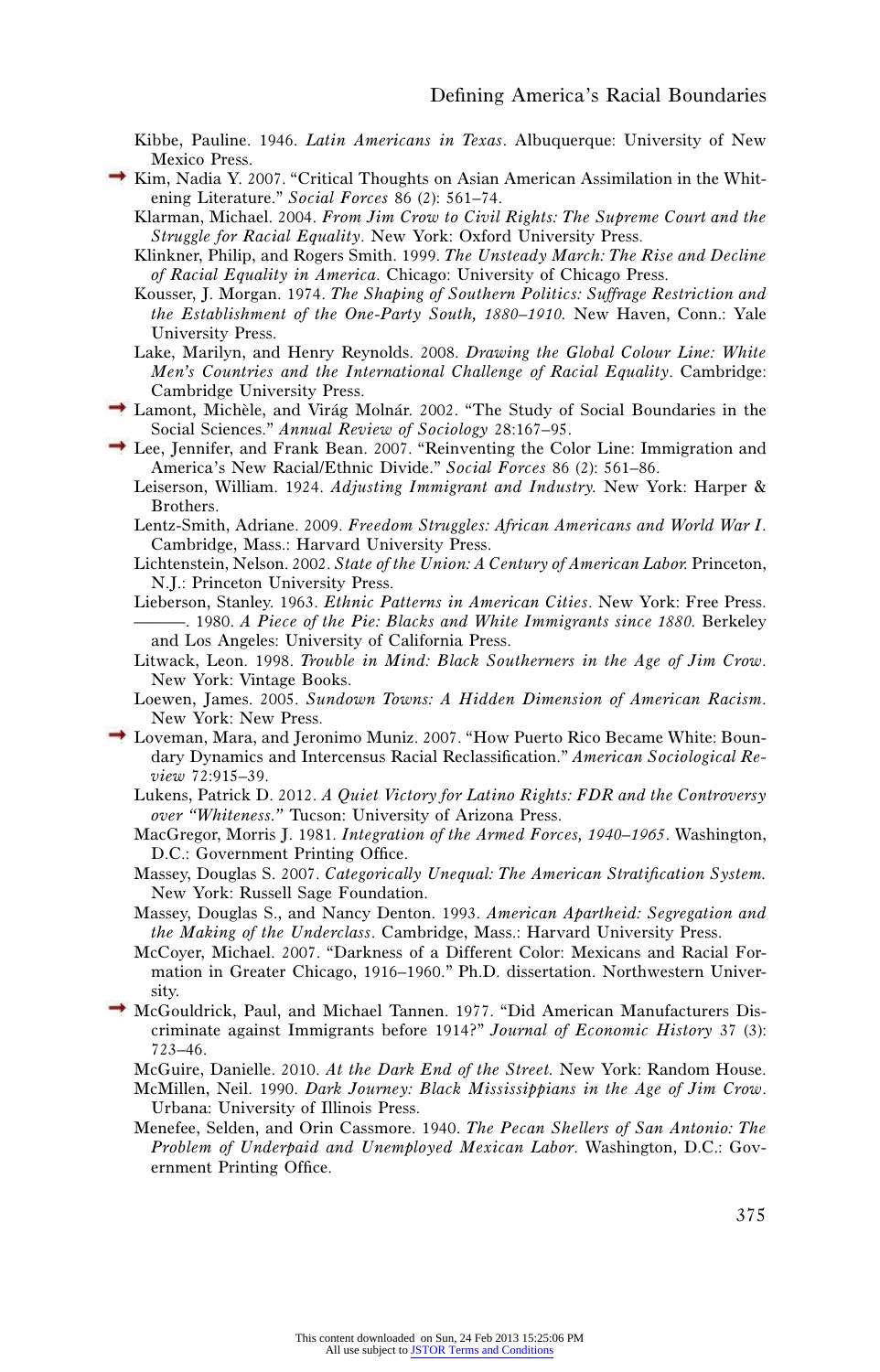- $\rightarrow$  Ming, William, Jr. 1949. "Racial Restrictions and the Fourteenth Amendment: The Restrictive Covenant Cases." *University of Chicago Law Review* 16 (2): 203–38.
- Molina, Natalia. 2010. "'In a Race All Their Own': The Quest to Make Mexicans Ineligible for U.S. Citizenship." *Pacific Historical Review* 79 (2): 167–201.
	- Montejano, David. 1987. *Anglos and Mexicans in the Making of Texas, 1836–1986*. Austin: University of Texas Press.

Mora, G. Cristina. 2009. "De Muchos, Uno: The Institutionalization of Latino Panethnicity, 1960–1990." Ph.D. dissertation. Princeton University.

Morgan, Edmund S. 1975. *American Slavery, American Freedom.* New York: Norton.

- Murray, Pauli. (1951) 1997. *States' Laws on Race and Color*. Athens: University of Georgia Press.
- Myrdal, Gunnar. (1944) 1962. *An American Dilemma: The Negro Problem and Modern Democracy*. New York: Harper & Row.
- Neely, Brooke, and Michelle Samura. 2011. "Social Geographies of Race: Connecting Race and Space." *Ethnic and Racial Studies* 34 (11): 1933–52.
	- Nelson, Bruce. 2001. *Divided We Stand: Black Workers and the Struggle for Racial Equality*. Princeton, N.J.: Princeton University Press.
	- *New York Times*. 1922. "Protecting Mexicans in the United States." *New York Times*, November 18.
		- ———. 1934. "Bars Voting by Mexicans." *New York Times*, July 27.
	- ———. 1935. "Indian Blood Bars Mexicans as Citizens." *New York Times*, December 12.
	- Ngai, Mae. 2004. *Impossible Subjects: Illegal Aliens and the Making of Modern America*. Princeton, N.J.: Princeton University Press.
	- Nobles, Melissa. 2000. *Shades of Citizenship: Race and the Census in Modern Politics*. Stanford, Calif.: Stanford University Press.
	- Norrell, Robert. 2005. *The House I Live In: Race in the American Century.* New York: Oxford University Press.
	- Oliver, Melvin, and Thomas Shapiro. 1997. *Black Wealth/White Wealth: A New Perspective on Racial Inequality*. New York: Routledge.
	- *La Opinion*. 1936. "Los Mexicanos, considerados blancos." *La Opinion*, July 23.
	- Orsi, Robert. 1992. "The Religious Boundaries of an Inbetween People: Street *Feste* and the Problem of the Dark-Skinned Other in Italian Harlem, 1920–1990." *American Quarterly* 44 (3): 313–47.
	- Pacyga, Dominic. 1991. *Polish Immigrants and Industrial Chicago: Workers on the South Side, 1880–1922*. Columbus: Ohio State University Press.
	- Painter, Nell. 2010. *The History of White People*. New York: Norton.
	- Pascoe, Peggy. 2009. *What Comes Naturally: Miscegenation Law and the Making of Race in America*. New York: Oxford University Press.
	- Passel, Jeffrey, and D'Vera Cohn. 2008. "U.S. Population Projections: 2005–2050." Pew Research Center, Washington, D.C. [http://pewhispanic.org/files/reports/85.pdf.](http://pewhispanic.org/files/reports/85.pdf)

Peck, Gunther. 2000. *Reinventing Free Labor: Padrones and Immigrant Workers in the North American West, 1880–1930*. Cambridge: Cambridge University Press.

Perales, Alonso. 1974. *Are We Good Neighbors?* New York: Arno.

- Perlmann, Joel. 2001. "'Race or People': Federal Race Classification for Europeans in American, 1898–1913." Working paper no. 320. [http://129.3.20.41/eps/mac/papers/](http://129.3.20.41/eps/mac/papers/0012/0012007.pdf) [0012/0012007.pdf.](http://129.3.20.41/eps/mac/papers/0012/0012007.pdf)
- ———. 2005. *Italians Then, Mexicans Now: Immigrant Origins and Second-Generation Progress, 1890–2000*. New York: Russell Sage Foundation.
- Perman, Michael. 2001. *Struggle for Mastery: Disfranchisement in the South, 1888– 1908*. Chapel Hill: University of North Carolina Press.
- Philpott, Thomas. 1978. *The Slum and the Ghetto: Neighborhood Deterioration and Middle Class Reform, Chicago, 1880–1930*. Oxford: Oxford University Press.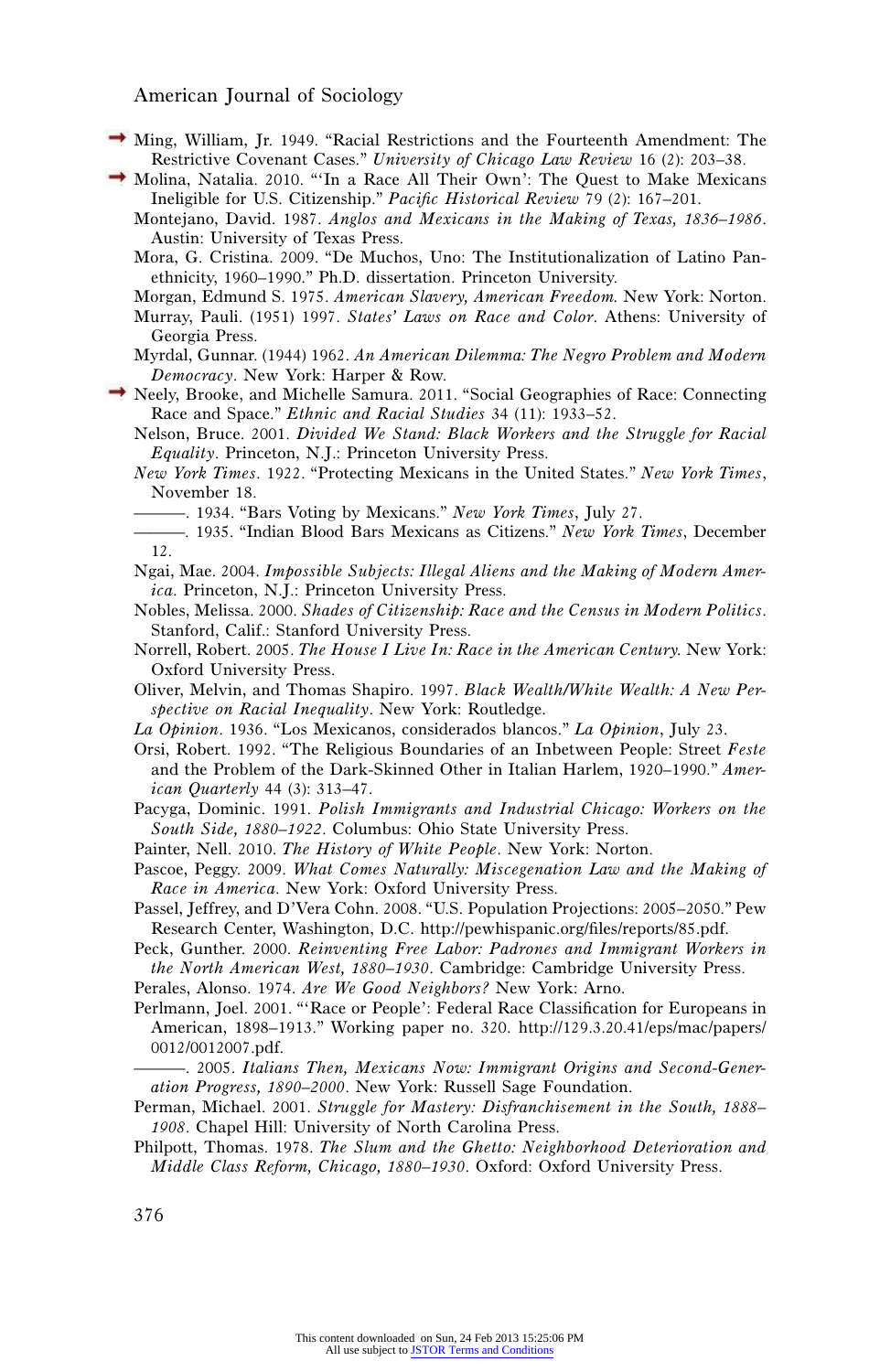- Portes, Alejandro, and Ruben Rumbaut. 2001. *Legacies: The Story of the Immigrant Second Generation*. Berkeley and Los Angeles: University of California Press.
- Rangel, Jorge, and Carlos Acala. 1972. "Project Report: De Jure Segregation of Chicanos in Texas Schools." *Harvard Civil Rights—Civil Liberties Law Review* 7 (March): 307–91.
- Reisler, Mark. 1976. *By the Sweat of Their Brow: Mexican Immigrant Labor in the United States, 1900–1940*. Westport, Conn.: Greenwood.
- Roediger, David. 1994. *Towards the Abolition of Whiteness: Essays on Race, Politics, and Working Class History*. London: Verso.
- ———. 2005. *Working toward Whiteness: How America's Immigrants Became White*. New York: Basic Books.
- Roediger, David, and James Barrett. 2004. "Making New Immigrants 'Inbetween': Irish Hosts and White Panethnicity, 1890–1930." Pp. 167–96 in *Not Just Black and White: Historical and Contemporary Perspectives on Immigration, Race, and Ethnicity in the United States*, edited by Nancy Foner and George Fredrickson. New York: Russell Sage Foundation.
- Ross, Edward. 1914. "Racial Consequences of Immigration." *Century Magazine* 87 (4): 615–22.
- Ross, Frank. 1924. *School Attendance in 1920*. Census Monographs no. 5. Washington, D.C.: Government Printing Office.
- Ruggles, Steven, Matthew Sobek, Trent Alexander, Catherine Fitch, Ronald Goeken, Patricia Kelly Hall, Miriam King, and Chad Ronnander. Integrated Public Use Microdata Series: Version 4.0 [Machine-readable database]. Minneapolis: Minnesota Population Center [producer and distributor], 2008.
- Ruiz, Vicki. 2001. "South by Southwest: Mexican Americans and Segregated Schooling, 1900–1950." *OAH Magazine of History* 15 (2): 23–27.
- Scarpaci, Jean. 1977. "A Tale of Selective Accommodation: Sicilians and Native Whites in Louisiana." *Journal of Ethnic Studies* 5 (3): 37–50.
- Selective Service System. 1942. *Selective Service in Peacetime: First Report of the Director of the Selective Service, 1940–1941.* Washington, D.C.: Government Printing Office.

———. 1953. *Special Groups*, vol. 1. Washington, D.C.: Government Printing Office. Sheridan, Clare. 2003. "'Another White Race': Mexican Americans and the Paradox of Whiteness in Jury Selection." *Law and History Review* 21 (1): 109–44.

- Shufelt, Gordon. 1998. "Strangers in the Middle Land: Italian Immigrants and Race Relations in Baltimore, 1890–1920." Ph.D. dissertation. American University.
- Smith, J. Douglas. 2002. *Managing White Supremacy: Race, Politics, and Citizenship in Jim Crow Virginia*. Chapel Hill: University of North Carolina Press.
- Smith, Rogers. 1997. *Civic Ideals: Conflicting Visions of Citizenship in U.S. History.* New Haven, Conn.: Yale University Press.
- $\rightarrow$  Steele, Richard. 1991. "'No Racials': Discrimination against Ethnics in American Defense Industry, 1940–1942." *Labor History* 32 (1): 66–90.
	- Sterba, Christopher. 2003. *Good Americans: Italian and Jewish Immigrants during the First World War*. New York: Oxford University Press.
	- Stoddard, Lothrop. 1920. *The Rising Tide of Color against White World Supremacy*. New York: Scribner's Sons.
	- Sugrue, Thomas. 1996. The *Origins of the Urban Crisis: Race and Inequality in Postwar Detroit*. Princeton, N.J.: Princeton University Press.
	- ———. 2008. *Sweet Land of Liberty: The Forgotten Struggle for Civil Rights in the North*. New York: Random House.
	- Takaki, Ronald. 1979. *Iron Cages: Race and Culture in 19th Century America*. Oxford: Oxford University Press.
	- ———. 2000. *Double Victory: A Multicultural History of America in World War II*. Boston: Little, Brown.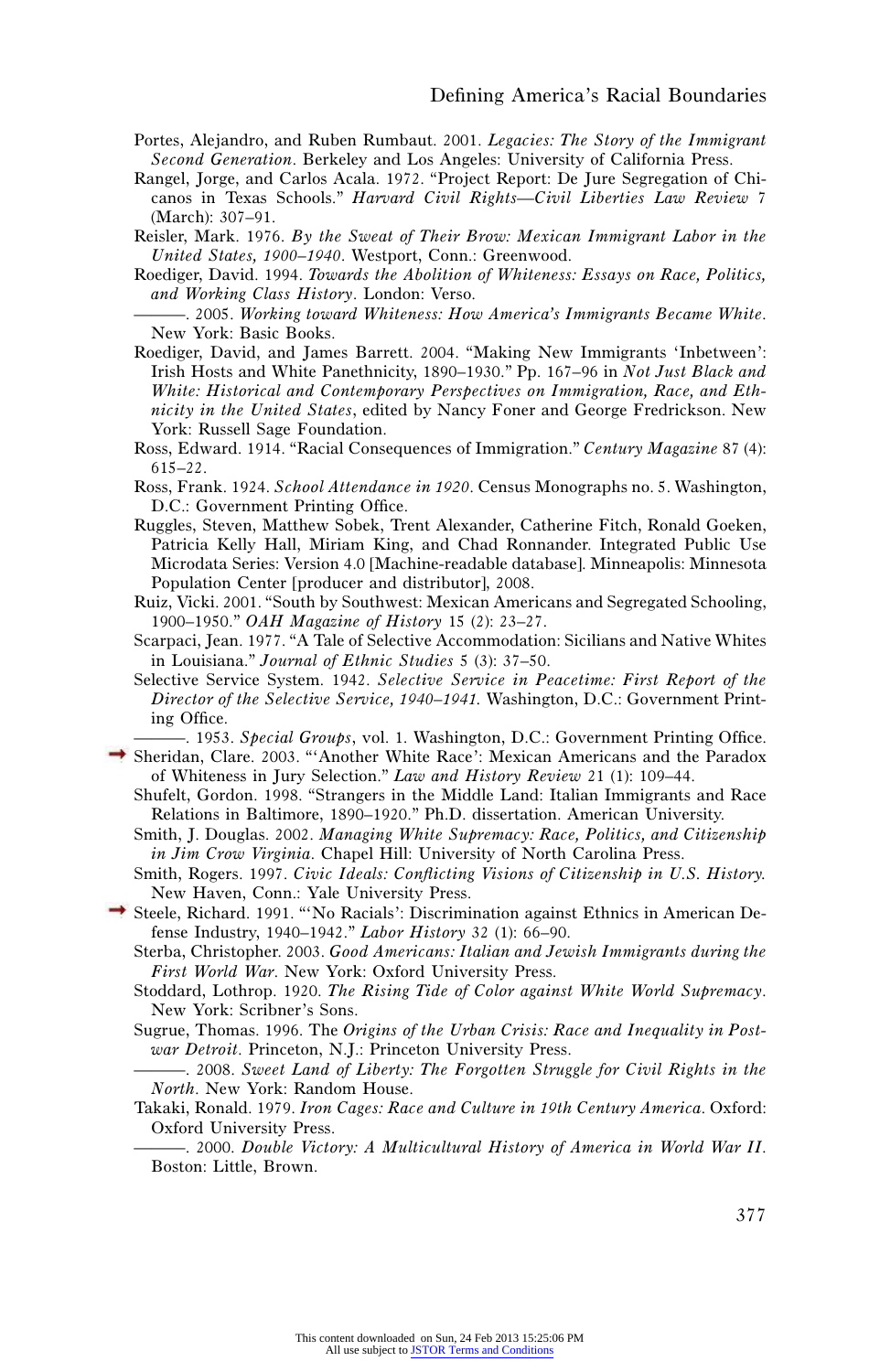Taylor, Paul. 1928. *Mexican Labor in the United States: Imperial Valley*. Berkeley: University of California Press.

———. 1934. *An American-Mexican Frontier: Nueces County, Texas*. New York: Russell & Russell.

- Telles, Edward E., and Vilma Ortiz. 2008. *Generations of Exclusion: Mexican Americans, Assimilation, and Race*. New York: Russell Sage Foundation.
- Thompson, Frank. 1920. *Schooling of the Immigrant*. New York: Harper & Brothers. Thomson, Charles A. 1927. "Restriction of Mexican Immigration." *Journal of Applied Sociology* 11:574–78.
- Tolnay, Stewart, E. M. Beck, and James Massey. 1988. "Black Lynchings: The Power Threat Hypothesis Revisited." *Social Forces* 67:605–23.
- Tuttle, William, Jr. 1970. *Race Riot: Chicago in the Red Summer of 1919*. New York: Atheneum.
- Tyack, David. 2001. "Schools for Citizens: The Politics of Civic Education from 1790 to 1990." Pp. 331–70 in *E Pluribus Unum? Contemporary and Historical Perspectives on Immigrant Political Incorporation*, edited by Gary Gerstle and John Mollenkopf. New York: Russell Sage Foundation.
- U.S. Bureau of the Census. 1933. *Fifteenth Census of the United States: 1930, Population*, vol. 2, *General Report, Statistics by Subject*. Washington, D.C.: Government Printing Office.
- ———. 1934. *Birth, Stillbirth, and Infant Mortality Statistics for the Birth Registration Area of the United States, 1931*. Washington, D.C.: Government Printing Office.
- ———. 1943. *Sixteenth Census of the United States: 1940, Population*, vol. 2, *Characteristics of the Population*. Washington, D.C.: Government Printing Office.
- U.S. Immigration Commission. 1911. *Dictionary of Races or Peoples.* Washington, D.C.: Government Printing Office.
- Valdes, Dionicio. 2000. *Barrios Nortenos: St. Paul and Midwestern Mexican Communities in the Twentieth Century*. Austin: University of Texas Press.
- Vargas, Zaragosa. 1997. "Tejana Radical: Emma Tenayuca and the San Antonio Labor Movement during the Great Depression." *Pacific Historical Review* 66 (4): 553–80. ———. 2005. *Labor Rights Are Civil Rights: Mexican American Workers in Twentieth-Century America*. Princeton, N.J.: Princeton University Press.
- Warren, Jonathan W., and France Winddance Twine. 1997. "White Americans, the New Minority?" *Journal of Black Studies* 28 (2): 200–218.

*Washington Post*. 1931. "Exodus of 75,000 Mexicans Alarms Western Growers." *Washington Post*, June 21.

- Weise, Julie. 2008. "Mexican Nationalisms, Southern Racisms: Mexicans, and Mexican Americans in the U.S. South, 1908–1939." *American Quarterly* 60 (3): 749–77.
- Williams, Norman, Jr. 1949. "Discrimination and Segregation in Minority Housing." *American Journal of Economics and Sociology* 9 (1): 85–102.
- Wimmer, Andreas. 2008*a*. "Elementary Strategies of Ethnic Boundary Making." *Ethnic and Racial Studies* 31 (6): 1025–55.
- ———. 2008*b*. "The Making and Unmaking of Ethnic Boundaries: A Multilevel Process Theory." *American Journal of Sociology* 113 (4): 970–1022.
	- Woodward, C. Van. (1955) 2002. *The Strange Career of Jim Crow*. New York: Oxford University Press.

Yancey, George. 2003. *Who Is White? Latinos, Asians and the New Black/Nonblack Divide*. Boulder, Colo.: Rienner.

<sup>———. 1929.</sup> *Mexican Labor in the United States Valley of the South Platte, Colorado*. Berkeley: University of California Press.

<sup>———. 1930.</sup> *Mexican Labor in the United States: Dimmit County, Winter Garden District, South Texas*. Publications in Economics. Berkeley: University of California Press.